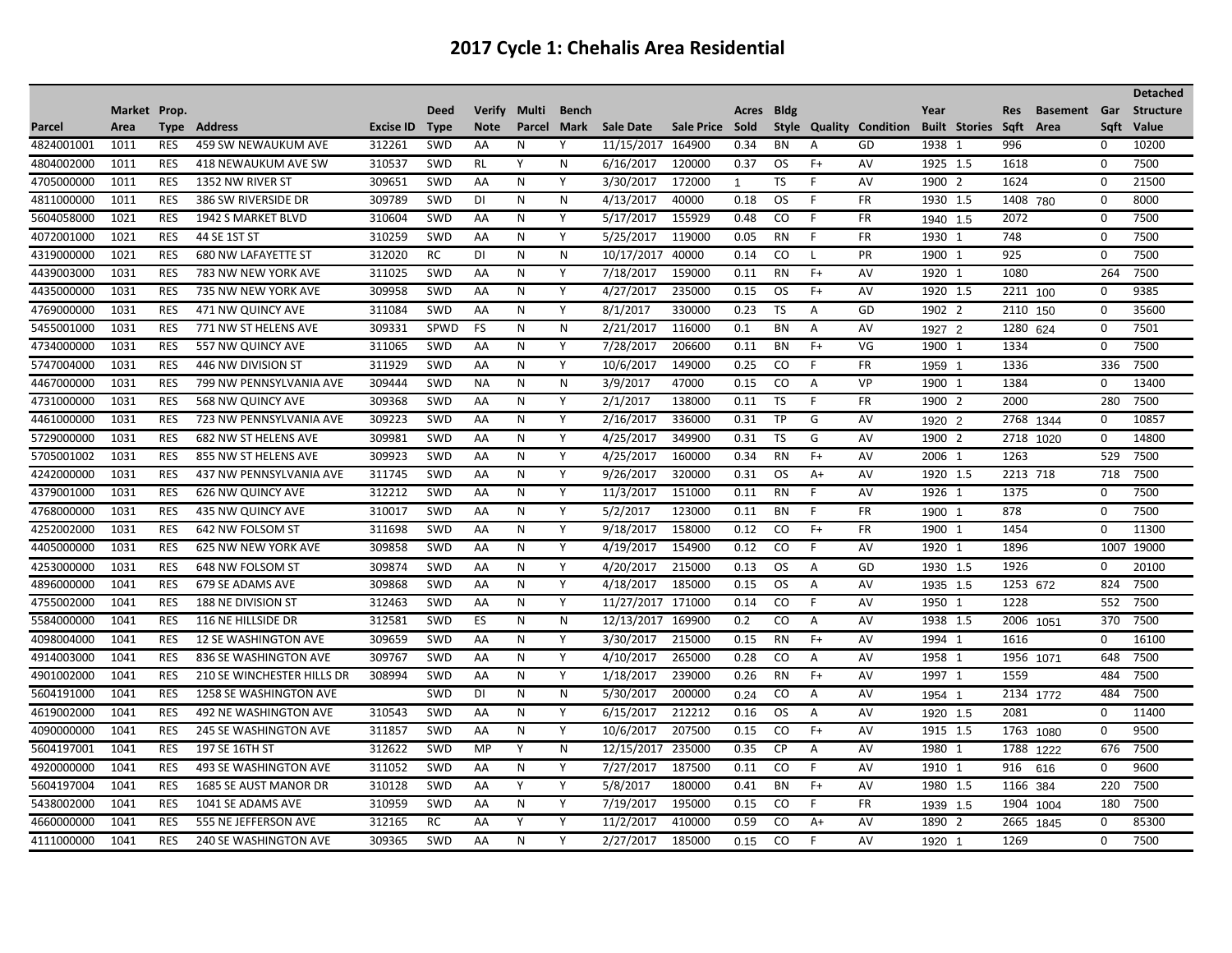|             |              |            |                               |                  |              |             |        |              |                   |                 |       |             |              |                         |          |                      |            |                 |             | <b>Detached</b>  |
|-------------|--------------|------------|-------------------------------|------------------|--------------|-------------|--------|--------------|-------------------|-----------------|-------|-------------|--------------|-------------------------|----------|----------------------|------------|-----------------|-------------|------------------|
|             | Market Prop. |            |                               |                  | Deed         | Verify      | Multi  | <b>Bench</b> |                   |                 | Acres | <b>Bldg</b> |              |                         | Year     |                      | <b>Res</b> | <b>Basement</b> | Gar         | <b>Structure</b> |
| Parcel      | Area         | Type       | Address                       | <b>Excise ID</b> | <b>Type</b>  | <b>Note</b> | Parcel | Mark         | <b>Sale Date</b>  | Sale Price Sold |       |             |              | Style Quality Condition |          | <b>Built Stories</b> | Saft       | Area            | Saft        | Value            |
| 4895000000  | 1041         | <b>RES</b> | 703 SE ADAMS AVE              | 310557           | <b>BANDS</b> | AA          | N      | Υ            | 6/20/2017         | 220000          | 0.15  | CO.         | $F+$         | AV                      | 1926 1.5 |                      | 1676 852   |                 | 0           | 7500             |
| 5562001000  | 1041         | <b>RES</b> | 103 NE TERRACE RD             | 309027           | <b>SPWD</b>  | AA          | N      | N            | 1/23/2017         | 223000          | 0.22  | CO          | A            | AV                      | 1928 1.5 |                      | 1748 927   |                 | 0           | 10100            |
| 5440001000  | 1041         | <b>RES</b> | 959 SE ADAMS AVE              | 308867           | <b>SWD</b>   | <b>NA</b>   | N      | N            | 1/11/2017         | 60000           | 0.15  | CO.         | F-           | <b>FR</b>               | 1945 1.5 |                      | 1312 864   |                 | 0           | 7500             |
| 4901017000  | 1041         | <b>RES</b> | 298 SE WINCHESTER HILLS DR    | 310707           | <b>SWD</b>   | AA          | N      | Y            | 6/23/2017         | 299950          | 0.52  | TS          | A            | AV                      | 2004 2   |                      | 2045       |                 | 418         | 8300             |
| 5440001000  | 1041         | <b>RES</b> | 959 SE ADAMS AVE              | 311410           | <b>SWD</b>   | AA          | N      | Y            | 8/25/2017         | 186000          | 0.15  | CO          | F            | AV                      | 1945 1.5 |                      | 1312 864   |                 | 0           | 7500             |
| 5561001000  | 1041         | <b>RES</b> | 120 NE TERRACE RD             | 312274           | SWD          | AA          | N      | Υ            | 10/30/2017 301400 |                 | 0.55  | CO.         | $\mathsf{A}$ | AV                      | 1948 1.5 |                      | 2225       | 1234            | 0           | 11600            |
| 5501000000  | 1041         | <b>RES</b> | 706 SE ADAMS AVE              | 308868           | SWD          | DI          | N      | N            | 1/10/2017         | 132000          | 0.13  | CO          | $F+$         | AV                      | 1946     |                      | 1376       | 1334            | $\mathbf 0$ | 12300            |
| 5869000000  | 1041         | <b>RES</b> | <b>26 NE WASHINGTON AVE</b>   | 308931           | SWD          | AA          | N      | Y            | 1/12/2017         | 139400          | 0.12  | OS.         | $F+$         | <b>FR</b>               | 1910 1.5 |                      | 1550 100   |                 | $\mathbf 0$ | 7500             |
| 4649000000  | 1041         | <b>RES</b> | 486 NE ADAMS AVE              | 310102           | SWD          | AA          | N      | Υ            | 5/11/2017         | 143000          | 0.13  | CO          | F            | AV                      | 1890 1   |                      | 1226       | 821             | $\mathbf 0$ | 8500             |
| 4901001000  | 1041         | <b>RES</b> | <b>220 WINCHESTER HILL DR</b> | 310014           | <b>SWD</b>   | AA          | N      | Y            | 5/4/2017          | 249000          | 0.25  | <b>RN</b>   | $F+$         | AV                      | 1997 1   |                      | 1576       |                 | 476         | 7500             |
| 5433000000  | 1041         | <b>RES</b> | 1006 SE WASHINGTON AVE        | 311824           | SWD          | AA          | N      | Y            | 9/8/2017          | 130000          | 0.15  | CO          | F            | <b>FR</b>               | 1920 1   |                      | 1186       |                 | $\Omega$    | 12500            |
| 5574000000  | 1041         | <b>RES</b> | 145 NE HILLSIDE DR            | 309228           | <b>SWD</b>   | AA          | N      | N            | 2/15/2017         | 285000          | 0.25  | <b>RN</b>   | A+           | GD                      | 1947 1   |                      | 2508 556   |                 | 554         | 7500             |
| 4901012000  | 1041         | <b>RES</b> | 275 SE WINCHESTER HILLS DR    | 309429           | <b>BANDS</b> | FS          | N      | N            | 3/1/2017          | 165480          | 0.28  | TS          | Α            | GD                      | 1998 2   |                      | 1756       |                 | 360         | 7500             |
| 4901012000  | 1041         | <b>RES</b> | 275 SE WINCHESTER HILLS DR    | 310737           | <b>BANDS</b> | AA          | N      | Y            | 7/5/2017          | 249900          | 0.28  | TS          | $F+$         | AV                      | 1998 2   |                      | 1756       |                 | 360         | 9100             |
| 4912001000  | 1041         | <b>RES</b> | 829 SE ADAMS AVE              | 310885           | <b>SWD</b>   | AA          | N      | Y            | 7/19/2017         | 279000          | 0.25  | <b>RN</b>   | $F+$         | AV                      | 1975 1   |                      |            | 1384 1384       | 0           | 13200            |
| 5644002000  | 1041         | <b>RES</b> | 306 NE WASHINGTON AVE         | 311440           | SWD          | AA          | N      | Y            | 8/31/2017         | 162500          | 0.09  | CO          | F-           | AV                      | 1910 1   |                      | 1020       |                 | 0           | 7500             |
| 5574000000  | 1041         | <b>RES</b> | 145 NE HILLSIDE DR            | 311681           | <b>SWD</b>   | AA          | N      | Υ            | 9/7/2017          | 303000          | 0.25  | <b>RN</b>   | $F+$         | AV                      | 1947 1   |                      | 2508 556   |                 | 554         | 7500             |
| 5569000000  | 1041         | <b>RES</b> | 279 NE HILLSIDE DR            | 311884           | <b>SWD</b>   | AA          | N      | Y            | 10/6/2017         | 360000          | 0.66  | TS          | A            | AV                      | 1924 2   |                      | 2230       | 1115            | 0           | 10500            |
| 10840086001 | 1051         | <b>RES</b> | 155 SE WESTSIDE DR            | 311669           | <b>SWD</b>   | AA          | N      | Y            | 9/21/2017         | 249000          | 0.34  | <b>RN</b>   | F            | AV                      | 1984 1   |                      | 1558       |                 | 770         | 7500             |
| 5510001000  | 1051         | <b>RES</b> | <b>245 SE PARK HILL AVE</b>   | 309071           | SWD          | AA          | N      | N            | 1/26/2017         | 325000          | 0.3   | <b>OS</b>   | $A+$         | AV                      | 1974 1.5 |                      | 2784       |                 | 650         | 7501             |
| 10840074001 | 1051         | <b>RES</b> | 645 PROSPECT ST               | 309384           | <b>SWD</b>   | AA          | N      | Y            | 3/3/2017          | 355000          | 0.36  | <b>CP</b>   | Α            | AV                      | 1984 1.5 |                      | 2533       |                 | 826         | 24848            |
| 10840028001 | 1051         | <b>RES</b> | 110 SE WOODLAND AVE           | 310024           | <b>SWD</b>   | AA          | N      | Υ            | 5/3/2017          | 360000          | 0.41  | TP          | A+           | AV                      | 1978 2.5 |                      | 3538       |                 | 769         | 7500             |
| 5531030000  | 1051         | <b>RES</b> | 976 SE EVERGREEN DR           | 310554           | <b>SWD</b>   | AA          | Υ      | Υ            | 6/14/2017         | 230000          | 0.25  | <b>SL</b>   | $F+$         | AV                      | 1963 1   |                      | 1149 621   |                 | 0           | 7700             |
| 10840071000 | 1051         | <b>RES</b> | 245 SE VALLEY VIEW WAY        | 310739           | SWD          | AA          | N      | Y            | 6/29/2017         | 265000          | 0.6   | TS          | Α            | AV                      | 1990 2   |                      | 1734 901   |                 | 484         | 7500             |
| 10840105001 | 1051         | <b>RES</b> | 365 SE VALLEY VIEW WAY        | 312216           | <b>SWD</b>   | AA          | N      | Y            | 11/7/2017         | 165000          | 0.07  | <b>TE</b>   | $F+$         | AV                      | 1982 2   |                      | 1452       |                 | 242         | 7500             |
| 5522002001  | 1051         | <b>RES</b> | 555 SE HILLTOP DR             | 311304           | SWD          | AA          | N      | Υ            | 8/21/2017         | 228525          | 0.14  | <b>RN</b>   | $F+$         | AV                      | 1970 1   |                      |            | 1256 1262       | 462         | 7500             |
| 5526000000  | 1051         | <b>RES</b> | <b>392 SE PARK HILL AVE</b>   | 312313           | <b>SPWD</b>  | ES          | N      | N            | 11/17/2017        | 179900          | 0.18  | OS.         | $F+$         | AV                      | 1925 1.5 |                      | 1380 768   |                 | 398         | 7500             |
| 21862001054 | 1061         | <b>RES</b> | <b>105 RAINIER CT</b>         | 309909           | <b>SWD</b>   | AA          | N      | Y            | 4/20/2017         | 405000          | 0.54  | <b>RN</b>   | A            | GD                      | 2005 1   |                      | 3089       |                 | 840         | 7500             |
| 21862001049 | 1061         | <b>RES</b> | 122 BRIARWOOD CT              | 308981           | <b>SWD</b>   | AA          | N      | Y            | 1/9/2017          | 550000          | 0.67  | <b>RN</b>   | G            | GD                      | 2006 1   |                      |            | 2384 2016       | 728         | 7499             |
| 21862001026 | 1061         | <b>RES</b> | 187 ALDERWOOD DR              | 310680           | <b>SWD</b>   | AA          | N      | Y            | 6/26/2017         | 489000          | 0.96  | <b>RN</b>   | G            | GD                      | 1995 1   |                      | 2772       |                 |             | 1322 7500        |
| 17492010003 | 1061         | <b>RES</b> | 117 BRIARWOOD CT              | 312293           | <b>SWD</b>   | AA          | Υ      | Υ            | 11/16/2017        | 380000          | 0.57  | CO          | Α            | AV                      | 2007 1   |                      |            | 2132 1238       | 724         | 7500             |
| 5605062003  | 1071         | <b>RES</b> | 1927 SE MAPLE AVE             | 310444           | <b>SWD</b>   | AA          | N      | Υ            | 6/9/2017          | 180000          | 0.24  | OS.         | $F+$         | AV                      | 1977 1.5 |                      | 1440 840   |                 | 0           | 7500             |
| 21849006000 | 1071         | <b>RES</b> | 1930 SE OAKVIEW DR            | 310031           | SWD          | AA          | N      | Y            | 5/5/2017          | 227000          | 0.48  | <b>RN</b>   | $F+$         | AV                      | 1972 1   |                      |            | 1584 1411       | 480         | 7500             |
| 5604041001  | 1081         | <b>RES</b> | 605 SW 19TH ST                | 311914           | SWD          | AA          | N      | Υ            | 10/3/2017         | 155000          | 0.2   | CO          | F            | AV                      | 1946 1   |                      | 1088       |                 | 0           | 9000             |
| 5604184006  | 1081         | <b>RES</b> | 827 SW 20TH ST                | 309278           | SWD          | AA          | N      | Y            | 2/23/2017         | 117000          | 0.29  | CO.         | F            | AV                      | 1920     |                      | 816        |                 | $\Omega$    | 9906             |
| 5605069112  | 1081         | <b>RES</b> | 2160 SW OLYMPIC DR            | 310584           | SWD          | AA          | N      | N            | 6/16/2017         | 142900          | 0.28  | DU          | F            | AV                      | 1976     |                      | 1662       |                 | $\Omega$    | 9164             |
| 5604066002  | 1081         | <b>RES</b> | 1375 SW WILLIAM AVE           | 311270           | <b>SWD</b>   | AA          | N      | Y            | 8/15/2017         | 205000          | 0.05  | <b>RN</b>   | $F+$         | AV                      | 2002 1   |                      | 1240       |                 | 420         | 7500             |
| 5604071000  | 1081         | <b>RES</b> | 283 SW 14TH ST                | 309417           | <b>SWD</b>   | AA          | N      | Y            | 2/21/2017         | 225000          | 0.41  | <b>RN</b>   | A            | AV                      | 1920     |                      | 1335       |                 | 712         | 10500            |
| 5604016000  | 1081         | <b>RES</b> | 1561 SW KELLY AVE             | 309904           | <b>SWD</b>   | AA          | N      | Υ            | 4/24/2017         | 180000          | 0.23  | <b>RN</b>   | A            | AV                      | 1962 1   |                      | 1255       |                 | 0           | 16672            |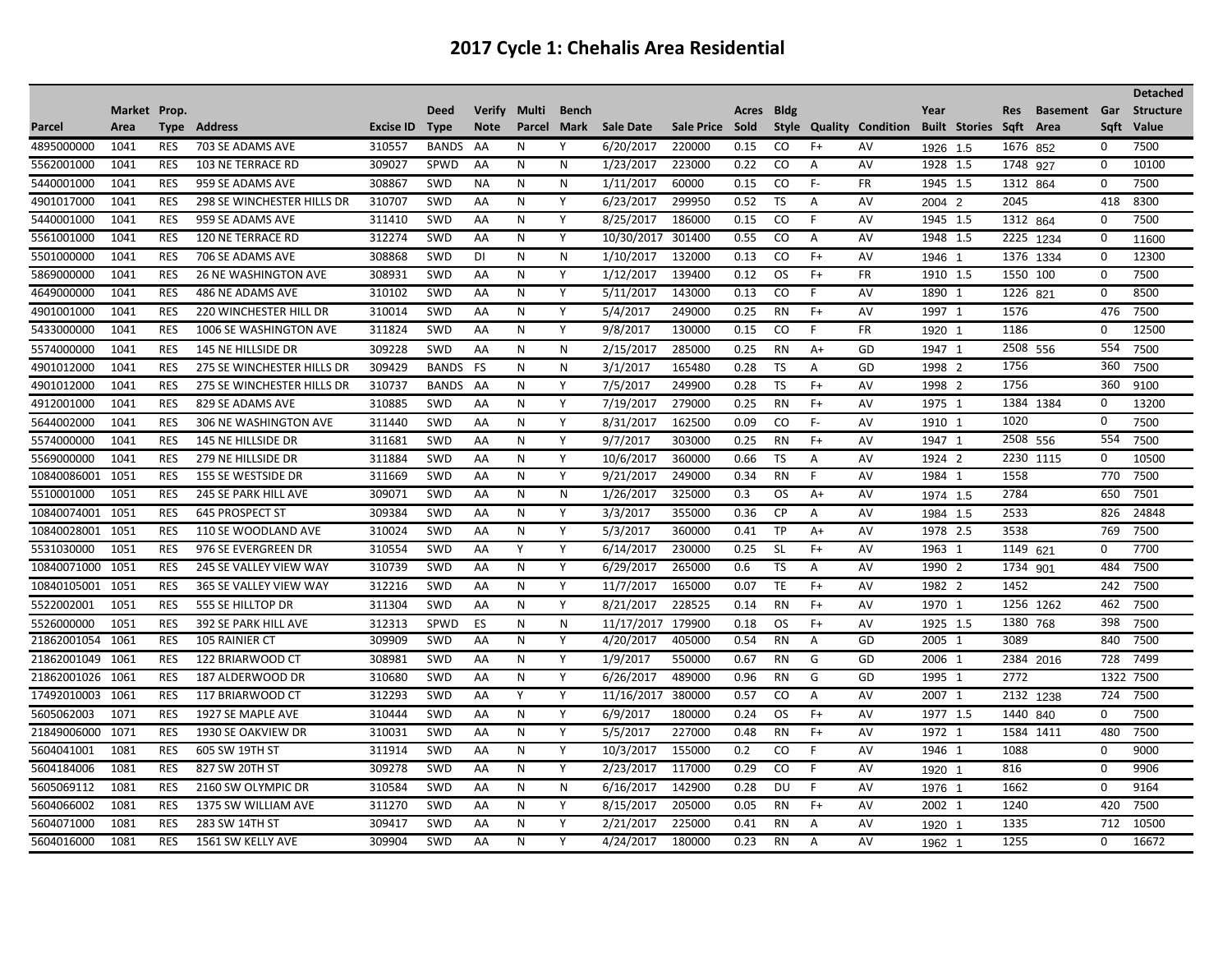| <b>Bldg</b><br>Market Prop.<br><b>Deed</b><br>Verify<br>Multi<br><b>Bench</b><br>Year<br><b>Basement</b><br>Gar<br><b>Structure</b><br>Acres<br><b>Res</b><br>Saft<br>Parcel<br><b>Address</b><br><b>Excise ID</b><br>Mark<br><b>Sale Date</b><br>Sale Price Sold<br>Style Quality Condition<br><b>Built Stories</b><br>Area<br>Saft<br>Value<br>Type<br><b>Type</b><br><b>Note</b><br>Parcel<br>Area<br>5871050000<br><b>RES</b><br>1681 SW GRANDVIEW AVE<br>ES<br>1956 1<br>7500<br>1081<br>311753<br><b>PRD</b><br>N<br>N<br>9/26/2017<br>66000<br>0.18<br><b>RN</b><br>$F+$<br><b>FR</b><br>1061<br>888<br>GD<br>5604226000<br>1081<br>311875<br><b>BANDS</b><br>ES<br>N<br>N<br>10/3/2017<br>240000<br>0.5<br>1958 1<br>1903<br>7500<br><b>RES</b><br>938 SW 18TH ST<br><b>RN</b><br>A<br>487<br><b>FR</b><br>7500<br>5604027012<br>1081<br><b>RES</b><br>1566 SW THOMSEN AVE<br>309741<br><b>BANDS</b><br>AA<br>N<br>Y<br>4/4/2017<br>116000<br>0.12<br><b>RN</b><br>F<br>1960 1<br>816<br>$\Omega$<br>5604062305<br>310158<br>Y<br>GD<br>2637<br>1081<br><b>RES</b><br>1765 SW FAIR ST<br><b>SWD</b><br>AA<br>N<br>5/10/2017<br>345000<br>0.49<br>A<br>1962 1<br>0<br>7500<br><b>RN</b><br>1081<br><b>RES</b><br>N<br>Y<br>$F+$<br>1776<br>$\mathbf 0$<br>5604110000<br>359 SW 16TH ST<br>311368<br><b>SWD</b><br>AA<br>8/29/2017<br>185000<br>0.21<br><b>OS</b><br>AV<br>1946 1.5<br>9694<br>GD<br>2563<br>5871053125<br>1081<br><b>RES</b><br>311683<br><b>SWD</b><br>N<br>Y<br>9/8/2017<br>328000<br>1965 1<br>7500<br>861 SW 18TH ST<br>AA<br>RN<br>$\overline{A}$<br>642<br>0.19<br>1081<br>312252<br>Y<br>170000<br>1224<br>13500<br>5604183261<br><b>RES</b><br>973 SW 20TH ST<br><b>SWD</b><br>N<br>11/8/2017<br>0.29<br>F<br>AV<br>1920 1<br>AA<br>CO<br>0<br>308830<br>1203<br>5604153001<br>1081<br>Y<br>1/4/2017<br>177500<br>$F+$<br>AV<br>1969 1<br>9400<br><b>RES</b><br>473 SW 15TH ST<br><b>SWD</b><br>AA<br>N<br>0.21<br><b>RN</b><br>525<br>Υ<br>192500<br>1351<br>5604062024<br>1081<br><b>RES</b><br>310127<br>SWD<br>N<br>0.25<br>$F+$<br>AV<br>1988 1<br>618<br>7500<br>1848 SW RUZICKA DR<br>AA<br>5/9/2017<br><b>RN</b><br>5604222000<br>310767<br>175000<br>0.2<br>1392<br>7500<br>1081<br><b>RES</b><br>1768 SW FAIR AVE<br><b>SWD</b><br>AA<br>N<br>Υ<br>7/6/2017<br><b>RN</b><br>$F+$<br>AV<br>1965 1<br>483<br>N<br>Υ<br>AV<br>832<br>5604101003<br>1081<br><b>RES</b><br>322 SW 15TH ST<br>311173<br><b>SWD</b><br>AA<br>8/11/2017<br>145000<br>0.21<br>CO<br>F.<br>1927 1<br>448<br>20692<br>5604053092<br>GD<br>1434<br>7500<br>1081<br><b>RES</b><br>1917 SW SNIVELY AVE<br>311361<br><b>SWD</b><br>AA<br>N<br>Υ<br>8/24/2017<br>200000<br>0.12<br><b>RN</b><br>$F+$<br>1965 1<br>$\Omega$<br>1081<br>312507<br>Y<br>12/1/2017<br>228000<br>1953 1<br>1372<br>7500<br>5871053112<br><b>RES</b><br>1651 SW GAILS AVE<br>SWD<br>AA<br>N<br>0.27<br><b>RN</b><br>Α<br>AV<br>414<br>1081<br><b>RES</b><br>SWD<br>SS<br>N<br>$F+$<br>AV<br>1232 1232<br>7500<br>5604027007<br>925 SW 16TH ST<br>309686<br>N<br>4/4/2017<br>173000<br>0.21<br><b>RN</b><br>1966 1<br>588<br>AV<br>5604053015<br>1081<br><b>RES</b><br>1872 SW FAIR AVE<br>309750<br><b>SWD</b><br>AA<br>N<br>Y<br>3/22/2017<br>184500<br>0.16<br><b>CN</b><br>$F+$<br>1996 1<br>1616<br>264<br>7500<br>1081<br>311029<br>Y<br>180000<br>1128<br>7500<br>5605031000<br><b>RES</b><br><b>SWD</b><br>AA<br>N<br>7/24/2017<br>$F+$<br>AV<br>$\Omega$<br>1691 SW KELLY AVE<br><b>RN</b><br>1952 1<br>0.15<br>311793<br>Y<br>F<br><b>FR</b><br>1664<br>7500<br>5604027013<br>1081<br><b>RES</b><br><b>1568 SW THOMSEN AVE</b><br>N<br>9/13/2017<br>140000<br>0.19<br>DU<br>1962 1<br>$\Omega$<br><b>SWD</b><br>AA<br>312712<br>GD<br>1301<br>5604039001<br>1081<br><b>RES</b><br><b>SWD</b><br>AA<br>N<br>Y<br>12/15/2017<br>295000<br>G<br>1997 1<br>832<br>10100<br>505 SW 19TH ST<br>0.63<br>LG<br>F<br>1081<br><b>RES</b><br>309922<br><b>SWD</b><br>N<br>N<br>4/24/2017<br>208000<br>0.4<br>AV<br>1950 1<br>1820<br>5605021001<br>592 SW 18TH ST<br>AA<br>DU<br>0<br>8700<br>1052<br>5604050001<br>1081<br><b>RES</b><br>843 SW 19TH ST<br>310843<br><b>SWD</b><br>AA<br>Y<br>Y<br>7/13/2017<br>175000<br>0.26<br>CO<br>$F+$<br>AV<br>350<br>7500<br>1950 1<br>5604048001<br>1081<br><b>RES</b><br>312217<br>SWD<br>N<br>Y<br>11/6/2017<br>154850<br>0.11<br>$F+$<br>AV<br>1946 1<br>945<br>7500<br>1875 SW SNIVELY AVE<br>AA<br><b>RN</b><br>0<br>2197<br>5604053110<br>1081<br>310006<br>SWD<br>AA<br>N<br>Y<br>5/1/2017<br>288500<br>0.5<br>$A+$<br>GD<br>1976 1<br>528<br>8900<br><b>RES</b><br>600 SW 19TH ST<br><b>RN</b><br>1081<br><b>RES</b><br>310003<br>SWD<br>N<br>Υ<br>239000<br>0.22<br>GD<br>1771<br>576<br>7500<br>5604208000<br>1630 SW GAILS AVE<br>AA<br>4/28/2017<br><b>RN</b><br>Α<br>1994 1<br>1081<br>310853<br>N<br>${\sf N}$<br>7/14/2017<br>139900<br>0.3<br>$F+$<br><b>FR</b><br>1925 1<br>1537 896<br>7500<br>5604174001<br><b>RES</b><br>55 SW 17TH ST<br>SWD<br>AA<br>CO<br>260<br>1081<br><b>RES</b><br>311556<br>SWD<br>Y<br>215000<br>AV<br>1978 1<br>1750<br>7500<br>5604053261<br>1950 SW SNIVELY AVE<br>AA<br>N<br>8/31/2017<br>0.24<br><b>RN</b><br>A<br>506<br>1600<br>$\Omega$<br>1081<br><b>RES</b><br>309937<br>4/27/2017<br>200000<br>$F+$<br>GD<br>1991 1<br>7500<br>5604053071<br>804 SW 19TH ST<br>SWD<br>AA<br>N<br>N<br>0.28<br><b>RN</b><br>1800<br>552<br>N<br>$F+$<br>PR<br>7500<br>5604021000<br>1081<br><b>RES</b><br>1387 SW KELLY AVE<br>310368<br><b>BANDS</b><br>FS<br>N<br>4/10/2017<br>114900<br>0.25<br><b>RN</b><br>1948 1<br>1036<br>0<br>5605004000<br>1081<br><b>RES</b><br>392 SW 18TH ST<br>310400<br><b>SWD</b><br>AA<br>N<br>Y<br>6/2/2017<br>129000<br>0.17<br>CO<br>$F -$<br>AV<br>1940 1<br>7500<br>1728<br>0<br>Y<br>1081<br><b>RES</b><br>311018<br>N<br>7/26/2017<br>205000<br>0.21<br>F<br>1954 1<br>11900<br>5604084003<br>1418 SW WILSON AVE<br><b>SWD</b><br>AA<br>CO.<br>AV<br>3857000000<br>1091<br><b>RES</b><br>310713<br><b>SWD</b><br>N<br>Y<br>248750<br>0.17<br>AV<br>1925 1.5<br>1626<br>0<br>16800<br>150 SW ALFRED ST<br>AA<br>6/30/2017<br>OS.<br>Α<br>$F+$<br>AV<br>1100<br>5172005021<br>1091<br><b>RES</b><br>311779<br>RC<br>AA<br>N<br>Y<br>9/28/2017<br>159500<br>0.09<br><b>RN</b><br>1995 1<br>400<br>7501<br>627 SW WILLIAM AVE<br>5245000000<br>1091<br><b>RES</b><br>391 SW CHEHALIS AVE<br>309885<br>SWD<br>AA<br>N<br>Y<br>4/21/2017<br>164000<br>0.17<br>A<br>AV<br>1286<br>$\mathbf 0$<br>9600<br>BN<br>1294<br>1919 1<br>5249000000<br>1091<br><b>RES</b><br>311161<br>SWD<br>N<br>${\sf N}$<br>8/4/2017<br>112966<br>0.26<br>F<br>AV<br>1930 1<br>964<br>$\mathbf 0$<br>18700<br>499 SW CHEHALIS AVE<br>AA<br><b>BN</b><br>5134000000<br>1091<br><b>RES</b><br>309038<br>SWD<br>N<br>N<br>112000<br>$F+$<br>AV<br>1932 1.5<br>1600<br>8557<br>561 SW CASCADE AVE<br><b>NA</b><br>1/24/2017<br>0<br>ΒN<br>0.19<br>309096<br>Y<br>2/1/2017<br>205000<br>$F+$<br>GD<br>2006 1<br>1330<br>6338<br>5846001000<br>1091<br><b>RES</b><br>42 SW 9TH ST<br><b>SWD</b><br>N<br>0.13<br><b>RN</b><br>440<br>AA<br>950<br>1091<br>309470<br>75000<br><b>FR</b><br>1920 2<br>7700<br>5192001000<br><b>RES</b><br>327 SW 5TH ST<br><b>SWD</b><br>AA<br>N<br>N<br>3/15/2017<br>0.12<br>OS.<br>F.<br>$\Omega$ |  |  |  |  |  |  |  |  |  |  | <b>Detached</b> |
|-----------------------------------------------------------------------------------------------------------------------------------------------------------------------------------------------------------------------------------------------------------------------------------------------------------------------------------------------------------------------------------------------------------------------------------------------------------------------------------------------------------------------------------------------------------------------------------------------------------------------------------------------------------------------------------------------------------------------------------------------------------------------------------------------------------------------------------------------------------------------------------------------------------------------------------------------------------------------------------------------------------------------------------------------------------------------------------------------------------------------------------------------------------------------------------------------------------------------------------------------------------------------------------------------------------------------------------------------------------------------------------------------------------------------------------------------------------------------------------------------------------------------------------------------------------------------------------------------------------------------------------------------------------------------------------------------------------------------------------------------------------------------------------------------------------------------------------------------------------------------------------------------------------------------------------------------------------------------------------------------------------------------------------------------------------------------------------------------------------------------------------------------------------------------------------------------------------------------------------------------------------------------------------------------------------------------------------------------------------------------------------------------------------------------------------------------------------------------------------------------------------------------------------------------------------------------------------------------------------------------------------------------------------------------------------------------------------------------------------------------------------------------------------------------------------------------------------------------------------------------------------------------------------------------------------------------------------------------------------------------------------------------------------------------------------------------------------------------------------------------------------------------------------------------------------------------------------------------------------------------------------------------------------------------------------------------------------------------------------------------------------------------------------------------------------------------------------------------------------------------------------------------------------------------------------------------------------------------------------------------------------------------------------------------------------------------------------------------------------------------------------------------------------------------------------------------------------------------------------------------------------------------------------------------------------------------------------------------------------------------------------------------------------------------------------------------------------------------------------------------------------------------------------------------------------------------------------------------------------------------------------------------------------------------------------------------------------------------------------------------------------------------------------------------------------------------------------------------------------------------------------------------------------------------------------------------------------------------------------------------------------------------------------------------------------------------------------------------------------------------------------------------------------------------------------------------------------------------------------------------------------------------------------------------------------------------------------------------------------------------------------------------------------------------------------------------------------------------------------------------------------------------------------------------------------------------------------------------------------------------------------------------------------------------------------------------------------------------------------------------------------------------------------------------------------------------------------------------------------------------------------------------------------------------------------------------------------------------------------------------------------------------------------------------------------------------------------------------------------------------------------------------------------------------------------------------------------------------------------------------------------------------------------------------------------------------------------------------------------------------------------------------------------------------------------------------------------------------------------------------------------------------------------------------------------------------------------------------------------------------------------------------------------------------------------------------------------------------------------------------------------------------------------------------------------------------------------------------------------------------------------------------------------------------------------------------------------------------------------------------------------------------------------------------------------------------------------------------------------------------------------------------------------------------------------------------------------------------------------------------------------------------------------------------------------------------------------------------------------------------------------------------------------------------------------------------------------------------------------------------------------------------------------------------------------------------------------------------------------------------------------------------------------------------------------|--|--|--|--|--|--|--|--|--|--|-----------------|
|                                                                                                                                                                                                                                                                                                                                                                                                                                                                                                                                                                                                                                                                                                                                                                                                                                                                                                                                                                                                                                                                                                                                                                                                                                                                                                                                                                                                                                                                                                                                                                                                                                                                                                                                                                                                                                                                                                                                                                                                                                                                                                                                                                                                                                                                                                                                                                                                                                                                                                                                                                                                                                                                                                                                                                                                                                                                                                                                                                                                                                                                                                                                                                                                                                                                                                                                                                                                                                                                                                                                                                                                                                                                                                                                                                                                                                                                                                                                                                                                                                                                                                                                                                                                                                                                                                                                                                                                                                                                                                                                                                                                                                                                                                                                                                                                                                                                                                                                                                                                                                                                                                                                                                                                                                                                                                                                                                                                                                                                                                                                                                                                                                                                                                                                                                                                                                                                                                                                                                                                                                                                                                                                                                                                                                                                                                                                                                                                                                                                                                                                                                                                                                                                                                                                                                                                                                                                                                                                                                                                                                                                                                                                                                                                                                                                                                           |  |  |  |  |  |  |  |  |  |  |                 |
|                                                                                                                                                                                                                                                                                                                                                                                                                                                                                                                                                                                                                                                                                                                                                                                                                                                                                                                                                                                                                                                                                                                                                                                                                                                                                                                                                                                                                                                                                                                                                                                                                                                                                                                                                                                                                                                                                                                                                                                                                                                                                                                                                                                                                                                                                                                                                                                                                                                                                                                                                                                                                                                                                                                                                                                                                                                                                                                                                                                                                                                                                                                                                                                                                                                                                                                                                                                                                                                                                                                                                                                                                                                                                                                                                                                                                                                                                                                                                                                                                                                                                                                                                                                                                                                                                                                                                                                                                                                                                                                                                                                                                                                                                                                                                                                                                                                                                                                                                                                                                                                                                                                                                                                                                                                                                                                                                                                                                                                                                                                                                                                                                                                                                                                                                                                                                                                                                                                                                                                                                                                                                                                                                                                                                                                                                                                                                                                                                                                                                                                                                                                                                                                                                                                                                                                                                                                                                                                                                                                                                                                                                                                                                                                                                                                                                                           |  |  |  |  |  |  |  |  |  |  |                 |
|                                                                                                                                                                                                                                                                                                                                                                                                                                                                                                                                                                                                                                                                                                                                                                                                                                                                                                                                                                                                                                                                                                                                                                                                                                                                                                                                                                                                                                                                                                                                                                                                                                                                                                                                                                                                                                                                                                                                                                                                                                                                                                                                                                                                                                                                                                                                                                                                                                                                                                                                                                                                                                                                                                                                                                                                                                                                                                                                                                                                                                                                                                                                                                                                                                                                                                                                                                                                                                                                                                                                                                                                                                                                                                                                                                                                                                                                                                                                                                                                                                                                                                                                                                                                                                                                                                                                                                                                                                                                                                                                                                                                                                                                                                                                                                                                                                                                                                                                                                                                                                                                                                                                                                                                                                                                                                                                                                                                                                                                                                                                                                                                                                                                                                                                                                                                                                                                                                                                                                                                                                                                                                                                                                                                                                                                                                                                                                                                                                                                                                                                                                                                                                                                                                                                                                                                                                                                                                                                                                                                                                                                                                                                                                                                                                                                                                           |  |  |  |  |  |  |  |  |  |  |                 |
|                                                                                                                                                                                                                                                                                                                                                                                                                                                                                                                                                                                                                                                                                                                                                                                                                                                                                                                                                                                                                                                                                                                                                                                                                                                                                                                                                                                                                                                                                                                                                                                                                                                                                                                                                                                                                                                                                                                                                                                                                                                                                                                                                                                                                                                                                                                                                                                                                                                                                                                                                                                                                                                                                                                                                                                                                                                                                                                                                                                                                                                                                                                                                                                                                                                                                                                                                                                                                                                                                                                                                                                                                                                                                                                                                                                                                                                                                                                                                                                                                                                                                                                                                                                                                                                                                                                                                                                                                                                                                                                                                                                                                                                                                                                                                                                                                                                                                                                                                                                                                                                                                                                                                                                                                                                                                                                                                                                                                                                                                                                                                                                                                                                                                                                                                                                                                                                                                                                                                                                                                                                                                                                                                                                                                                                                                                                                                                                                                                                                                                                                                                                                                                                                                                                                                                                                                                                                                                                                                                                                                                                                                                                                                                                                                                                                                                           |  |  |  |  |  |  |  |  |  |  |                 |
|                                                                                                                                                                                                                                                                                                                                                                                                                                                                                                                                                                                                                                                                                                                                                                                                                                                                                                                                                                                                                                                                                                                                                                                                                                                                                                                                                                                                                                                                                                                                                                                                                                                                                                                                                                                                                                                                                                                                                                                                                                                                                                                                                                                                                                                                                                                                                                                                                                                                                                                                                                                                                                                                                                                                                                                                                                                                                                                                                                                                                                                                                                                                                                                                                                                                                                                                                                                                                                                                                                                                                                                                                                                                                                                                                                                                                                                                                                                                                                                                                                                                                                                                                                                                                                                                                                                                                                                                                                                                                                                                                                                                                                                                                                                                                                                                                                                                                                                                                                                                                                                                                                                                                                                                                                                                                                                                                                                                                                                                                                                                                                                                                                                                                                                                                                                                                                                                                                                                                                                                                                                                                                                                                                                                                                                                                                                                                                                                                                                                                                                                                                                                                                                                                                                                                                                                                                                                                                                                                                                                                                                                                                                                                                                                                                                                                                           |  |  |  |  |  |  |  |  |  |  |                 |
|                                                                                                                                                                                                                                                                                                                                                                                                                                                                                                                                                                                                                                                                                                                                                                                                                                                                                                                                                                                                                                                                                                                                                                                                                                                                                                                                                                                                                                                                                                                                                                                                                                                                                                                                                                                                                                                                                                                                                                                                                                                                                                                                                                                                                                                                                                                                                                                                                                                                                                                                                                                                                                                                                                                                                                                                                                                                                                                                                                                                                                                                                                                                                                                                                                                                                                                                                                                                                                                                                                                                                                                                                                                                                                                                                                                                                                                                                                                                                                                                                                                                                                                                                                                                                                                                                                                                                                                                                                                                                                                                                                                                                                                                                                                                                                                                                                                                                                                                                                                                                                                                                                                                                                                                                                                                                                                                                                                                                                                                                                                                                                                                                                                                                                                                                                                                                                                                                                                                                                                                                                                                                                                                                                                                                                                                                                                                                                                                                                                                                                                                                                                                                                                                                                                                                                                                                                                                                                                                                                                                                                                                                                                                                                                                                                                                                                           |  |  |  |  |  |  |  |  |  |  |                 |
|                                                                                                                                                                                                                                                                                                                                                                                                                                                                                                                                                                                                                                                                                                                                                                                                                                                                                                                                                                                                                                                                                                                                                                                                                                                                                                                                                                                                                                                                                                                                                                                                                                                                                                                                                                                                                                                                                                                                                                                                                                                                                                                                                                                                                                                                                                                                                                                                                                                                                                                                                                                                                                                                                                                                                                                                                                                                                                                                                                                                                                                                                                                                                                                                                                                                                                                                                                                                                                                                                                                                                                                                                                                                                                                                                                                                                                                                                                                                                                                                                                                                                                                                                                                                                                                                                                                                                                                                                                                                                                                                                                                                                                                                                                                                                                                                                                                                                                                                                                                                                                                                                                                                                                                                                                                                                                                                                                                                                                                                                                                                                                                                                                                                                                                                                                                                                                                                                                                                                                                                                                                                                                                                                                                                                                                                                                                                                                                                                                                                                                                                                                                                                                                                                                                                                                                                                                                                                                                                                                                                                                                                                                                                                                                                                                                                                                           |  |  |  |  |  |  |  |  |  |  |                 |
|                                                                                                                                                                                                                                                                                                                                                                                                                                                                                                                                                                                                                                                                                                                                                                                                                                                                                                                                                                                                                                                                                                                                                                                                                                                                                                                                                                                                                                                                                                                                                                                                                                                                                                                                                                                                                                                                                                                                                                                                                                                                                                                                                                                                                                                                                                                                                                                                                                                                                                                                                                                                                                                                                                                                                                                                                                                                                                                                                                                                                                                                                                                                                                                                                                                                                                                                                                                                                                                                                                                                                                                                                                                                                                                                                                                                                                                                                                                                                                                                                                                                                                                                                                                                                                                                                                                                                                                                                                                                                                                                                                                                                                                                                                                                                                                                                                                                                                                                                                                                                                                                                                                                                                                                                                                                                                                                                                                                                                                                                                                                                                                                                                                                                                                                                                                                                                                                                                                                                                                                                                                                                                                                                                                                                                                                                                                                                                                                                                                                                                                                                                                                                                                                                                                                                                                                                                                                                                                                                                                                                                                                                                                                                                                                                                                                                                           |  |  |  |  |  |  |  |  |  |  |                 |
|                                                                                                                                                                                                                                                                                                                                                                                                                                                                                                                                                                                                                                                                                                                                                                                                                                                                                                                                                                                                                                                                                                                                                                                                                                                                                                                                                                                                                                                                                                                                                                                                                                                                                                                                                                                                                                                                                                                                                                                                                                                                                                                                                                                                                                                                                                                                                                                                                                                                                                                                                                                                                                                                                                                                                                                                                                                                                                                                                                                                                                                                                                                                                                                                                                                                                                                                                                                                                                                                                                                                                                                                                                                                                                                                                                                                                                                                                                                                                                                                                                                                                                                                                                                                                                                                                                                                                                                                                                                                                                                                                                                                                                                                                                                                                                                                                                                                                                                                                                                                                                                                                                                                                                                                                                                                                                                                                                                                                                                                                                                                                                                                                                                                                                                                                                                                                                                                                                                                                                                                                                                                                                                                                                                                                                                                                                                                                                                                                                                                                                                                                                                                                                                                                                                                                                                                                                                                                                                                                                                                                                                                                                                                                                                                                                                                                                           |  |  |  |  |  |  |  |  |  |  |                 |
|                                                                                                                                                                                                                                                                                                                                                                                                                                                                                                                                                                                                                                                                                                                                                                                                                                                                                                                                                                                                                                                                                                                                                                                                                                                                                                                                                                                                                                                                                                                                                                                                                                                                                                                                                                                                                                                                                                                                                                                                                                                                                                                                                                                                                                                                                                                                                                                                                                                                                                                                                                                                                                                                                                                                                                                                                                                                                                                                                                                                                                                                                                                                                                                                                                                                                                                                                                                                                                                                                                                                                                                                                                                                                                                                                                                                                                                                                                                                                                                                                                                                                                                                                                                                                                                                                                                                                                                                                                                                                                                                                                                                                                                                                                                                                                                                                                                                                                                                                                                                                                                                                                                                                                                                                                                                                                                                                                                                                                                                                                                                                                                                                                                                                                                                                                                                                                                                                                                                                                                                                                                                                                                                                                                                                                                                                                                                                                                                                                                                                                                                                                                                                                                                                                                                                                                                                                                                                                                                                                                                                                                                                                                                                                                                                                                                                                           |  |  |  |  |  |  |  |  |  |  |                 |
|                                                                                                                                                                                                                                                                                                                                                                                                                                                                                                                                                                                                                                                                                                                                                                                                                                                                                                                                                                                                                                                                                                                                                                                                                                                                                                                                                                                                                                                                                                                                                                                                                                                                                                                                                                                                                                                                                                                                                                                                                                                                                                                                                                                                                                                                                                                                                                                                                                                                                                                                                                                                                                                                                                                                                                                                                                                                                                                                                                                                                                                                                                                                                                                                                                                                                                                                                                                                                                                                                                                                                                                                                                                                                                                                                                                                                                                                                                                                                                                                                                                                                                                                                                                                                                                                                                                                                                                                                                                                                                                                                                                                                                                                                                                                                                                                                                                                                                                                                                                                                                                                                                                                                                                                                                                                                                                                                                                                                                                                                                                                                                                                                                                                                                                                                                                                                                                                                                                                                                                                                                                                                                                                                                                                                                                                                                                                                                                                                                                                                                                                                                                                                                                                                                                                                                                                                                                                                                                                                                                                                                                                                                                                                                                                                                                                                                           |  |  |  |  |  |  |  |  |  |  |                 |
|                                                                                                                                                                                                                                                                                                                                                                                                                                                                                                                                                                                                                                                                                                                                                                                                                                                                                                                                                                                                                                                                                                                                                                                                                                                                                                                                                                                                                                                                                                                                                                                                                                                                                                                                                                                                                                                                                                                                                                                                                                                                                                                                                                                                                                                                                                                                                                                                                                                                                                                                                                                                                                                                                                                                                                                                                                                                                                                                                                                                                                                                                                                                                                                                                                                                                                                                                                                                                                                                                                                                                                                                                                                                                                                                                                                                                                                                                                                                                                                                                                                                                                                                                                                                                                                                                                                                                                                                                                                                                                                                                                                                                                                                                                                                                                                                                                                                                                                                                                                                                                                                                                                                                                                                                                                                                                                                                                                                                                                                                                                                                                                                                                                                                                                                                                                                                                                                                                                                                                                                                                                                                                                                                                                                                                                                                                                                                                                                                                                                                                                                                                                                                                                                                                                                                                                                                                                                                                                                                                                                                                                                                                                                                                                                                                                                                                           |  |  |  |  |  |  |  |  |  |  |                 |
|                                                                                                                                                                                                                                                                                                                                                                                                                                                                                                                                                                                                                                                                                                                                                                                                                                                                                                                                                                                                                                                                                                                                                                                                                                                                                                                                                                                                                                                                                                                                                                                                                                                                                                                                                                                                                                                                                                                                                                                                                                                                                                                                                                                                                                                                                                                                                                                                                                                                                                                                                                                                                                                                                                                                                                                                                                                                                                                                                                                                                                                                                                                                                                                                                                                                                                                                                                                                                                                                                                                                                                                                                                                                                                                                                                                                                                                                                                                                                                                                                                                                                                                                                                                                                                                                                                                                                                                                                                                                                                                                                                                                                                                                                                                                                                                                                                                                                                                                                                                                                                                                                                                                                                                                                                                                                                                                                                                                                                                                                                                                                                                                                                                                                                                                                                                                                                                                                                                                                                                                                                                                                                                                                                                                                                                                                                                                                                                                                                                                                                                                                                                                                                                                                                                                                                                                                                                                                                                                                                                                                                                                                                                                                                                                                                                                                                           |  |  |  |  |  |  |  |  |  |  |                 |
|                                                                                                                                                                                                                                                                                                                                                                                                                                                                                                                                                                                                                                                                                                                                                                                                                                                                                                                                                                                                                                                                                                                                                                                                                                                                                                                                                                                                                                                                                                                                                                                                                                                                                                                                                                                                                                                                                                                                                                                                                                                                                                                                                                                                                                                                                                                                                                                                                                                                                                                                                                                                                                                                                                                                                                                                                                                                                                                                                                                                                                                                                                                                                                                                                                                                                                                                                                                                                                                                                                                                                                                                                                                                                                                                                                                                                                                                                                                                                                                                                                                                                                                                                                                                                                                                                                                                                                                                                                                                                                                                                                                                                                                                                                                                                                                                                                                                                                                                                                                                                                                                                                                                                                                                                                                                                                                                                                                                                                                                                                                                                                                                                                                                                                                                                                                                                                                                                                                                                                                                                                                                                                                                                                                                                                                                                                                                                                                                                                                                                                                                                                                                                                                                                                                                                                                                                                                                                                                                                                                                                                                                                                                                                                                                                                                                                                           |  |  |  |  |  |  |  |  |  |  |                 |
|                                                                                                                                                                                                                                                                                                                                                                                                                                                                                                                                                                                                                                                                                                                                                                                                                                                                                                                                                                                                                                                                                                                                                                                                                                                                                                                                                                                                                                                                                                                                                                                                                                                                                                                                                                                                                                                                                                                                                                                                                                                                                                                                                                                                                                                                                                                                                                                                                                                                                                                                                                                                                                                                                                                                                                                                                                                                                                                                                                                                                                                                                                                                                                                                                                                                                                                                                                                                                                                                                                                                                                                                                                                                                                                                                                                                                                                                                                                                                                                                                                                                                                                                                                                                                                                                                                                                                                                                                                                                                                                                                                                                                                                                                                                                                                                                                                                                                                                                                                                                                                                                                                                                                                                                                                                                                                                                                                                                                                                                                                                                                                                                                                                                                                                                                                                                                                                                                                                                                                                                                                                                                                                                                                                                                                                                                                                                                                                                                                                                                                                                                                                                                                                                                                                                                                                                                                                                                                                                                                                                                                                                                                                                                                                                                                                                                                           |  |  |  |  |  |  |  |  |  |  |                 |
|                                                                                                                                                                                                                                                                                                                                                                                                                                                                                                                                                                                                                                                                                                                                                                                                                                                                                                                                                                                                                                                                                                                                                                                                                                                                                                                                                                                                                                                                                                                                                                                                                                                                                                                                                                                                                                                                                                                                                                                                                                                                                                                                                                                                                                                                                                                                                                                                                                                                                                                                                                                                                                                                                                                                                                                                                                                                                                                                                                                                                                                                                                                                                                                                                                                                                                                                                                                                                                                                                                                                                                                                                                                                                                                                                                                                                                                                                                                                                                                                                                                                                                                                                                                                                                                                                                                                                                                                                                                                                                                                                                                                                                                                                                                                                                                                                                                                                                                                                                                                                                                                                                                                                                                                                                                                                                                                                                                                                                                                                                                                                                                                                                                                                                                                                                                                                                                                                                                                                                                                                                                                                                                                                                                                                                                                                                                                                                                                                                                                                                                                                                                                                                                                                                                                                                                                                                                                                                                                                                                                                                                                                                                                                                                                                                                                                                           |  |  |  |  |  |  |  |  |  |  |                 |
|                                                                                                                                                                                                                                                                                                                                                                                                                                                                                                                                                                                                                                                                                                                                                                                                                                                                                                                                                                                                                                                                                                                                                                                                                                                                                                                                                                                                                                                                                                                                                                                                                                                                                                                                                                                                                                                                                                                                                                                                                                                                                                                                                                                                                                                                                                                                                                                                                                                                                                                                                                                                                                                                                                                                                                                                                                                                                                                                                                                                                                                                                                                                                                                                                                                                                                                                                                                                                                                                                                                                                                                                                                                                                                                                                                                                                                                                                                                                                                                                                                                                                                                                                                                                                                                                                                                                                                                                                                                                                                                                                                                                                                                                                                                                                                                                                                                                                                                                                                                                                                                                                                                                                                                                                                                                                                                                                                                                                                                                                                                                                                                                                                                                                                                                                                                                                                                                                                                                                                                                                                                                                                                                                                                                                                                                                                                                                                                                                                                                                                                                                                                                                                                                                                                                                                                                                                                                                                                                                                                                                                                                                                                                                                                                                                                                                                           |  |  |  |  |  |  |  |  |  |  |                 |
|                                                                                                                                                                                                                                                                                                                                                                                                                                                                                                                                                                                                                                                                                                                                                                                                                                                                                                                                                                                                                                                                                                                                                                                                                                                                                                                                                                                                                                                                                                                                                                                                                                                                                                                                                                                                                                                                                                                                                                                                                                                                                                                                                                                                                                                                                                                                                                                                                                                                                                                                                                                                                                                                                                                                                                                                                                                                                                                                                                                                                                                                                                                                                                                                                                                                                                                                                                                                                                                                                                                                                                                                                                                                                                                                                                                                                                                                                                                                                                                                                                                                                                                                                                                                                                                                                                                                                                                                                                                                                                                                                                                                                                                                                                                                                                                                                                                                                                                                                                                                                                                                                                                                                                                                                                                                                                                                                                                                                                                                                                                                                                                                                                                                                                                                                                                                                                                                                                                                                                                                                                                                                                                                                                                                                                                                                                                                                                                                                                                                                                                                                                                                                                                                                                                                                                                                                                                                                                                                                                                                                                                                                                                                                                                                                                                                                                           |  |  |  |  |  |  |  |  |  |  |                 |
|                                                                                                                                                                                                                                                                                                                                                                                                                                                                                                                                                                                                                                                                                                                                                                                                                                                                                                                                                                                                                                                                                                                                                                                                                                                                                                                                                                                                                                                                                                                                                                                                                                                                                                                                                                                                                                                                                                                                                                                                                                                                                                                                                                                                                                                                                                                                                                                                                                                                                                                                                                                                                                                                                                                                                                                                                                                                                                                                                                                                                                                                                                                                                                                                                                                                                                                                                                                                                                                                                                                                                                                                                                                                                                                                                                                                                                                                                                                                                                                                                                                                                                                                                                                                                                                                                                                                                                                                                                                                                                                                                                                                                                                                                                                                                                                                                                                                                                                                                                                                                                                                                                                                                                                                                                                                                                                                                                                                                                                                                                                                                                                                                                                                                                                                                                                                                                                                                                                                                                                                                                                                                                                                                                                                                                                                                                                                                                                                                                                                                                                                                                                                                                                                                                                                                                                                                                                                                                                                                                                                                                                                                                                                                                                                                                                                                                           |  |  |  |  |  |  |  |  |  |  |                 |
|                                                                                                                                                                                                                                                                                                                                                                                                                                                                                                                                                                                                                                                                                                                                                                                                                                                                                                                                                                                                                                                                                                                                                                                                                                                                                                                                                                                                                                                                                                                                                                                                                                                                                                                                                                                                                                                                                                                                                                                                                                                                                                                                                                                                                                                                                                                                                                                                                                                                                                                                                                                                                                                                                                                                                                                                                                                                                                                                                                                                                                                                                                                                                                                                                                                                                                                                                                                                                                                                                                                                                                                                                                                                                                                                                                                                                                                                                                                                                                                                                                                                                                                                                                                                                                                                                                                                                                                                                                                                                                                                                                                                                                                                                                                                                                                                                                                                                                                                                                                                                                                                                                                                                                                                                                                                                                                                                                                                                                                                                                                                                                                                                                                                                                                                                                                                                                                                                                                                                                                                                                                                                                                                                                                                                                                                                                                                                                                                                                                                                                                                                                                                                                                                                                                                                                                                                                                                                                                                                                                                                                                                                                                                                                                                                                                                                                           |  |  |  |  |  |  |  |  |  |  |                 |
|                                                                                                                                                                                                                                                                                                                                                                                                                                                                                                                                                                                                                                                                                                                                                                                                                                                                                                                                                                                                                                                                                                                                                                                                                                                                                                                                                                                                                                                                                                                                                                                                                                                                                                                                                                                                                                                                                                                                                                                                                                                                                                                                                                                                                                                                                                                                                                                                                                                                                                                                                                                                                                                                                                                                                                                                                                                                                                                                                                                                                                                                                                                                                                                                                                                                                                                                                                                                                                                                                                                                                                                                                                                                                                                                                                                                                                                                                                                                                                                                                                                                                                                                                                                                                                                                                                                                                                                                                                                                                                                                                                                                                                                                                                                                                                                                                                                                                                                                                                                                                                                                                                                                                                                                                                                                                                                                                                                                                                                                                                                                                                                                                                                                                                                                                                                                                                                                                                                                                                                                                                                                                                                                                                                                                                                                                                                                                                                                                                                                                                                                                                                                                                                                                                                                                                                                                                                                                                                                                                                                                                                                                                                                                                                                                                                                                                           |  |  |  |  |  |  |  |  |  |  |                 |
|                                                                                                                                                                                                                                                                                                                                                                                                                                                                                                                                                                                                                                                                                                                                                                                                                                                                                                                                                                                                                                                                                                                                                                                                                                                                                                                                                                                                                                                                                                                                                                                                                                                                                                                                                                                                                                                                                                                                                                                                                                                                                                                                                                                                                                                                                                                                                                                                                                                                                                                                                                                                                                                                                                                                                                                                                                                                                                                                                                                                                                                                                                                                                                                                                                                                                                                                                                                                                                                                                                                                                                                                                                                                                                                                                                                                                                                                                                                                                                                                                                                                                                                                                                                                                                                                                                                                                                                                                                                                                                                                                                                                                                                                                                                                                                                                                                                                                                                                                                                                                                                                                                                                                                                                                                                                                                                                                                                                                                                                                                                                                                                                                                                                                                                                                                                                                                                                                                                                                                                                                                                                                                                                                                                                                                                                                                                                                                                                                                                                                                                                                                                                                                                                                                                                                                                                                                                                                                                                                                                                                                                                                                                                                                                                                                                                                                           |  |  |  |  |  |  |  |  |  |  |                 |
|                                                                                                                                                                                                                                                                                                                                                                                                                                                                                                                                                                                                                                                                                                                                                                                                                                                                                                                                                                                                                                                                                                                                                                                                                                                                                                                                                                                                                                                                                                                                                                                                                                                                                                                                                                                                                                                                                                                                                                                                                                                                                                                                                                                                                                                                                                                                                                                                                                                                                                                                                                                                                                                                                                                                                                                                                                                                                                                                                                                                                                                                                                                                                                                                                                                                                                                                                                                                                                                                                                                                                                                                                                                                                                                                                                                                                                                                                                                                                                                                                                                                                                                                                                                                                                                                                                                                                                                                                                                                                                                                                                                                                                                                                                                                                                                                                                                                                                                                                                                                                                                                                                                                                                                                                                                                                                                                                                                                                                                                                                                                                                                                                                                                                                                                                                                                                                                                                                                                                                                                                                                                                                                                                                                                                                                                                                                                                                                                                                                                                                                                                                                                                                                                                                                                                                                                                                                                                                                                                                                                                                                                                                                                                                                                                                                                                                           |  |  |  |  |  |  |  |  |  |  |                 |
|                                                                                                                                                                                                                                                                                                                                                                                                                                                                                                                                                                                                                                                                                                                                                                                                                                                                                                                                                                                                                                                                                                                                                                                                                                                                                                                                                                                                                                                                                                                                                                                                                                                                                                                                                                                                                                                                                                                                                                                                                                                                                                                                                                                                                                                                                                                                                                                                                                                                                                                                                                                                                                                                                                                                                                                                                                                                                                                                                                                                                                                                                                                                                                                                                                                                                                                                                                                                                                                                                                                                                                                                                                                                                                                                                                                                                                                                                                                                                                                                                                                                                                                                                                                                                                                                                                                                                                                                                                                                                                                                                                                                                                                                                                                                                                                                                                                                                                                                                                                                                                                                                                                                                                                                                                                                                                                                                                                                                                                                                                                                                                                                                                                                                                                                                                                                                                                                                                                                                                                                                                                                                                                                                                                                                                                                                                                                                                                                                                                                                                                                                                                                                                                                                                                                                                                                                                                                                                                                                                                                                                                                                                                                                                                                                                                                                                           |  |  |  |  |  |  |  |  |  |  |                 |
|                                                                                                                                                                                                                                                                                                                                                                                                                                                                                                                                                                                                                                                                                                                                                                                                                                                                                                                                                                                                                                                                                                                                                                                                                                                                                                                                                                                                                                                                                                                                                                                                                                                                                                                                                                                                                                                                                                                                                                                                                                                                                                                                                                                                                                                                                                                                                                                                                                                                                                                                                                                                                                                                                                                                                                                                                                                                                                                                                                                                                                                                                                                                                                                                                                                                                                                                                                                                                                                                                                                                                                                                                                                                                                                                                                                                                                                                                                                                                                                                                                                                                                                                                                                                                                                                                                                                                                                                                                                                                                                                                                                                                                                                                                                                                                                                                                                                                                                                                                                                                                                                                                                                                                                                                                                                                                                                                                                                                                                                                                                                                                                                                                                                                                                                                                                                                                                                                                                                                                                                                                                                                                                                                                                                                                                                                                                                                                                                                                                                                                                                                                                                                                                                                                                                                                                                                                                                                                                                                                                                                                                                                                                                                                                                                                                                                                           |  |  |  |  |  |  |  |  |  |  |                 |
|                                                                                                                                                                                                                                                                                                                                                                                                                                                                                                                                                                                                                                                                                                                                                                                                                                                                                                                                                                                                                                                                                                                                                                                                                                                                                                                                                                                                                                                                                                                                                                                                                                                                                                                                                                                                                                                                                                                                                                                                                                                                                                                                                                                                                                                                                                                                                                                                                                                                                                                                                                                                                                                                                                                                                                                                                                                                                                                                                                                                                                                                                                                                                                                                                                                                                                                                                                                                                                                                                                                                                                                                                                                                                                                                                                                                                                                                                                                                                                                                                                                                                                                                                                                                                                                                                                                                                                                                                                                                                                                                                                                                                                                                                                                                                                                                                                                                                                                                                                                                                                                                                                                                                                                                                                                                                                                                                                                                                                                                                                                                                                                                                                                                                                                                                                                                                                                                                                                                                                                                                                                                                                                                                                                                                                                                                                                                                                                                                                                                                                                                                                                                                                                                                                                                                                                                                                                                                                                                                                                                                                                                                                                                                                                                                                                                                                           |  |  |  |  |  |  |  |  |  |  |                 |
|                                                                                                                                                                                                                                                                                                                                                                                                                                                                                                                                                                                                                                                                                                                                                                                                                                                                                                                                                                                                                                                                                                                                                                                                                                                                                                                                                                                                                                                                                                                                                                                                                                                                                                                                                                                                                                                                                                                                                                                                                                                                                                                                                                                                                                                                                                                                                                                                                                                                                                                                                                                                                                                                                                                                                                                                                                                                                                                                                                                                                                                                                                                                                                                                                                                                                                                                                                                                                                                                                                                                                                                                                                                                                                                                                                                                                                                                                                                                                                                                                                                                                                                                                                                                                                                                                                                                                                                                                                                                                                                                                                                                                                                                                                                                                                                                                                                                                                                                                                                                                                                                                                                                                                                                                                                                                                                                                                                                                                                                                                                                                                                                                                                                                                                                                                                                                                                                                                                                                                                                                                                                                                                                                                                                                                                                                                                                                                                                                                                                                                                                                                                                                                                                                                                                                                                                                                                                                                                                                                                                                                                                                                                                                                                                                                                                                                           |  |  |  |  |  |  |  |  |  |  |                 |
|                                                                                                                                                                                                                                                                                                                                                                                                                                                                                                                                                                                                                                                                                                                                                                                                                                                                                                                                                                                                                                                                                                                                                                                                                                                                                                                                                                                                                                                                                                                                                                                                                                                                                                                                                                                                                                                                                                                                                                                                                                                                                                                                                                                                                                                                                                                                                                                                                                                                                                                                                                                                                                                                                                                                                                                                                                                                                                                                                                                                                                                                                                                                                                                                                                                                                                                                                                                                                                                                                                                                                                                                                                                                                                                                                                                                                                                                                                                                                                                                                                                                                                                                                                                                                                                                                                                                                                                                                                                                                                                                                                                                                                                                                                                                                                                                                                                                                                                                                                                                                                                                                                                                                                                                                                                                                                                                                                                                                                                                                                                                                                                                                                                                                                                                                                                                                                                                                                                                                                                                                                                                                                                                                                                                                                                                                                                                                                                                                                                                                                                                                                                                                                                                                                                                                                                                                                                                                                                                                                                                                                                                                                                                                                                                                                                                                                           |  |  |  |  |  |  |  |  |  |  |                 |
|                                                                                                                                                                                                                                                                                                                                                                                                                                                                                                                                                                                                                                                                                                                                                                                                                                                                                                                                                                                                                                                                                                                                                                                                                                                                                                                                                                                                                                                                                                                                                                                                                                                                                                                                                                                                                                                                                                                                                                                                                                                                                                                                                                                                                                                                                                                                                                                                                                                                                                                                                                                                                                                                                                                                                                                                                                                                                                                                                                                                                                                                                                                                                                                                                                                                                                                                                                                                                                                                                                                                                                                                                                                                                                                                                                                                                                                                                                                                                                                                                                                                                                                                                                                                                                                                                                                                                                                                                                                                                                                                                                                                                                                                                                                                                                                                                                                                                                                                                                                                                                                                                                                                                                                                                                                                                                                                                                                                                                                                                                                                                                                                                                                                                                                                                                                                                                                                                                                                                                                                                                                                                                                                                                                                                                                                                                                                                                                                                                                                                                                                                                                                                                                                                                                                                                                                                                                                                                                                                                                                                                                                                                                                                                                                                                                                                                           |  |  |  |  |  |  |  |  |  |  |                 |
|                                                                                                                                                                                                                                                                                                                                                                                                                                                                                                                                                                                                                                                                                                                                                                                                                                                                                                                                                                                                                                                                                                                                                                                                                                                                                                                                                                                                                                                                                                                                                                                                                                                                                                                                                                                                                                                                                                                                                                                                                                                                                                                                                                                                                                                                                                                                                                                                                                                                                                                                                                                                                                                                                                                                                                                                                                                                                                                                                                                                                                                                                                                                                                                                                                                                                                                                                                                                                                                                                                                                                                                                                                                                                                                                                                                                                                                                                                                                                                                                                                                                                                                                                                                                                                                                                                                                                                                                                                                                                                                                                                                                                                                                                                                                                                                                                                                                                                                                                                                                                                                                                                                                                                                                                                                                                                                                                                                                                                                                                                                                                                                                                                                                                                                                                                                                                                                                                                                                                                                                                                                                                                                                                                                                                                                                                                                                                                                                                                                                                                                                                                                                                                                                                                                                                                                                                                                                                                                                                                                                                                                                                                                                                                                                                                                                                                           |  |  |  |  |  |  |  |  |  |  |                 |
|                                                                                                                                                                                                                                                                                                                                                                                                                                                                                                                                                                                                                                                                                                                                                                                                                                                                                                                                                                                                                                                                                                                                                                                                                                                                                                                                                                                                                                                                                                                                                                                                                                                                                                                                                                                                                                                                                                                                                                                                                                                                                                                                                                                                                                                                                                                                                                                                                                                                                                                                                                                                                                                                                                                                                                                                                                                                                                                                                                                                                                                                                                                                                                                                                                                                                                                                                                                                                                                                                                                                                                                                                                                                                                                                                                                                                                                                                                                                                                                                                                                                                                                                                                                                                                                                                                                                                                                                                                                                                                                                                                                                                                                                                                                                                                                                                                                                                                                                                                                                                                                                                                                                                                                                                                                                                                                                                                                                                                                                                                                                                                                                                                                                                                                                                                                                                                                                                                                                                                                                                                                                                                                                                                                                                                                                                                                                                                                                                                                                                                                                                                                                                                                                                                                                                                                                                                                                                                                                                                                                                                                                                                                                                                                                                                                                                                           |  |  |  |  |  |  |  |  |  |  |                 |
|                                                                                                                                                                                                                                                                                                                                                                                                                                                                                                                                                                                                                                                                                                                                                                                                                                                                                                                                                                                                                                                                                                                                                                                                                                                                                                                                                                                                                                                                                                                                                                                                                                                                                                                                                                                                                                                                                                                                                                                                                                                                                                                                                                                                                                                                                                                                                                                                                                                                                                                                                                                                                                                                                                                                                                                                                                                                                                                                                                                                                                                                                                                                                                                                                                                                                                                                                                                                                                                                                                                                                                                                                                                                                                                                                                                                                                                                                                                                                                                                                                                                                                                                                                                                                                                                                                                                                                                                                                                                                                                                                                                                                                                                                                                                                                                                                                                                                                                                                                                                                                                                                                                                                                                                                                                                                                                                                                                                                                                                                                                                                                                                                                                                                                                                                                                                                                                                                                                                                                                                                                                                                                                                                                                                                                                                                                                                                                                                                                                                                                                                                                                                                                                                                                                                                                                                                                                                                                                                                                                                                                                                                                                                                                                                                                                                                                           |  |  |  |  |  |  |  |  |  |  |                 |
|                                                                                                                                                                                                                                                                                                                                                                                                                                                                                                                                                                                                                                                                                                                                                                                                                                                                                                                                                                                                                                                                                                                                                                                                                                                                                                                                                                                                                                                                                                                                                                                                                                                                                                                                                                                                                                                                                                                                                                                                                                                                                                                                                                                                                                                                                                                                                                                                                                                                                                                                                                                                                                                                                                                                                                                                                                                                                                                                                                                                                                                                                                                                                                                                                                                                                                                                                                                                                                                                                                                                                                                                                                                                                                                                                                                                                                                                                                                                                                                                                                                                                                                                                                                                                                                                                                                                                                                                                                                                                                                                                                                                                                                                                                                                                                                                                                                                                                                                                                                                                                                                                                                                                                                                                                                                                                                                                                                                                                                                                                                                                                                                                                                                                                                                                                                                                                                                                                                                                                                                                                                                                                                                                                                                                                                                                                                                                                                                                                                                                                                                                                                                                                                                                                                                                                                                                                                                                                                                                                                                                                                                                                                                                                                                                                                                                                           |  |  |  |  |  |  |  |  |  |  |                 |
|                                                                                                                                                                                                                                                                                                                                                                                                                                                                                                                                                                                                                                                                                                                                                                                                                                                                                                                                                                                                                                                                                                                                                                                                                                                                                                                                                                                                                                                                                                                                                                                                                                                                                                                                                                                                                                                                                                                                                                                                                                                                                                                                                                                                                                                                                                                                                                                                                                                                                                                                                                                                                                                                                                                                                                                                                                                                                                                                                                                                                                                                                                                                                                                                                                                                                                                                                                                                                                                                                                                                                                                                                                                                                                                                                                                                                                                                                                                                                                                                                                                                                                                                                                                                                                                                                                                                                                                                                                                                                                                                                                                                                                                                                                                                                                                                                                                                                                                                                                                                                                                                                                                                                                                                                                                                                                                                                                                                                                                                                                                                                                                                                                                                                                                                                                                                                                                                                                                                                                                                                                                                                                                                                                                                                                                                                                                                                                                                                                                                                                                                                                                                                                                                                                                                                                                                                                                                                                                                                                                                                                                                                                                                                                                                                                                                                                           |  |  |  |  |  |  |  |  |  |  |                 |
|                                                                                                                                                                                                                                                                                                                                                                                                                                                                                                                                                                                                                                                                                                                                                                                                                                                                                                                                                                                                                                                                                                                                                                                                                                                                                                                                                                                                                                                                                                                                                                                                                                                                                                                                                                                                                                                                                                                                                                                                                                                                                                                                                                                                                                                                                                                                                                                                                                                                                                                                                                                                                                                                                                                                                                                                                                                                                                                                                                                                                                                                                                                                                                                                                                                                                                                                                                                                                                                                                                                                                                                                                                                                                                                                                                                                                                                                                                                                                                                                                                                                                                                                                                                                                                                                                                                                                                                                                                                                                                                                                                                                                                                                                                                                                                                                                                                                                                                                                                                                                                                                                                                                                                                                                                                                                                                                                                                                                                                                                                                                                                                                                                                                                                                                                                                                                                                                                                                                                                                                                                                                                                                                                                                                                                                                                                                                                                                                                                                                                                                                                                                                                                                                                                                                                                                                                                                                                                                                                                                                                                                                                                                                                                                                                                                                                                           |  |  |  |  |  |  |  |  |  |  |                 |
|                                                                                                                                                                                                                                                                                                                                                                                                                                                                                                                                                                                                                                                                                                                                                                                                                                                                                                                                                                                                                                                                                                                                                                                                                                                                                                                                                                                                                                                                                                                                                                                                                                                                                                                                                                                                                                                                                                                                                                                                                                                                                                                                                                                                                                                                                                                                                                                                                                                                                                                                                                                                                                                                                                                                                                                                                                                                                                                                                                                                                                                                                                                                                                                                                                                                                                                                                                                                                                                                                                                                                                                                                                                                                                                                                                                                                                                                                                                                                                                                                                                                                                                                                                                                                                                                                                                                                                                                                                                                                                                                                                                                                                                                                                                                                                                                                                                                                                                                                                                                                                                                                                                                                                                                                                                                                                                                                                                                                                                                                                                                                                                                                                                                                                                                                                                                                                                                                                                                                                                                                                                                                                                                                                                                                                                                                                                                                                                                                                                                                                                                                                                                                                                                                                                                                                                                                                                                                                                                                                                                                                                                                                                                                                                                                                                                                                           |  |  |  |  |  |  |  |  |  |  |                 |
|                                                                                                                                                                                                                                                                                                                                                                                                                                                                                                                                                                                                                                                                                                                                                                                                                                                                                                                                                                                                                                                                                                                                                                                                                                                                                                                                                                                                                                                                                                                                                                                                                                                                                                                                                                                                                                                                                                                                                                                                                                                                                                                                                                                                                                                                                                                                                                                                                                                                                                                                                                                                                                                                                                                                                                                                                                                                                                                                                                                                                                                                                                                                                                                                                                                                                                                                                                                                                                                                                                                                                                                                                                                                                                                                                                                                                                                                                                                                                                                                                                                                                                                                                                                                                                                                                                                                                                                                                                                                                                                                                                                                                                                                                                                                                                                                                                                                                                                                                                                                                                                                                                                                                                                                                                                                                                                                                                                                                                                                                                                                                                                                                                                                                                                                                                                                                                                                                                                                                                                                                                                                                                                                                                                                                                                                                                                                                                                                                                                                                                                                                                                                                                                                                                                                                                                                                                                                                                                                                                                                                                                                                                                                                                                                                                                                                                           |  |  |  |  |  |  |  |  |  |  |                 |
|                                                                                                                                                                                                                                                                                                                                                                                                                                                                                                                                                                                                                                                                                                                                                                                                                                                                                                                                                                                                                                                                                                                                                                                                                                                                                                                                                                                                                                                                                                                                                                                                                                                                                                                                                                                                                                                                                                                                                                                                                                                                                                                                                                                                                                                                                                                                                                                                                                                                                                                                                                                                                                                                                                                                                                                                                                                                                                                                                                                                                                                                                                                                                                                                                                                                                                                                                                                                                                                                                                                                                                                                                                                                                                                                                                                                                                                                                                                                                                                                                                                                                                                                                                                                                                                                                                                                                                                                                                                                                                                                                                                                                                                                                                                                                                                                                                                                                                                                                                                                                                                                                                                                                                                                                                                                                                                                                                                                                                                                                                                                                                                                                                                                                                                                                                                                                                                                                                                                                                                                                                                                                                                                                                                                                                                                                                                                                                                                                                                                                                                                                                                                                                                                                                                                                                                                                                                                                                                                                                                                                                                                                                                                                                                                                                                                                                           |  |  |  |  |  |  |  |  |  |  |                 |
| 4232000000<br>1091<br><b>RES</b><br>309714<br>SPWD<br><b>FS</b><br>N<br>N<br>3/24/2017<br>107000<br>0.08<br>$F+$<br><b>FR</b><br>1068<br>$\Omega$<br>19000<br>53 SW 1ST ST<br>BN<br>1920 1.5                                                                                                                                                                                                                                                                                                                                                                                                                                                                                                                                                                                                                                                                                                                                                                                                                                                                                                                                                                                                                                                                                                                                                                                                                                                                                                                                                                                                                                                                                                                                                                                                                                                                                                                                                                                                                                                                                                                                                                                                                                                                                                                                                                                                                                                                                                                                                                                                                                                                                                                                                                                                                                                                                                                                                                                                                                                                                                                                                                                                                                                                                                                                                                                                                                                                                                                                                                                                                                                                                                                                                                                                                                                                                                                                                                                                                                                                                                                                                                                                                                                                                                                                                                                                                                                                                                                                                                                                                                                                                                                                                                                                                                                                                                                                                                                                                                                                                                                                                                                                                                                                                                                                                                                                                                                                                                                                                                                                                                                                                                                                                                                                                                                                                                                                                                                                                                                                                                                                                                                                                                                                                                                                                                                                                                                                                                                                                                                                                                                                                                                                                                                                                                                                                                                                                                                                                                                                                                                                                                                                                                                                                                              |  |  |  |  |  |  |  |  |  |  |                 |
| 5210000000<br>1091<br>310816<br><b>SWD</b><br>N<br>Y<br>7/11/2017<br>153000<br>AV<br>1930 1<br>1088<br>$\Omega$<br>10000<br><b>RES</b><br><b>642 SW CHEHALIS AVE</b><br>0.29<br>BN<br>F                                                                                                                                                                                                                                                                                                                                                                                                                                                                                                                                                                                                                                                                                                                                                                                                                                                                                                                                                                                                                                                                                                                                                                                                                                                                                                                                                                                                                                                                                                                                                                                                                                                                                                                                                                                                                                                                                                                                                                                                                                                                                                                                                                                                                                                                                                                                                                                                                                                                                                                                                                                                                                                                                                                                                                                                                                                                                                                                                                                                                                                                                                                                                                                                                                                                                                                                                                                                                                                                                                                                                                                                                                                                                                                                                                                                                                                                                                                                                                                                                                                                                                                                                                                                                                                                                                                                                                                                                                                                                                                                                                                                                                                                                                                                                                                                                                                                                                                                                                                                                                                                                                                                                                                                                                                                                                                                                                                                                                                                                                                                                                                                                                                                                                                                                                                                                                                                                                                                                                                                                                                                                                                                                                                                                                                                                                                                                                                                                                                                                                                                                                                                                                                                                                                                                                                                                                                                                                                                                                                                                                                                                                                   |  |  |  |  |  |  |  |  |  |  |                 |
| $F+$<br>AV<br>1600<br>5134000000<br>1091<br><b>RES</b><br>561 SW CASCADE AVE<br>311236<br><b>SWD</b><br>AA<br>N<br>Υ<br>8/11/2017<br>205000<br>0.19<br>OS.<br>1932 1.5<br>0<br>8800                                                                                                                                                                                                                                                                                                                                                                                                                                                                                                                                                                                                                                                                                                                                                                                                                                                                                                                                                                                                                                                                                                                                                                                                                                                                                                                                                                                                                                                                                                                                                                                                                                                                                                                                                                                                                                                                                                                                                                                                                                                                                                                                                                                                                                                                                                                                                                                                                                                                                                                                                                                                                                                                                                                                                                                                                                                                                                                                                                                                                                                                                                                                                                                                                                                                                                                                                                                                                                                                                                                                                                                                                                                                                                                                                                                                                                                                                                                                                                                                                                                                                                                                                                                                                                                                                                                                                                                                                                                                                                                                                                                                                                                                                                                                                                                                                                                                                                                                                                                                                                                                                                                                                                                                                                                                                                                                                                                                                                                                                                                                                                                                                                                                                                                                                                                                                                                                                                                                                                                                                                                                                                                                                                                                                                                                                                                                                                                                                                                                                                                                                                                                                                                                                                                                                                                                                                                                                                                                                                                                                                                                                                                       |  |  |  |  |  |  |  |  |  |  |                 |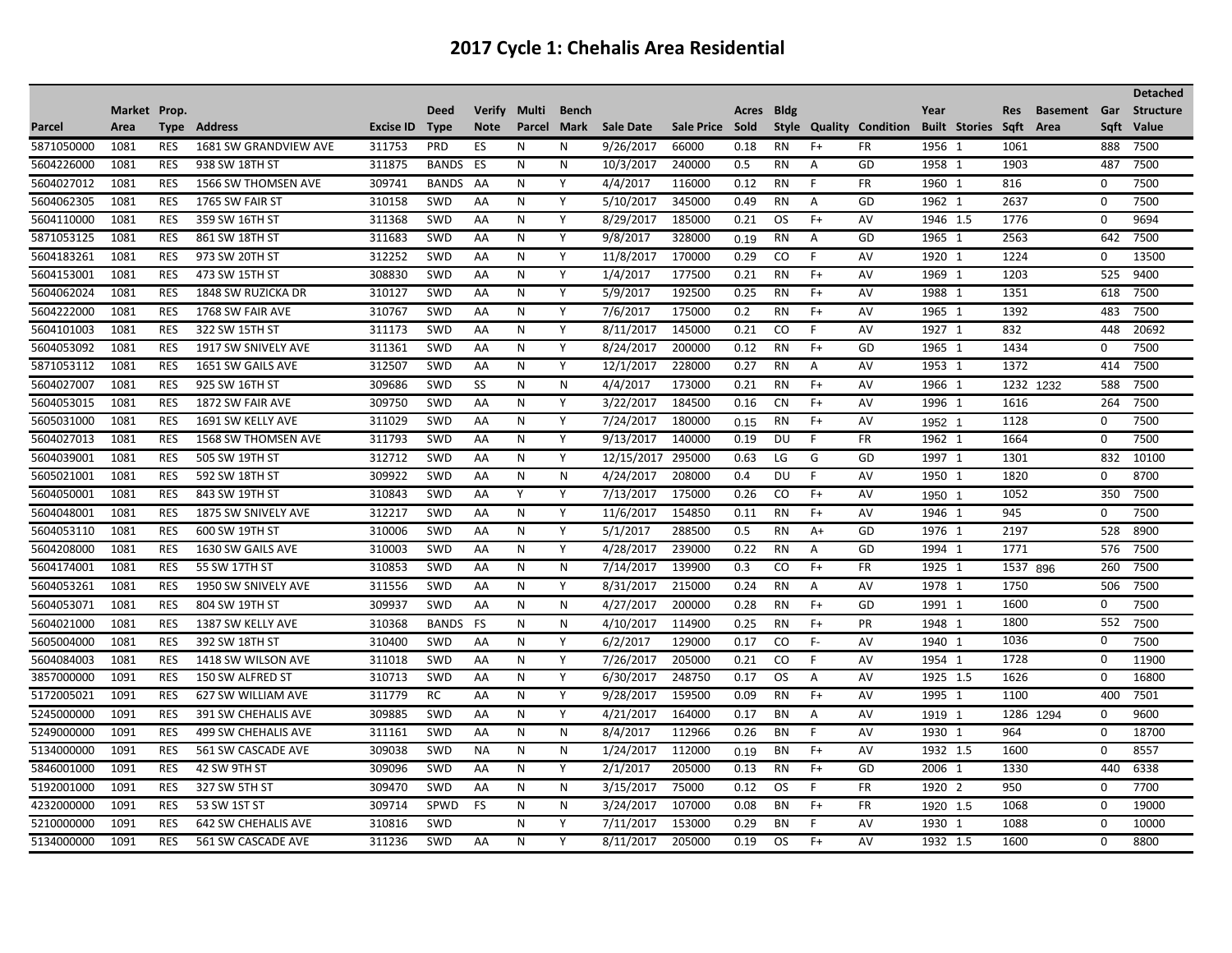|            |              |             |                            |                  |              |               |        |              |                   |                 |              |             |      |                         |          |                      |           |                 |      | <b>Detached</b>  |
|------------|--------------|-------------|----------------------------|------------------|--------------|---------------|--------|--------------|-------------------|-----------------|--------------|-------------|------|-------------------------|----------|----------------------|-----------|-----------------|------|------------------|
|            | Market Prop. |             |                            |                  | <b>Deed</b>  | <b>Verify</b> | Multi  | <b>Bench</b> |                   |                 | <b>Acres</b> | <b>Bldg</b> |      |                         | Year     |                      | Res       | <b>Basement</b> | Gar  | <b>Structure</b> |
| Parcel     | Area         | <b>Type</b> | Address                    | <b>Excise ID</b> | <b>Type</b>  | <b>Note</b>   | Parcel | Mark         | <b>Sale Date</b>  | Sale Price Sold |              |             |      | Style Quality Condition |          | <b>Built Stories</b> | Sqft Area |                 | Sqft | Value            |
| 5030000000 | 1091         | <b>RES</b>  | 818 SW MCFADDEN AVE        | 311403           | <b>SWD</b>   | AA            | N      | Υ            | 8/31/2017         | 125000          | 0.14         | CO.         | F    | FR                      | 1920     | -1                   | 1152      | 0               |      | 8800             |
| 4232000000 | 1091         | RES         | 53 SW 1ST ST               | 311599           | SWD          | AA            | N      | Y            | 9/12/2017         | 156000          | 0.08         | OS.         | F    | GD                      | 1920 1.5 |                      | 1008      | $\Omega$        |      | 19000            |
| 5269003000 | 1091         | <b>RES</b>  | 789 SW CHEHALIS AVE        | 310408           | <b>SWD</b>   | AA            | N      | Y            | 6/1/2017          | 139000          | 0.25         | <b>RN</b>   | F    | <b>FR</b>               | 1978     | - 1                  | 1032      |                 | 336  | 7506             |
| 5141000000 | 1091         | <b>RES</b>  | 643 SW CASCADE AVE         | 311204           | SWD          | AA            | N      | N            | 8/14/2017         | 50800           | 0.19         | BN          | A    | VP                      | 1920 1   |                      | 846       | $\Omega$        |      | 8900             |
| 5036000000 | 1091         | <b>RES</b>  | 123 SW 3RD ST              | 312692           | SWD          | AA            | N      | Y            | 12/28/2017        | 180000          | 0.15         | OS.         | F    | <b>FR</b>               | 1920 1.5 |                      | 1682      | 0               |      | 8300             |
| 4150000000 | 1091         | <b>RES</b>  | 89 SW MCFADDEN AVE         | 308859           | <b>SWD</b>   | AA            | N      | N            | 1/10/2017         | 138000          | 0.1          | <b>BN</b>   | F    | AV                      | 1950 1   |                      | 1500      | 0               |      | 9996             |
| 5235000000 | 1091         | <b>RES</b>  | 309 SW 9TH ST              | 309896           | <b>SWD</b>   | AA            | N      | Y            | 4/17/2017         | 179000          | 0.21         | OS.         | F    | GD                      | 1925 2   |                      | 1454      |                 | 119  | 14498            |
| 5183003000 | 1091         | <b>LWB</b>  | 0 SW 3RD ST OFF            | 309953           | <b>SWD</b>   | ET            | N      | N            | 4/25/2017         | 10000           | 0.14         |             |      |                         |          |                      | $\Omega$  | $\Omega$        |      | 1200             |
| 5400000000 | 1091         | <b>RES</b>  | 129 SW 12TH ST             | 310179           | SWD          | OT            | N      | N            | 5/16/2017         | 100000          | 0.15         | <b>RN</b>   | F    | <b>FR</b>               | 1930     | -1                   | 822       | 0               |      | 7500             |
| 4209001000 | 1091         | <b>RES</b>  | 116 SW MCFADDEN AVE        | 311155           | <b>SWD</b>   | AA            | N      | Y            | 8/10/2017         | 156000          | 0.08         | OS.         | $F+$ | <b>FR</b>               | 1940 1.5 |                      | 1483      | 0               |      | 8100             |
| 4152001000 | 1091         | <b>RES</b>  | <b>80 SW MCFADDEN AVE</b>  | 311678           | <b>SWD</b>   | AA            | N      | Y            | 9/20/2017         | 137000          | 0.18         | BN          | F.   | AV                      | 1939 1   |                      | 781       | 0               |      | 9200             |
| 5127002000 | 1091         | <b>RES</b>  | 242 SW 5TH ST              | 310454           | <b>SWD</b>   | AA            | N      | N            | 6/8/2017          | 165000          | 0.08         | OS          | Α    | AV                      | 1920 1.5 |                      | 1692      |                 | 424  | 7500             |
| 5131001002 | 1091         | <b>RES</b>  | 478 SW WILLIAM AVE         | 310465           | <b>BANDS</b> | FS            | N      | N            | 6/9/2017          | 82854           | 0.13         | OS.         | Α    | <b>FR</b>               | 1920 1   |                      | 1776      | 0               |      | 10200            |
| 5131001002 | 1091         | <b>RES</b>  | 478 SW WILLIAM AVE         | 312419           | BANDS        | AA            | N      | Υ            | 11/29/2017        | 210000          | 0.13         | OS.         | Α    | AV                      | 1920 1   |                      | 1776      | 0               |      | 10200            |
| 4209000000 | 1091         | <b>RES</b>  | 140 SW MCFADDEN AVE        | 312661           | SWD          | AA            | N      | Y            | 12/13/2017 148500 |                 | 0.08         | <b>RN</b>   | $F+$ | AV                      | 1941 1   |                      | 984       | 0               |      | 15400            |
| 5844001000 | 1091         | <b>RES</b>  | 54 9TH ST S                | 308890           | SWD          | AA            | N      | Y            | 1/12/2017         | 117000          | 0.13         | <b>BN</b>   | F    | AV                      | 1930 1   |                      | 720       | $\mathbf 0$     |      | 7496             |
| 3922000000 | 1091         | <b>RES</b>  | 151 SW ALFRED ST           | 309692           | <b>BANDS</b> | FS            | N      | N            | 3/21/2017         | 95000           | 0.11         | OS          | $F+$ | <b>FR</b>               | 1910 2   |                      | 1514      | 0               |      | 8400             |
| 5200002000 | 1091         | <b>RES</b>  | 335 SW 6TH ST              | 309894           | SWD          | AA            | N      | Υ            | 4/19/2017         | 130000          | 0.16         | <b>RN</b>   | F    | AV                      | 1990 1   |                      | 1100      |                 | 322  | 7500             |
| 4153000000 | 1091         | <b>RES</b>  | 86 SW MCFADDEN AVE         | 309961           | <b>SWD</b>   | AA            | N      | Y            | 4/28/2017         | 160000          | 0.14         | <b>RN</b>   | $F+$ | AV                      | 1955 1   |                      | 1063      |                 | 312  | 7500             |
| 4142000000 | 1091         | <b>RES</b>  | 68 SW 1ST ST               | 310891           | <b>SWD</b>   | AA            | N      | Y            | 7/17/2017         | 149500          | 0.12         | BN          | F    | AV                      | 1934 1   |                      | 1514      | 0               |      | 8300             |
| 5172005017 | 1091         | <b>RES</b>  | 701 SW WILLIAM AVE         | 311397           | <b>SWD</b>   | AA            | N      | Y            | 8/29/2017         | 122500          | 0.09         | <b>RN</b>   | F.   | AV                      | 1996 1   |                      | 960       |                 | 400  | 7500             |
| 5126000000 | 1091         | <b>RES</b>  | 467 SW CASCADE AVE         | 311741           | <b>SWD</b>   | AA            | N      | Υ            | 9/25/2017         | 115000          | 0.1          | <b>BN</b>   | F    | AV                      | 1920 1   |                      | 1060      | 0               |      | 8400             |
| 5270000000 | 1091         | <b>RES</b>  | 859 SW CHEHALIS AVE        | 312125           | <b>SWD</b>   | DI            | N      | N            | 10/27/2017        | 140000          | 0.33         | <b>BN</b>   | F    | FR                      | 1920     |                      | 1274 520  | 0               |      | 7500             |
| 4181000000 | 1091         | <b>RES</b>  | 246 SW 2ND ST              | 312533           | SPWD         | <b>FS</b>     | N      | N            | 12/8/2017         | 60000           | 0.09         | BN          | F    | PR                      | 1940 1   |                      | 704       |                 | 396  | 9600             |
| 5074000000 | 1091         | <b>RES</b>  | 130 SW 8TH ST              | 308875           | <b>SWD</b>   | AA            | N      | Y            | 1/10/2017         | 162900          | 0.15         | <b>RN</b>   | $F+$ | AV                      | 1949 1   |                      | 1158      | 0               |      | 23448            |
| 5234000000 | 1091         | <b>RES</b>  | 325 SW 9TH ST              | 309522           | SWD          | AA            | N      | Y            | 3/9/2017          | 130000          | 0.1          | BN          | F    | AV                      | 1920 1   |                      | 1028      | 0               |      | 9600             |
| 5266000000 | 1091         | <b>RES</b>  | <b>697 SW CHEHALIS AVE</b> | 310401           | SPWD         | <b>FS</b>     | N      | N            | 4/25/2017         | 125000          | 0.22         | <b>RN</b>   | $F+$ | <b>FR</b>               | 1945 1   |                      | 1039 775  |                 | 460  | 7500             |
| 5117000000 | 1091         | <b>RES</b>  | 288 SW 3RD ST              | 310550           | <b>RC</b>    | <b>RE</b>     | N      | N            | 6/20/2017         | 55000           | 0.15         | <b>RN</b>   | F    | AV                      | 1920 1   |                      | 810       | 0               |      | 7900             |
| 5246000000 | 1091         | <b>RES</b>  | <b>407 SW CHEHALIS AVE</b> | 309455           | LIEU         | FS            | N      | N            | 2/10/2017         | 179343          | 0.17         | OS.         | Α    | <b>FR</b>               | 1930 2   |                      | 1615      | 0               |      | 8800             |
| 5172005001 | 1091         | <b>RES</b>  | 1089 SW WILLIAM AVE        | 312035           | <b>SWD</b>   | AA            | N      | Y            | 10/23/2017        | 173000          | 0.1          | <b>RN</b>   | F    | AV                      | 1994 1   |                      | 960       |                 | 240  | 7500             |
| 5246000000 | 1091         | <b>RES</b>  | <b>407 SW CHEHALIS AVE</b> | 312264           | LWD          | FS            | N      | N            | 11/13/2017 90000  |                 | 0.17         | OS          | Α    | <b>FR</b>               | 1930 2   |                      | 1615      | 0               |      | 8800             |
| 5061000000 | 1091         | <b>RES</b>  | 128 SW 6TH ST              | 312386           | SWD          | AA            | N      | Υ            | 11/27/2017 180000 |                 | 0.14         | CO          | $F+$ | FR                      | 1951 1   |                      | 1560      |                 | 264  | 7500             |
| 5200001000 | 1091         | <b>RES</b>  | 309 SW 6TH ST              | 310431           | SWD          | AA            | N      | Y            | 6/8/2017          | 148000          | 0.14         | <b>RN</b>   | F.   | AV                      | 1990 1   |                      | 1100      |                 | 322  | 7500             |
| 5110000000 | 1091         | <b>RES</b>  | 261 SW CASCADE AVE         | 310545           | SWD          | <b>FS</b>     | N      | N            | 6/20/2017         | 128500          | 0.14         | <b>BN</b>   | $F+$ | <b>FR</b>               | 1900 1   |                      | 1300      | $\Omega$        |      | 7600             |
| 3861000000 | 1091         | <b>RES</b>  | 190 SW ALFRED ST           | 311848           | <b>SWD</b>   | AA            | N      | Y            | 10/4/2017         | 232000          | 0.11         | OS.         | A    | AV                      | 1910 1.5 |                      | 1544      | $\Omega$        |      | 9800             |
| 5114000000 | 1091         | <b>RES</b>  | 265 SW 2ND ST              | 312011           | SWD          | AA            | N      | Y            | 10/20/2017        | 115000          | 0.09         | OS.         | $F+$ | AV                      | 1920 1.5 |                      | 1304      | $\Omega$        |      | 7500             |
| 5317000000 | 1091         | <b>RES</b>  | 28 SW 11TH ST              | 312042           | <b>SWD</b>   | <b>TE</b>     | N      | N            | 10/18/2017 51500  |                 | 0.21         | OS.         | $F+$ | AV                      | 1920 1.5 |                      | 1273      | $\Omega$        |      | 7500             |
| 3991000000 | 1091         | <b>RES</b>  | 227 SW JAMES ST            | 312534           | <b>RC</b>    | ОT            | N      | N            | 12/1/2017         | 100000          | 0.09         | BN          | F    | <b>FR</b>               | 1920 1   |                      | 887       | $\Omega$        |      | 15000            |
| 5172005037 | 1091         | <b>RES</b>  | <b>251 SW WILLIAMS AVE</b> | 308951           | <b>SWD</b>   | AA            | N      | Υ            | 1/18/2017         | 119900          | 0.09         | <b>RN</b>   | $F+$ | AV                      | 2003 1   |                      | 1168      |                 | 440  | 7498             |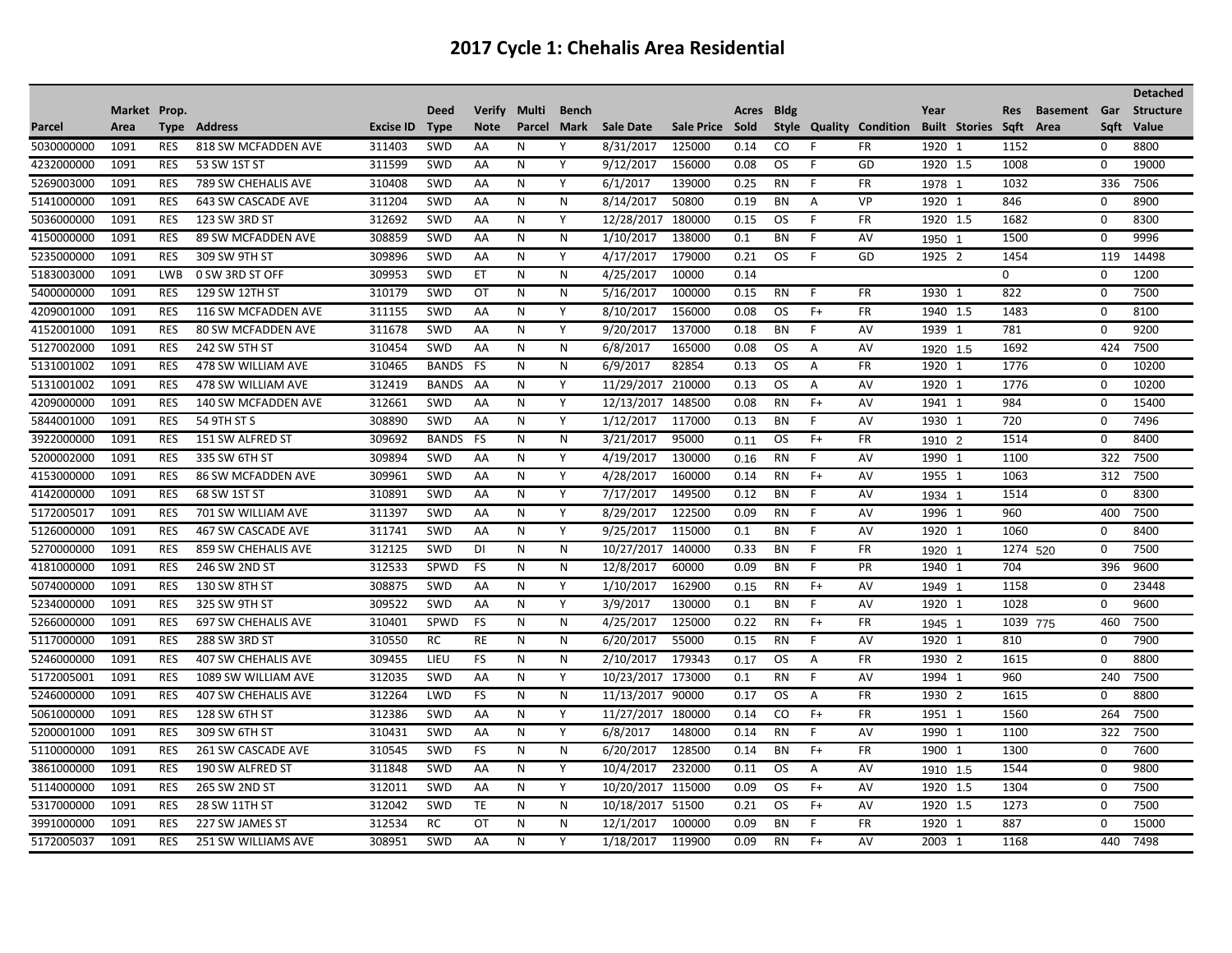|                  |              |            |                               |                  |              |             |           |              |                    |                 |              |             |                |                                |          |                      |             |                     |          | <b>Detached</b>  |
|------------------|--------------|------------|-------------------------------|------------------|--------------|-------------|-----------|--------------|--------------------|-----------------|--------------|-------------|----------------|--------------------------------|----------|----------------------|-------------|---------------------|----------|------------------|
|                  | Market Prop. |            |                               |                  | <b>Deed</b>  | Verify      | Multi     | <b>Bench</b> |                    |                 | Acres        | <b>Bldg</b> |                |                                | Year     |                      | Res         | <b>Basement</b> Gar |          | <b>Structure</b> |
| <b>Parcel</b>    | Area         | Type       | Address                       | <b>Excise ID</b> | <b>Type</b>  | <b>Note</b> | Parcel    | Mark         | <b>Sale Date</b>   | Sale Price Sold |              |             |                | <b>Style Quality Condition</b> |          | <b>Built Stories</b> | Sqft        | Area                | Sqft     | Value            |
| 5149000000       | 1091         | <b>RES</b> | 283 SW 6TH ST                 | 310019           | SWD          | AA          | N         | Y            | 5/4/2017           | 143000          | 0.19         | OS.         | $F+$           | AV                             | 1920 1   |                      | 1272        |                     | 0        | 8800             |
| 5172005040       | 1091         | <b>RES</b> | 199 SW WILLIAM AVE            | 310675           | SWD          | DI          | N         | N            | 6/29/2017          | 109000          | 0.09         | RN          | F              | AV                             | 2002 1   |                      | 880         |                     | 264      | 7500             |
| 5172005040       | 1091         | <b>RES</b> | 199 SW WILLIAM AVE            | 311312           | <b>RC</b>    | AA          | N         | Y            | 8/24/2017          | 145500          | 0.09         | <b>RN</b>   | F.             | AV                             | 2002 1   |                      | 880         |                     | 264      | 7500             |
| 3989000000       | 1091         | <b>RES</b> | 247 SW JAMES ST               | 312270           | <b>SWD</b>   | AA          | N         | Y            | 11/8/2017          | 140000          | 0.11         | <b>BN</b>   | $F+$           | AV                             | 1925     |                      | 928         |                     | 416      | 7500             |
| 5116000000       | 1091         | <b>RES</b> | 285 SW 2ND ST                 | 312348           | <b>BANDS</b> | <b>FS</b>   | N         | N            | 11/7/2017          | 30511           | 0.15         | OS.         | A              | <b>FR</b>                      | 1920 2   |                      | 1683        |                     | 864      | 7500             |
| 5062000000       | 1091         | <b>RES</b> | 141 SW 5TH ST                 | 312413           | SWD          | AA          | N         | Υ            | 11/28/2017 172500  |                 | 0.15         | RN          | F.             | AV                             | 1975 1   |                      | 1092        |                     | 0        | 15900            |
| 3935000000       | 1091         | <b>RES</b> | 190 SW LEWIS ST               | 309818           | <b>SWD</b>   | AA          | N         | Y            | 4/14/2017          | 185000          | 0.11         | OS.         | F              | AV                             | 1925 1.5 |                      | 1760        |                     | $\Omega$ | 9900             |
| 3923000000       | 1091         | <b>RES</b> | 139 SW ALFRED ST              | 309963           | <b>BANDS</b> | FS          | N         | N            | 4/24/2017          | 107500          | 0.11         | OS.         | F.             | <b>FR</b>                      | 1940 1.5 |                      | 1602        |                     | 408      | 7500             |
| 5079000000       | 1091         | <b>RES</b> | 718 SW CASCADE AVE            | 310130           | <b>SWD</b>   | AA          | N         | Y            | 5/12/2017          | 125000          | 0.14         | <b>RN</b>   | F              | AV                             | 1930 1   |                      | 900         |                     | 0        | 9100             |
| 10784002001      | 1101         | <b>RES</b> | 2179 JACKSON HWY              | 311092           | <b>SWD</b>   | AA          | N         | Υ            | 8/4/2017           | 289900          | 0.25         | <b>RN</b>   | $F+$           | AV                             | 2007 1   |                      | 1798        |                     | 576      | 7500             |
| 10781000000      | 1101         | RES        | 2161 JACKSON HWY              | 310985           | SWD          | AA          | N         | Y            | 7/24/2017          | 190000          | 1            | OS.         | $F+$           | <b>FR</b>                      | 1930 1   |                      | 1375        |                     |          | 1089 7500        |
| 10784001001      | 1101         | <b>RES</b> | 2183 JACKSON HWY              | 309908           | <b>SWD</b>   | AA          | N         | Y            | 4/21/2017          | 215000          | 0.22         | <b>RN</b>   | F.             | AV                             | 1995 1   |                      | 1369        |                     | 462      | 7500             |
| 5604183246       | 1101         | <b>RES</b> | 850 SW 21ST ST                | 309530           | <b>SWD</b>   | AA          | N         | Y            | 3/16/2017          | 141000          | 0.21         | <b>RN</b>   | F.             | <b>FR</b>                      | 1985 1   |                      | 948         |                     | 280      | 7504             |
| 10741001000      | 1111         | <b>RES</b> | 103 HILLCREST RD              | 312041           | SWD          | AA          | ${\sf N}$ | Y            | 10/23/2017         | 280000          | 1            | <b>SL</b>   | Α              | <b>FR</b>                      | 1971 2   |                      | 1507 834    |                     | 805      | 15000            |
| 17478024000 1111 |              | <b>RES</b> | 210 CHEHALIS VALLEY DR        | 312708           | BANDS        | RE          | N         | N            | 12/29/2017 310000  |                 | 4.8          | <b>RN</b>   | Α              | AV                             | 1993 1   |                      | 2405        | 651                 |          | 1008 15000       |
| 17808000000      | 1111         | <b>RES</b> | 2939 JACKSON HWY              | 309362           | SPWD         | FS          | N         | ${\sf N}$    | 1/18/2017          | 119500          | 8.89         | <b>RN</b>   | E              | PR                             | 1920 1   |                      | 1760        |                     | 0        | 9100             |
| 17791000000      | 1111         | <b>LWB</b> | <b>0 JACKSON HWY</b>          | 311570           | SWD          | AA          | N         | N            | 9/5/2017           | 142500          | 8.87         |             |                |                                |          |                      | $\Omega$    |                     | $\Omega$ | $\Omega$         |
| 17791000000      | 1111         | <b>LWB</b> | <b>0 JACKSON HWY</b>          | 312569           | <b>SWD</b>   | OT          | N         | N            | 12/12/2017         | 235000          | 8.87         |             |                |                                |          |                      | $\Omega$    |                     | $\Omega$ | $\Omega$         |
| 10729000000      | 1111         | <b>RES</b> | <b>102 HILLCREST RD</b>       | 309780           | <b>SWD</b>   | AA          | N         | Y            | 3/29/2017          | 145000          | 1.18         | CO          | $F -$          | <b>FR</b>                      | 1950 1   |                      | 1440        |                     | $\Omega$ | 9800             |
| 10741002000      | 1111         | <b>RES</b> | <b>107 HILLCREST RD</b>       | 311904           | <b>SWD</b>   | AA          | N         | Y            | 10/6/2017          | 317000          | 2.28         | <b>RN</b>   | $F+$           | AV                             | 2006 1   |                      | 2282        |                     | 720      | 15000            |
| 10795001000      | 1111         | <b>RES</b> | <b>109 KENNICOTT RD</b>       | 310026           | <b>SWD</b>   | AA          | N         | Y            | 5/2/2017           | 275000          | 0.59         | CO.         | A              | AV                             | 1962 1   |                      | 1556 1556   |                     | 600      | 10000            |
| 10730003000      | 1111         | <b>RES</b> | 2885 JACKSON HWY              | 309209           | <b>BANDS</b> | FS          | N         | N            | 2/14/2017          | 164900          | 0.76         | OT          | $F+$           | AV                             | 1959 1   |                      | 1574        |                     | 0        | 9600             |
| 17783000000      | 1111         | <b>RES</b> | 195 MACOMBER RD               | 310124           | <b>SWD</b>   | AA          | N         | N            | 5/8/2017           | 320000          | 6.97         | <b>RN</b>   | $F+$           | AV                             | 1978 1   |                      | 2526 1782   |                     | 528      | 24103            |
| 17465000000 1111 |              | <b>RES</b> | <b>238 KENNICOTT RD</b>       | 310778           | <b>SWD</b>   | AA          | N         | Y            | 7/6/2017           | 285900          | 0.73         | <b>RN</b>   | $F+$           | GD                             | 1930 1   |                      | 2282        |                     | 0        | 25300            |
| 17498004000      | 1111         | <b>RES</b> | <b>107 TILLICUM DR</b>        | 309658           | <b>SWD</b>   | <b>RE</b>   | N         | N            | 3/27/2017          | 300000          | 0.67         | <b>RN</b>   | A              | AV                             | 1974 1   |                      | 1512 1404   |                     | 0        | 18200            |
| 17487001003 1111 |              | RES        | <b>109 SUNDOWN CRT</b>        | 310725           | <b>SWD</b>   | AA          | N         | Y            | 6/29/2017          | 264000          | 0.34         | <b>RN</b>   | F.             | AV                             | 1996 1   |                      | 1562        | 1404                | 648      | 7500             |
| 17487001002      | 1111         | <b>RES</b> | <b>105 SUNDOWN CRT</b>        | 311546           | SWD          | AA          | N         | Y            | 9/11/2017          | 268500          | 0.33         | <b>RN</b>   | A              | GD                             | 1996 1   |                      | 1504        | 1490                | 676      | 7500             |
| 17740001005      | 1111         | <b>RES</b> | 125 CARTER LN                 | 309340           | <b>SWD</b>   | AA          | N         | Y            | 2/28/2017          | 230000          | $\mathbf{1}$ | <b>OS</b>   | $\overline{A}$ | AV                             | 1995 1.5 |                      | 2528        |                     | 0        | 19500            |
| 17478025000      | 1111         | <b>RES</b> | <b>200 CHEHALIS VALLEY DR</b> | 312381           | SWD          | AA          | ${\sf N}$ | Y            | 11/22/2017         | 293000          | 4.82         | <b>RN</b>   | F              | AV                             | 2006 1   |                      | 2145        |                     | 694      | 37100            |
| 17485001000 1111 |              | <b>RES</b> | 2128 JACKSON HWY              | 311825           | SWD          | <b>RE</b>   | N         | N            | 9/11/2017          | 40000           | 1.64         | CO          | L              | PR                             | 1948 1.5 |                      | 1262        |                     | 0        | 10000            |
| 17750004000      | 1121         | IND        | 2606 JACKSON HWY              | 312107           | SWD          | RE          | N         | N            | 10/16/2017 112500  |                 | 0.67         |             |                |                                |          |                      | $\mathbf 0$ |                     | 0        | 0                |
| 17891002000 1121 |              | <b>RES</b> | 113 BOROVEC RD                | 309640           | SWD          | PL          | N         | N            | 3/21/2017          | 135000          | 0.97         | RN          | F              | AV                             | 1973 1   |                      | 1494        |                     | 520      | 15000            |
| 17757001004 1121 |              | IND        | 206 MAURIN RD                 | 312548           | <b>BANDS</b> | OT          | N         |              | 11/21/2017 6370000 |                 | 6.54         |             |                |                                |          |                      | $\Omega$    |                     | $\Omega$ | $\Omega$         |
| 17845003008      | 1141         | <b>RES</b> | 170 JACKSON VIEW DR           | 310183           | <b>SWD</b>   | AA          | N         | Y            | 5/17/2017          | 239900          | 0.18         | OS.         | $F+$           | AV                             | 1993 1.5 |                      | 1695        |                     | 441      | 7500             |
| 17840014000 1141 |              | <b>RES</b> | 3018 JACKSON HWY              | 309610           | <b>SWD</b>   | AA          | N         | Y            | 3/21/2017          | 180000          | 0.5          | <b>RN</b>   | F.             | AV                             | 1950 1   |                      | 1118        |                     | 475      | 7500             |
| 17875006033      | 1141         | <b>RES</b> | 116 ROSE MARIE DR             | 310246           | <b>BANDS</b> | <b>FS</b>   | N         | N            | 5/24/2017          | 244000          | 0.14         | <b>TS</b>   | $F+$           | AV                             | 2001 2   |                      | 2232        |                     | 440      | 7500             |
| 17864002038      | 1141         | <b>RES</b> | 187 BIRDIE DR                 | 311174           | <b>SWD</b>   | AA          | N         | Y            | 8/11/2017          | 269500          | 0.19         | <b>RN</b>   | $F+$           | GD                             | 2006 1   |                      | 1728        |                     | 704      | 8900             |
| 17875006009      | 1141         | <b>RES</b> | 119 ROSE MARIE DR             | 311684           | <b>SWD</b>   | AA          | N         | Y            | 9/12/2017          | 230000          | 0.17         | TS          | $F+$           | AV                             | 1999 2   |                      | 2160        |                     | 736      | 7500             |
| 17875734077 1141 |              | <b>RES</b> | 109 GOLDMYER DR               | 312363           | <b>SWD</b>   | DI          | N         | N            | 11/16/2017         | 248000          | 0.18         | TS          | $F+$           | GD                             | 2008 2   |                      | 2284        |                     | 400      | 9400             |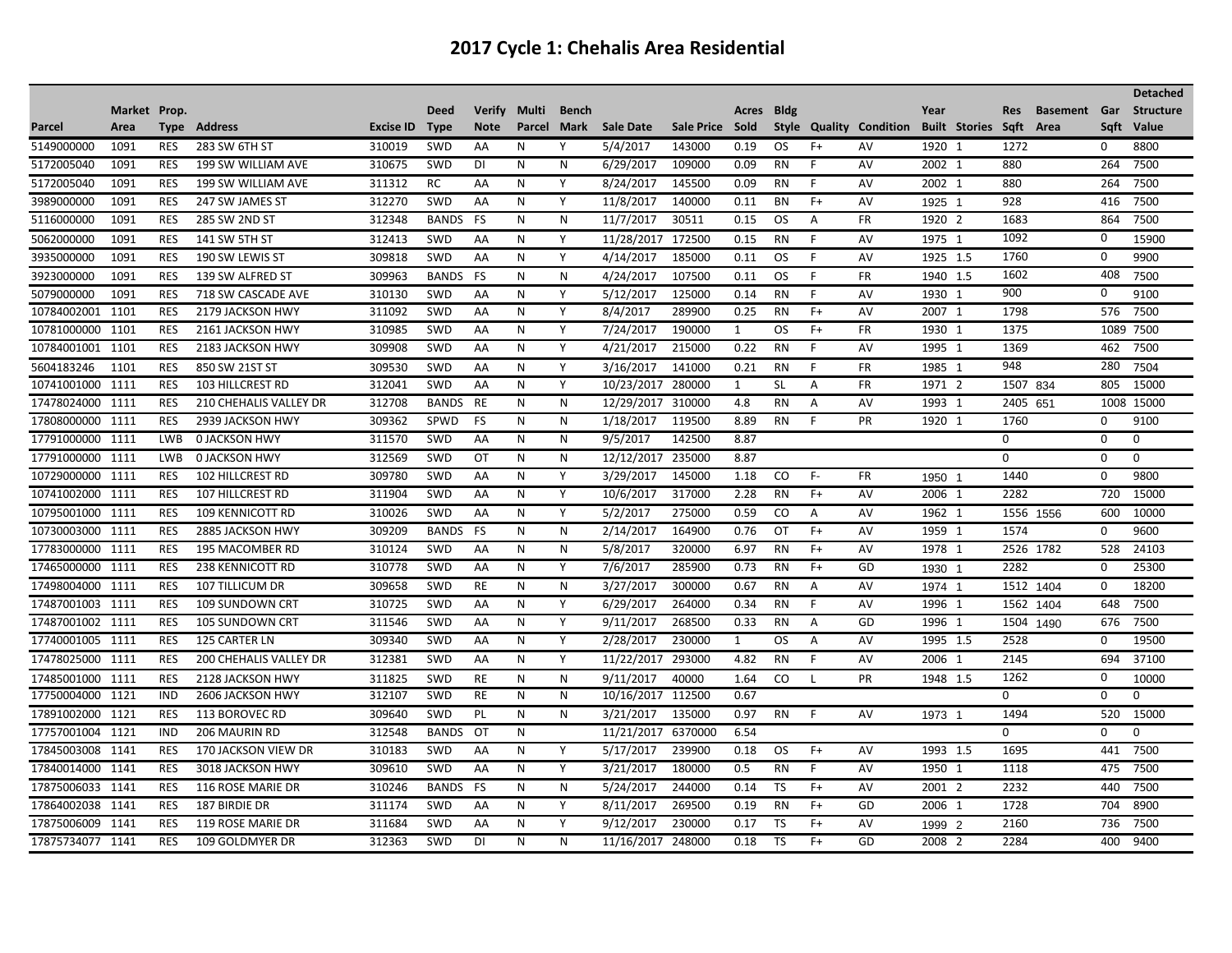|                  |              |             |                            |           |              |               |        |              |                   |                 |       |             |      |                                |          |                      |              |                        |      | <b>Detached</b>  |
|------------------|--------------|-------------|----------------------------|-----------|--------------|---------------|--------|--------------|-------------------|-----------------|-------|-------------|------|--------------------------------|----------|----------------------|--------------|------------------------|------|------------------|
|                  | Market Prop. |             |                            |           | <b>Deed</b>  | <b>Verify</b> | Multi  | <b>Bench</b> |                   |                 | Acres | <b>Bldg</b> |      |                                | Year     |                      | Res          | <b>Basement</b><br>Gar |      | <b>Structure</b> |
| Parcel           | Area         | <b>Type</b> | Address                    | Excise ID | <b>Type</b>  | <b>Note</b>   | Parcel | Mark         | <b>Sale Date</b>  | Sale Price Sold |       |             |      | <b>Style Quality Condition</b> |          | <b>Built Stories</b> | Sqft<br>Area |                        | Sqft | Value            |
| 17864002043      | 1141         | <b>RES</b>  | 161 IRONWOOD CT            | 309329    | SWD          | AA            | N      | Υ            | 2/24/2017         | 299900          | 0.23  | <b>RN</b>   | $F+$ | GD                             | 2006 1   |                      | 2306         |                        | 826  | 7500             |
| 17846061002 1141 |              | <b>RES</b>  | <b>0 JACKSON HWY</b>       | 308921    | SWD          | AA            | N      | Y            | 1/18/2017         | 189000          | 0.19  | RN          | F.   | AV                             | 1963 1   |                      | 1455         |                        | 506  | 7500             |
| 17845003012      | 1141         | <b>RES</b>  | 173 JACKSON VIEW DR        | 309938    | SWD          | AA            | N      | Y            | 4/12/2017         | 190000          | 0.18  | <b>RN</b>   | $F+$ | AV                             | 1993 1   |                      | 1247         |                        | 432  | 7500             |
| 17845003004      | 1141         | <b>RES</b>  | <b>184 JACKSON VIEW DR</b> | 311116    | SWD          | AA            | N      | Y            | 8/1/2017          | 200000          | 0.23  | <b>RN</b>   | $F+$ | AV                             | 1992 1   |                      | 1296         |                        | 432  | 8864             |
| 17845003052 1141 |              | <b>RES</b>  | 134 JACKSON VIEW DR        | 311937    | SWD          | AA            | N      | Y            | 10/6/2017         | 245000          | 0.15  | <b>SL</b>   | A    | AV                             | 1994 1   |                      | 1676         |                        | 606  | 8900             |
| 17843003022 1141 |              | <b>RES</b>  | 166 JACKSON VIEW DR        | 310134    | SWD          | AA            | N      | Y            | 5/10/2017         | 274000          | 0.21  | <b>RN</b>   | F    | AV                             | 2003 1   |                      | 1765         |                        | 484  | 7500             |
| 17875734053 1141 |              | <b>RES</b>  | 144 GOLDMYER DR            | 311590    | SWD          | AA            | N      | Y            | 8/29/2017         | 212000          | 0.13  | CO          | $F+$ | VG                             | 2009 1   |                      | 1520         |                        | 440  | 7500             |
| 17841001005 1141 |              | <b>RES</b>  | <b>108 TORREY LN</b>       | 311763    | <b>BLAG</b>  | <b>SE</b>     | N      | N            | 9/20/2017         | 1000            | 0.29  | <b>RN</b>   | F.   | <b>FR</b>                      | 1995 1   |                      | 1255         |                        | 400  | 12200            |
| 10572131000      | 1141         | <b>RES</b>  | 3031 JACKSON HWY           | 312289    | SWD          | AA            | N      | Y            | 11/17/2017        | 213000          | 0.39  | CO          | $F+$ | AV                             | 1966 1   |                      | 1690         |                        | 546  | 10600            |
| 17864002033      | 1141         | <b>RES</b>  | 132 BIRDIE LN              | 309179    | SWD          | RE            | N      | N            | 2/14/2017         | 257000          | 0.2   | <b>RN</b>   | $F+$ | GD                             | 2006 1   |                      | 1728         |                        | 704  | 7500             |
| 17864006002 1141 |              | <b>RES</b>  | 147 NEWAUKUM VILLAGE DR    | 310730    | <b>SWD</b>   | AA            | N      | Y            | 6/27/2017         | 195000          | 0.28  | CO.         | F.   | AV                             | 1994 1   |                      | 1479         |                        | 520  | 7500             |
| 17840007004      | 1141         | <b>RES</b>  | 145 PANORAMA DR            | 311402    | <b>SWD</b>   | AA            | N      | Υ            | 8/29/2017         | 335000          | 1.25  | <b>RN</b>   | $F+$ | AV                             | 1975 1   |                      | 1698         |                        | 550  | 30500            |
| 17875005005 1141 |              | <b>RES</b>  | 153 HOLLOWAY DR            | 312010    | SWD          | AA            | N      | Υ            | 10/17/2017 244900 |                 | 0.14  | <b>RN</b>   | $F+$ | GD                             | 2015 1   |                      | 1590         |                        | 440  | 7500             |
| 17864002056 1141 |              | <b>RES</b>  | 170 SANDWEDGE CT           | 312508    | SWD          | AA            | N      | Υ            | 12/6/2017         | 315000          | 0.35  | CO          | Α    | GD                             | 2007 1   |                      | 2324         |                        | 792  | 7500             |
| 17875055014 1141 |              | <b>RES</b>  | <b>126 LONDON LN</b>       | 309715    | BANDS        | AA            | N      | Υ            | 3/30/2017         | 219000          | 0.12  | <b>RN</b>   | F    | AV                             | 2009 1   |                      | 1808         |                        | 576  | 7500             |
| 17875006035 1141 |              | <b>RES</b>  | 112 ROSE MARIE DR          | 310008    | SWD          | AA            | N      | Y            | 5/2/2017          | 202000          | 0.14  | <b>RN</b>   | F    | AV                             | 2002 1   |                      | 1380         |                        | 426  | 7500             |
| 17845003026 1141 |              | <b>RES</b>  | 122 JACKSON VIEW DR        | 310859    | SWD          | AA            | N      | Y            | 7/6/2017          | 240000          | 0.18  | <b>SL</b>   | Α    | AV                             | 2006 2   |                      | 1656         |                        | 528  | 7500             |
| 17845003003      | 1141         | <b>RES</b>  | <b>186 JACKSON VIEW DR</b> | 310394    | SWD          | AA            | N      | Υ            | 6/1/2017          | 209000          | 0.18  | <b>RN</b>   | F    | AV                             | 1994 1   |                      | 1328         |                        | 511  | 8900             |
| 17845003022      | 1141         | <b>RES</b>  | 114 JACKSON VIEW DR        | 311035    | SPWD         | AA            | N      | Y            | 7/31/2017         | 235500          | 0.24  | <b>RN</b>   | $F+$ | AV                             | 1993 1   |                      | 1741         | 552                    |      | 7500             |
| 17875734030 1141 |              | <b>RES</b>  | 197 WIND RIVER DR          | 312034    | <b>SWD</b>   | AA            | N      | Y            | 10/2/2017         | 247000          | 0.13  | <b>RN</b>   | $F+$ | AV                             | 2008 1   |                      | 1913         |                        | 400  | 7500             |
| 17875005006 1141 |              | <b>RES</b>  | 165 HOLLOWAY DR            | 312332    | <b>SWD</b>   | AA            | N      | Y            | 11/13/2017        | 238000          | 0.14  | CO          | F.   | AV                             | 2010 1   |                      | 1553         |                        | 400  | 7500             |
| 17864002007      | 1141         | <b>RES</b>  | 138 NEWAUKUM VILLAGE DR    | 308826    | <b>SWD</b>   | AA            | N      | Υ            | 1/4/2017          | 310000          | 0.53  | TS          | $F+$ | GD                             | 2001 2   |                      | 2540         |                        | 816  | 21100            |
| 17864002049      | 1141         | <b>RES</b>  | 172 IRONWOOD CT            | 308894    | SWD          | AA            | N      | Υ            | 1/11/2017         | 249000          | 0.19  | <b>RN</b>   | $F+$ | GD                             | 2006 1   |                      | 1891         |                        | 550  | 7500             |
| 17843003005 1141 |              | <b>RES</b>  | <b>114 TREVOR LN</b>       | 308922    | <b>SWD</b>   | AA            | N      | Y            | 1/19/2017         | 224500          | 0.18  | TS          | $F+$ | AV                             | 2003 2   |                      | 1514         | 606                    |      | 7500             |
| 17864006016 1141 |              | <b>RES</b>  | 103 DIVOT DR               | 309791    | <b>SWD</b>   | AA            | N      | Y            | 4/3/2017          | 269500          | 0.29  | CO          | A    | GD                             | 1997 1   |                      | 1669         | 712                    |      | 8700             |
| 17845003001 1141 |              | <b>RES</b>  | 3145 JACKSON HWY           | 311465    | SPWD         | OV            | N      | N            | 8/3/2017          | 55000           | 0.92  | CO          | F    | PR                             | 1935 1   |                      | 1182         |                        | 776  | 21500            |
| 17845003001 1141 |              | <b>RES</b>  | 3145 JACKSON HWY           | 311465-C  | SPWD         | FS            | Y      | N            | 8/3/2017          | 55000           | 0.92  | CO          | F    | PR                             | 1935 1   |                      | 1182         |                        | 288  | 21500            |
| 17875006040 1141 |              | <b>RES</b>  | <b>102 ROSE MARIE DR</b>   | 310088    | SWD          | AA            | N      | Y            | 5/10/2017         | 208250          | 0.18  | <b>TS</b>   | $F+$ | AV                             | 1999 2   |                      | 2016         |                        | 440  | 7500             |
| 17875734042 1141 |              | <b>RES</b>  | 241 HAROLD                 | 310567    | <b>SWD</b>   | AA            | N      | Y            | 6/15/2017         | 232000          | 0.15  | CO          | $F+$ | GD                             | 2009 1   |                      | 1868         |                        | 480  | 7500             |
| 17864002042 1141 |              | <b>RES</b>  | 226 NEWAUKUM GOLF DR       | 312379    | SWD          | AA            | N      | Y            | 11/28/2017        | 253000          | 0.28  | <b>RN</b>   | $F+$ | GD                             | 2006 1   |                      | 1646         |                        | 400  | 8400             |
| 10145135000      | 1151         | <b>RES</b>  | 217 VALLEY MEADOWS DR      | 311040    | <b>SWD</b>   | AA            | N      | Υ            | 7/26/2017         | 202000          | 0.59  | <b>RN</b>   | F    | GD                             | 1980     | - 1                  | 1092         |                        | 300  | 10000            |
| 10145131000      | 1151         | <b>RES</b>  | 191 VALLEY MEADOWS DR      | 311502    | <b>BANDS</b> | AA            | N      | Υ            | 7/21/2017         | 252000          | 0.86  | <b>RN</b>   | F    | GD                             | 1990 1   |                      | 1364         |                        | 300  | 26485            |
| 17066001004      | 1151         | <b>RES</b>  | 114 VISTA RD               | 310980    | SWD          | AA            | N      | Υ            | 7/27/2017         | 414400          | 4.99  | OS.         | $F+$ | AV                             | 1946 1.5 |                      | 1704         | 504                    |      | 22100            |
| 10145146000      | 1151         | <b>RES</b>  | 136 VALLEY MEADOWS LOOP    | 310908    | SWD          | AA            | N      | Y            | 6/12/2017         | 185000          | 0.39  | <b>RN</b>   | F    | GD                             | 1984 1   |                      | 1044         | $\Omega$               |      | 10000            |
| 17192002002 1151 |              | <b>RES</b>  | <b>0 MIDDLE FORK RD</b>    | 312346    | <b>SWD</b>   | <b>MP</b>     | Y      | N            | 11/20/2017        | 150000          | 14.14 | CA          | L    | VP                             | 1950 1   |                      | 640          |                        | 240  | 5200             |
| 18109005000      | 1151         | <b>RES</b>  | <b>438 KIRKLAND RD</b>     | 310821    | SWD          | OT            | N      | N            | 7/6/2017          | 140000          | 4.01  | <b>RN</b>   | F-   | <b>FR</b>                      | 1945 1   |                      | 1074         | $\Omega$               |      | 18300            |
| 17036001000      | 1151         | <b>RES</b>  | <b>197 NORTH FORK RD</b>   | 310195    | <b>SWD</b>   | AA            | N      | Y            | 5/19/2017         | 120000          | 1.64  | <b>RN</b>   | L    | PR                             | 1930 1   |                      | 1024         | $\Omega$               |      | 18300            |
| 17252002008 1151 |              | <b>RES</b>  | 3595 JACKSON HWY           | 312647    | <b>SWD</b>   | FL.           | Υ      | N            | 12/21/2017        | 565000          | 27.9  | <b>RN</b>   | F    | AV                             | 2005 1   |                      | 2270         |                        | 528  | 52900            |
| 17225007000      | 1161         | <b>RES</b>  | <b>200 ROBERTS RD</b>      | 309460    | <b>SWD</b>   | FL.           | N      | N            | 3/8/2017          | 279000          | 22.69 | <b>RN</b>   | $F+$ | AV                             | 1977 1   |                      | 2672         | 0                      |      | 22800            |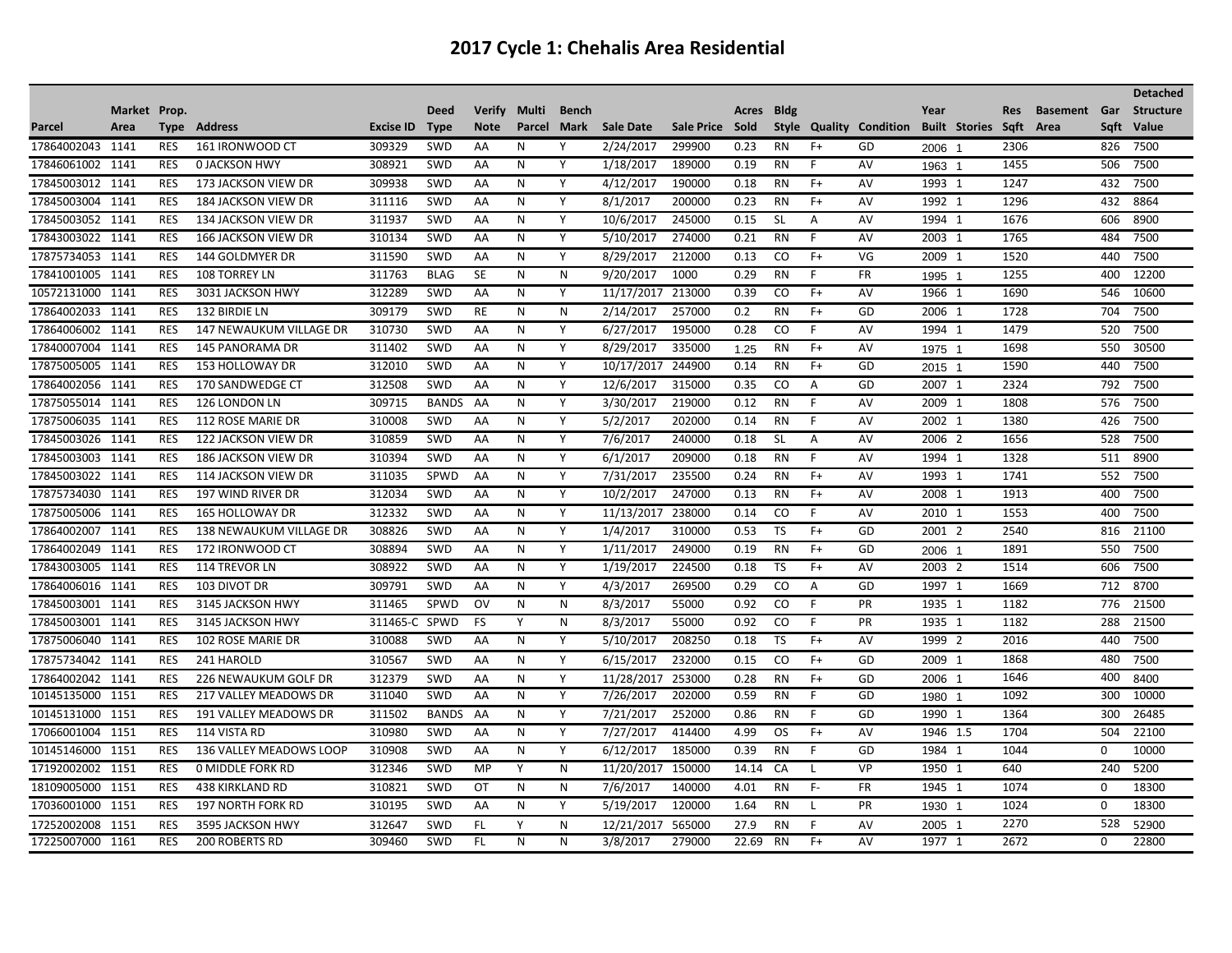| Market Prop.<br><b>Verify</b><br>Multi<br><b>Bldg</b><br><b>Basement</b> Gar<br><b>Deed</b><br><b>Bench</b><br>Acres<br>Year<br>Res<br>Style Quality Condition Built Stories Sqft Area<br>Parcel<br>Address<br><b>Excise ID</b><br>Mark<br><b>Sale Date</b><br>Sale Price Sold<br>Sqft<br>Area<br><b>Type</b><br><b>Type</b><br><b>Note</b><br>Parcel<br>17293002000 1161<br><b>LWB</b><br><b>650 STATE ROUTE 508</b><br>311411<br>SWD<br>AA<br>Ν<br>Υ<br>8/29/2017<br>40000<br>2.25<br>0<br>0<br>18132001000<br>310740<br>SWD<br>N<br>Υ<br>7/3/2017<br>387500<br>F<br>GD<br>1927 1<br>1920<br>$\mathbf 0$<br>1161<br><b>RES</b><br>357 FOREST NAPAVINE RD<br>AA<br>4.99<br><b>RN</b><br><b>RES</b><br>311256<br>SWD<br>Y<br>8/16/2017<br>339000<br>EX<br>1832<br>64900<br>17307003004<br>1161<br>1241 KOONTZ RD<br>AA<br>N<br>4.07<br>OS.<br>$F+$<br>1930 1.5<br>0<br>Y | <b>Structure</b><br>Value<br>16400<br>90900 |
|--------------------------------------------------------------------------------------------------------------------------------------------------------------------------------------------------------------------------------------------------------------------------------------------------------------------------------------------------------------------------------------------------------------------------------------------------------------------------------------------------------------------------------------------------------------------------------------------------------------------------------------------------------------------------------------------------------------------------------------------------------------------------------------------------------------------------------------------------------------------------|---------------------------------------------|
|                                                                                                                                                                                                                                                                                                                                                                                                                                                                                                                                                                                                                                                                                                                                                                                                                                                                          |                                             |
|                                                                                                                                                                                                                                                                                                                                                                                                                                                                                                                                                                                                                                                                                                                                                                                                                                                                          |                                             |
|                                                                                                                                                                                                                                                                                                                                                                                                                                                                                                                                                                                                                                                                                                                                                                                                                                                                          |                                             |
|                                                                                                                                                                                                                                                                                                                                                                                                                                                                                                                                                                                                                                                                                                                                                                                                                                                                          |                                             |
|                                                                                                                                                                                                                                                                                                                                                                                                                                                                                                                                                                                                                                                                                                                                                                                                                                                                          |                                             |
| 311979<br>17305000000<br>1161<br><b>RES</b><br>SWD<br>N<br>10/12/2017<br>225000<br>5.7<br>F<br>AV<br>1945 1.5<br>1364<br>$\mathbf 0$<br>3850 JACKSON HWY<br>AA<br>OS.                                                                                                                                                                                                                                                                                                                                                                                                                                                                                                                                                                                                                                                                                                    | 17700                                       |
| 18123001000<br>1161<br><b>RES</b><br>309620<br>SWD<br>N<br>Υ<br>3/24/2017<br>252000<br>5<br>$F+$<br>AV<br>1954 1<br>1215<br>$\mathbf 0$<br>303 E FOREST NAPAVINE RD<br>AA<br><b>RN</b>                                                                                                                                                                                                                                                                                                                                                                                                                                                                                                                                                                                                                                                                                   | 23600                                       |
| 3525<br>$\Omega$<br>Υ<br>17232008000<br>1161<br><b>RES</b><br><b>262 ROBERTS RD</b><br>310900<br>SWD<br>AA<br>Y<br>7/7/2017<br>425000<br>36.82<br>OS.<br>A<br>AV<br>1935 1.5                                                                                                                                                                                                                                                                                                                                                                                                                                                                                                                                                                                                                                                                                             | 43300                                       |
| GD<br>2136<br><b>RES</b><br>311576<br>SWD<br>N<br>Y<br>9/13/2017<br>343000<br>5<br>F<br>2006 1<br>720<br>20701001010<br>1171<br>146 ROCKY LN<br>AA<br><b>RN</b>                                                                                                                                                                                                                                                                                                                                                                                                                                                                                                                                                                                                                                                                                                          | 15000                                       |
| Y<br>N<br>5/9/2017<br>39.59<br>F<br>PR<br>20729001000<br><b>RES</b><br>310080<br><b>BANDS</b><br><b>FL</b><br>310000<br><b>RN</b><br>1983 1<br>1040<br>520<br>1171<br><b>252 LITERAL RD</b>                                                                                                                                                                                                                                                                                                                                                                                                                                                                                                                                                                                                                                                                              | 18200                                       |
| 312687<br>Y<br>TS<br>1728<br>1296 23900<br>16838001000<br>1171<br><b>RES</b><br>1785 CENTRALIA ALPHA RD<br><b>SWD</b><br>AA<br>N<br>12/28/2017<br>185000<br>AV<br>2000 2<br>4<br>L                                                                                                                                                                                                                                                                                                                                                                                                                                                                                                                                                                                                                                                                                       |                                             |
| 20692002005 1171<br><b>LWB</b><br>1703 NORTH FORK RD<br>308934<br>SWD<br>N<br>Y<br>1/12/2017<br>82500<br>5.1<br>0<br>0<br>AA                                                                                                                                                                                                                                                                                                                                                                                                                                                                                                                                                                                                                                                                                                                                             | 4800                                        |
| 2234<br>310754<br>SWD<br>AA<br>443500<br>5.52<br>GD<br>828<br>20694004000<br>1171<br><b>RES</b><br><b>1915 NORTH FORK RD</b><br>N<br>Y<br>6/29/2017<br><b>RN</b><br>A<br>2002 1                                                                                                                                                                                                                                                                                                                                                                                                                                                                                                                                                                                                                                                                                          | 19100                                       |
| 28.74<br>1832<br>35853002004<br>1171<br><b>RES</b><br><b>756 LUCAS CREEK RD</b><br>311560<br><b>RC</b><br>FL.<br>N<br>N<br>9/8/2017<br>295000<br>TS<br>A<br><b>FR</b><br>636<br>1993 2                                                                                                                                                                                                                                                                                                                                                                                                                                                                                                                                                                                                                                                                                   | 59700                                       |
| 312074<br>SWD<br>Y<br>221600<br>1.7<br>F<br>1296<br>16910000000<br>1171<br><b>RES</b><br>389 HEWITT RD<br>AA<br>N<br>10/26/2017<br><b>RN</b><br><b>FR</b><br>$\Omega$<br>1925                                                                                                                                                                                                                                                                                                                                                                                                                                                                                                                                                                                                                                                                                            | 17100                                       |
| <b>RES</b><br><b>BANDS</b><br>59.56<br>1909<br>864<br>16879002000<br>1181<br>573 LOGAN HILL RD<br>309644<br>CU<br>N<br>N<br>3/23/2017<br>435000<br><b>RN</b><br>F<br>AV<br>1975 1                                                                                                                                                                                                                                                                                                                                                                                                                                                                                                                                                                                                                                                                                        | 15000                                       |
| 16899095005 1181<br><b>LWB</b><br>335 GLACIER PEAK LN<br>310736<br>SWD<br>AA<br>N<br>Y<br>6/30/2017<br>75000<br>4.98<br>$\mathbf 0$<br>0                                                                                                                                                                                                                                                                                                                                                                                                                                                                                                                                                                                                                                                                                                                                 | 5000                                        |
| 309745<br>SWD<br>Y<br>Y<br>68500<br>$\overline{2}$<br>$\Omega$<br>16897001009<br>1181<br><b>LWB</b><br><b>MP</b><br>4/5/2017<br>$\Omega$<br>181 A CHABLIS LN                                                                                                                                                                                                                                                                                                                                                                                                                                                                                                                                                                                                                                                                                                             | 15000                                       |
| 312294<br>Y<br>2160<br>17028003009<br>1181<br><b>RES</b><br><b>130 ARBOR CREST DR</b><br><b>SWD</b><br>AA<br>N<br>11/17/2017<br>365000<br>4.87<br>CO<br>$\overline{A}$<br>AV<br>1996 1<br>1572                                                                                                                                                                                                                                                                                                                                                                                                                                                                                                                                                                                                                                                                           | 16800                                       |
| 355000<br>2144<br>16863001009<br>1181<br><b>RES</b><br>309364<br><b>SWD</b><br>AA<br>N<br>Y<br>2/3/2017<br>TS<br>$F+$<br>AV<br>2000 2<br>440<br>151 LOGANWOOD DR<br>4.48                                                                                                                                                                                                                                                                                                                                                                                                                                                                                                                                                                                                                                                                                                 | 46424                                       |
| <b>FR</b><br>1181<br><b>RES</b><br>311003<br>SWD<br>OT<br>N<br>7/31/2017<br>160000<br>4.55<br><b>OS</b><br>F<br>1260<br>20817000000<br>1430 CENTRALIA ALPHA RD<br>N<br>1950 1.5<br>0                                                                                                                                                                                                                                                                                                                                                                                                                                                                                                                                                                                                                                                                                     | 27896                                       |
| 1092<br>SWD<br><b>FR</b><br>1973 1<br>16883002000<br>1181<br>RES<br>146 PATTEE RD<br>311722<br>AA<br>N<br>Y<br>9/25/2017<br>265000<br>1<br><b>RN</b><br>F.<br>0                                                                                                                                                                                                                                                                                                                                                                                                                                                                                                                                                                                                                                                                                                          | 40300                                       |
| 20817000000<br><b>RES</b><br>1430 CENTRALIA ALPHA RD<br>312699<br><b>RC</b><br>N<br>Y<br>12/28/2017<br>177000<br>4.55<br>F<br><b>FR</b><br>1260<br>$\mathbf 0$<br>1181<br>AA<br>OS.<br>1950 1.5                                                                                                                                                                                                                                                                                                                                                                                                                                                                                                                                                                                                                                                                          | 27896                                       |
| SWD<br>Y<br>2780<br>16859001001<br>1181<br><b>RES</b><br>309114<br>AA<br>Y<br>1/23/2017<br>355000<br>8.1<br><b>RN</b><br>$A+$<br>AV<br>$\mathbf 0$<br>876 LOGAN HILL RD<br>1994<br>-1                                                                                                                                                                                                                                                                                                                                                                                                                                                                                                                                                                                                                                                                                    | 83100                                       |
| 2602<br>20806001003<br>1181<br><b>RES</b><br>310248<br>SWD<br>AA<br>N<br>Υ<br>5/18/2017<br>470000<br>5.26<br><b>OS</b><br>GD<br>2006 1.5<br>638<br><b>124 BRUINVIEW LN</b><br>A                                                                                                                                                                                                                                                                                                                                                                                                                                                                                                                                                                                                                                                                                          | 40503                                       |
| <b>RES</b><br>312372<br>AV<br>2264<br>21888000000 1181<br>1018 COAL CREEK RD<br>PRD<br>ES<br>N<br>N<br>10/31/2017 240000<br>0.87<br><b>OS</b><br>$F+$<br>1930 1.5<br>$\mathbf 0$                                                                                                                                                                                                                                                                                                                                                                                                                                                                                                                                                                                                                                                                                         | 37300                                       |
| 20815003000 1181<br><b>LWB</b><br>309648<br>SWD<br>SS<br>N<br>N<br>3/24/2017<br>130000<br>5.01<br>$\mathbf 0$<br>1394 CENTRALIA ALPHA RD<br>0                                                                                                                                                                                                                                                                                                                                                                                                                                                                                                                                                                                                                                                                                                                            | 16500                                       |
| 20815003000<br>1181<br>311987<br>SWD<br>N<br>Y<br>10/14/2017<br>52000<br>$\mathbf 0$<br>$\mathbf 0$<br><b>LWB</b><br>1394 CENTRALIA ALPHA RD<br>AA<br>5.01                                                                                                                                                                                                                                                                                                                                                                                                                                                                                                                                                                                                                                                                                                               | 16500                                       |
| 16899095002<br><b>LWB</b><br>310305<br>SWD<br>Y<br>5/24/2017<br>142000<br>4.98<br>$\mathbf 0$<br>1181<br><b>105 SNOW PEAK LN</b><br>AA<br>N<br>0                                                                                                                                                                                                                                                                                                                                                                                                                                                                                                                                                                                                                                                                                                                         | 5000                                        |
| <b>RES</b><br>311399<br>SWD<br>Y<br>8/22/2017<br>525000<br>2004 2<br>3010<br>16866001000<br>1181<br><b>154 POLLMAN RD</b><br>AA<br>N<br>9.84<br>OS.<br>AV<br>676<br>A                                                                                                                                                                                                                                                                                                                                                                                                                                                                                                                                                                                                                                                                                                    | 96700                                       |
| 310964<br>7/25/2017<br>1113<br>17444000000<br>1181<br><b>RES</b><br>371 MACOMBER RD<br><b>SWD</b><br>AA<br>N<br>Y<br>191000<br>1<br>OS.<br>F<br>AV<br>1920 1<br>0                                                                                                                                                                                                                                                                                                                                                                                                                                                                                                                                                                                                                                                                                                        | 17400                                       |
| 17810003000<br>1181<br><b>RES</b><br>341 LOGAN HILL RD<br>311203<br><b>SWD</b><br>AA<br>N<br>Υ<br>8/14/2017<br>291000<br>9.8<br>OS.<br>F<br>GD<br>1930 1.5<br>1983<br>$\Omega$                                                                                                                                                                                                                                                                                                                                                                                                                                                                                                                                                                                                                                                                                           | 15000                                       |
| 309941<br>Υ<br>$\mathbf{1}$<br><b>TS</b><br>F<br>2464<br>672<br>16872002000<br>1181<br><b>RES</b><br>285 PATTEE RD<br>SWD<br>AA<br>N<br>4/19/2017<br>324000<br>AV<br>1978 2                                                                                                                                                                                                                                                                                                                                                                                                                                                                                                                                                                                                                                                                                              | 27801                                       |
| <b>RES</b><br>311434<br>SWD<br>400000<br>4.53<br>2418<br>20806003000<br>1181<br>1080 CENTRALIA ALPHA RD<br>AA<br>N<br>Υ<br>8/29/2017<br><b>RN</b><br>Α<br>AV<br>1982 1<br>$\Omega$                                                                                                                                                                                                                                                                                                                                                                                                                                                                                                                                                                                                                                                                                       | 46400                                       |
| 1388<br>Y<br>VP<br>378<br><b>RES</b><br>310517<br>N<br>280000<br>81.56<br>F<br>17027002000<br>1181<br><b>219 TAYLOR RD</b><br><b>SWD</b><br><b>RL</b><br>6/14/2017<br>CA<br>1930 1.5                                                                                                                                                                                                                                                                                                                                                                                                                                                                                                                                                                                                                                                                                     | 31700                                       |
| 308945<br>GD<br>1741<br>17465001001<br>1191<br><b>RES</b><br><b>246 KENNICOTT RD</b><br><b>BANDS</b><br>FS<br>N<br>N<br>1/11/2017<br>140200<br>5<br>CO<br>A<br>1958 1<br>538                                                                                                                                                                                                                                                                                                                                                                                                                                                                                                                                                                                                                                                                                             | 14998                                       |
| <b>RES</b><br>311051<br>Y<br>7/26/2017<br>225000<br>5<br>F<br>AV<br>1351<br>$\Omega$<br>21868010006<br>1201<br><b>699 COAL CREEK RD</b><br><b>SWD</b><br>AA<br>N<br><b>RN</b><br>1996 1                                                                                                                                                                                                                                                                                                                                                                                                                                                                                                                                                                                                                                                                                  | 16000                                       |
| 1201<br><b>RES</b><br>311936<br>SWD<br>N<br>Y<br>10/12/2017<br>275000<br>3.89<br>F<br>AV<br>2076<br>$\Omega$<br>10670002000<br><b>428 COAL CREEK RD</b><br>AA<br>CO<br>1930 1.5                                                                                                                                                                                                                                                                                                                                                                                                                                                                                                                                                                                                                                                                                          | 21700                                       |
| 21868010007<br><b>RES</b><br>311049<br>7/26/2017<br>$F+$<br>2440<br>1201<br><b>SWD</b><br>AA<br>N<br>Y<br>274000<br>5.17<br>CO.<br>AV<br>$\Omega$<br>701 COAL CREEK RD<br>2001 1.5                                                                                                                                                                                                                                                                                                                                                                                                                                                                                                                                                                                                                                                                                       | 35100                                       |
| 80000<br><b>FR</b><br>1144<br>5547001000<br>1201<br><b>RES</b><br><b>189 COAL CREEK RD</b><br>311553<br>PRD<br>ES<br>N<br>N<br>9/13/2017<br>CO<br>F<br>1905 1<br>$\Omega$<br>0.65                                                                                                                                                                                                                                                                                                                                                                                                                                                                                                                                                                                                                                                                                        | 8000                                        |
| 21772001004<br>311377<br><b>SWD</b><br>8/29/2017<br>258500<br>5<br>TS<br>1201<br><b>RES</b><br>139 KODIAK LN<br>AA<br>N<br>Υ<br>F.<br>AV<br>2006 2<br>2080<br>440                                                                                                                                                                                                                                                                                                                                                                                                                                                                                                                                                                                                                                                                                                        | 15000                                       |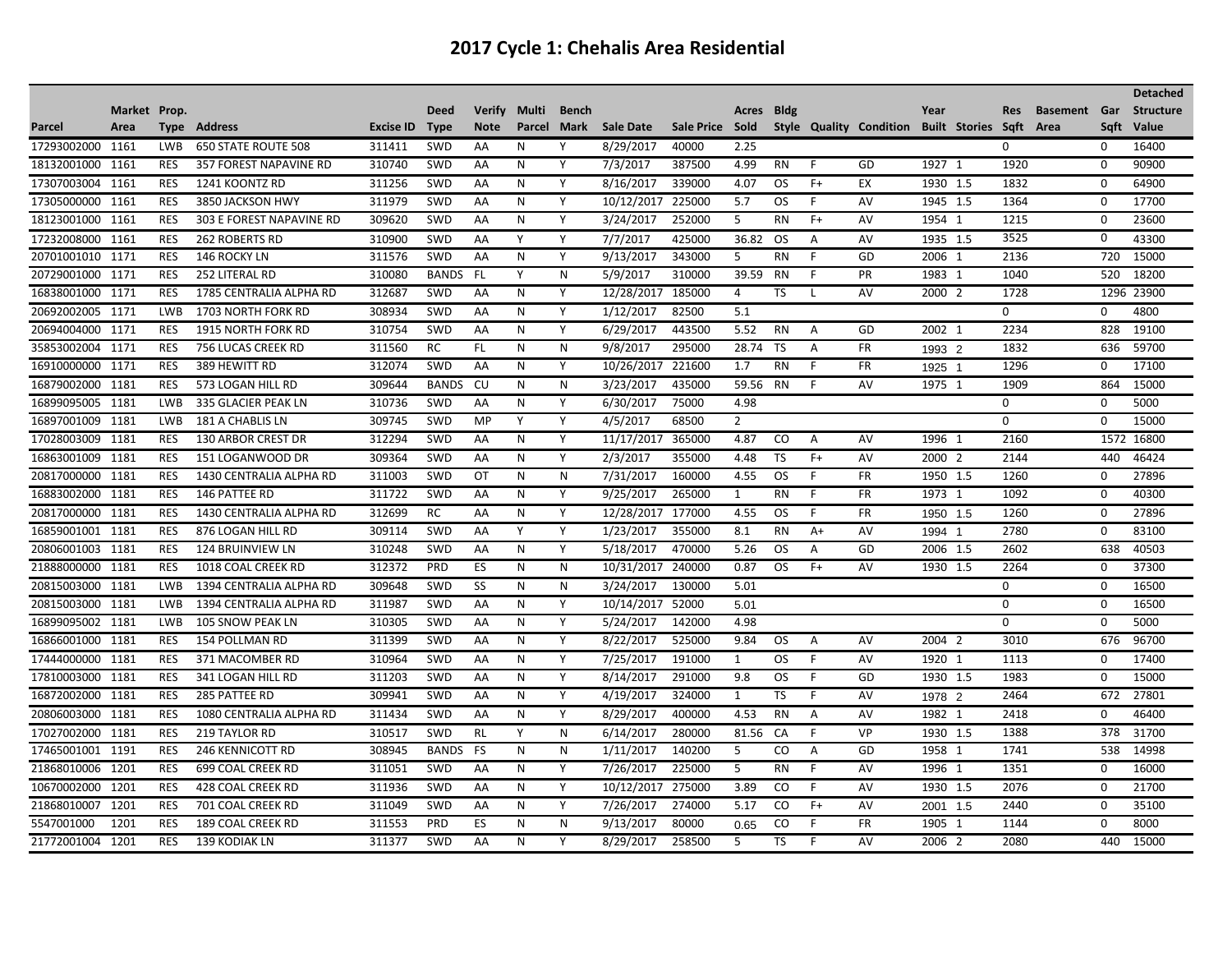| Market Prop.<br>Acres Bldg<br><b>Deed</b><br><b>Verify</b><br>Multi<br><b>Bench</b><br>Year<br><b>Res</b><br><b>Basement</b> Gar<br><b>Structure</b><br>Style Quality Condition<br><b>Built Stories</b><br>Sqft<br>Parcel<br>Address<br><b>Excise ID</b><br><b>Mark</b><br><b>Sale Date</b><br>Sale Price Sold<br>Area<br>Sqft<br>Value<br>Area<br><b>Type</b><br><b>Type</b><br><b>Note</b><br><b>Parcel</b><br>2776<br>650<br>21772001011 1201<br>3/8/2017<br>5<br>2006 2<br>15000<br><b>RES</b><br>142 KODIAK LN<br>309509<br><b>SWD</b><br>DI<br>N<br>N<br>269000<br><b>TS</b><br>F<br>AV<br>Y<br><b>SE</b><br>$F+$<br>GD<br>10591018000<br>1211<br><b>RES</b><br>309913<br><b>BDRY</b><br>EA<br>N<br>4/26/2017<br>2000<br>0.04<br>1560 1482<br>660<br>10000<br>155 BRIAN DR<br>1972 1<br>10000<br>10591077000<br>1211<br><b>RES</b><br>116 HEMLOCK DR<br>310129<br><b>SWD</b><br>AA<br>N<br>Y<br>5/15/2017<br>285000<br>0.45<br><b>TS</b><br>$A+$<br>AV<br>2146<br>484<br>1993 2<br>310558<br>SWD<br>Y<br>6/6/2017<br>1972 1<br>1975<br>10586059000<br>1211<br><b>RES</b><br>107 ELIZABETH PL<br>AA<br>N<br>265000<br>0.49<br><b>RN</b><br>$\mathsf{A}$<br>AV<br>552<br>10000<br><b>RES</b><br>312096<br>SWD<br>Y<br>10/27/2017<br>305000<br>0.63<br><b>RN</b><br>F<br>GD<br>1784<br>20000<br>11036022000<br>1211<br><b>112 RIVERVIEW DR</b><br>AA<br>N<br>1982 1<br>576<br>311873<br>22428001004<br>1211<br>LWB<br>142 TERRI LN<br><b>RC</b><br>AA<br>N<br>N<br>10/1/2017<br>120000<br>4.94<br>$\Omega$<br>$\Omega$<br>34600<br><b>RES</b><br>312090<br>SWD<br>Y<br>284990<br>1972 1<br>10000<br>10591011000<br>1211<br>172 BROCKWAY RD<br>AA<br>N<br>10/26/2017<br>0.42<br><b>SE</b><br>F<br>AV<br>1586<br>655<br>1508<br>312356<br>Y<br>10591084000<br>1211<br><b>RES</b><br><b>SWD</b><br>N<br>11/16/2017 252800<br>AV<br>1978 1<br>1806<br>650<br>10000<br><b>166 HEMLOCK DR</b><br>AA<br>0.45<br><b>RN</b><br>A<br><b>RES</b><br>311547<br>SWD<br>Y<br>249900<br>GD<br>1845<br>10000<br>10591023000<br>1211<br>112 SUNSET DR<br>AA<br>N<br>9/1/2017<br>0.52<br><b>RN</b><br>$\mathsf{A}$<br>1978 1<br>483<br><b>RES</b><br>311985<br><b>SWD</b><br>N<br>Y<br>10/17/2017<br>373000<br><b>RN</b><br>F.<br>GD<br>2006 1<br>1908<br>68800<br>22311002001<br>1211<br>330 38 BROCKWAY RD<br>AA<br>1.24<br>896<br>309248<br>3592<br>11036008000<br>1211<br>RES<br>129 BRIAN DR<br><b>SWD</b><br>AA<br>N<br>Υ<br>2/21/2017<br>347800<br>0.61<br><b>RN</b><br>A<br>AV<br>1970 1.5<br>480<br>10000<br>1280<br>22417000000<br>1211<br><b>RES</b><br><b>264 BROCKWAY RD</b><br>311363<br><b>SWD</b><br>AA<br>N<br>Y<br>8/22/2017<br>192000<br>1.06<br><b>OS</b><br>F.<br>AV<br>1935 1.5<br>0<br>13200<br>F<br>1836 576<br>0<br>1211<br><b>RES</b><br>309786<br>PRD<br><b>RL</b><br>N<br>N<br>3/27/2017<br>167727<br>5.02<br>PR<br>1920 1<br>11200<br>18530001005<br>217 STEARNS RD<br>0S<br><b>RES</b><br>312637<br>SWD<br>N<br>Y<br>360000<br>1554 1445<br>696<br>11036009000<br>1211<br>135 BRIAN DR<br>AA<br>12/18/2017<br>0.69<br><b>RN</b><br>$\overline{A}$<br>AV<br>1976 1<br>10000<br><b>RES</b><br>310075<br>SWD<br>AA<br>N<br>N<br>5/9/2017<br>18000<br>1.26<br>$\mathbf 0$<br>17581000000<br>1221<br>389 TUNE RD<br>0<br>1400<br>18011006000<br>1231<br>TRI<br>310125<br>SWD<br>AA<br>Y<br>Y<br>5/9/2017<br>400000<br>5<br><b>MD</b><br>F<br>AV<br>2009 1<br>2445<br>$\mathbf 0$<br>29100<br>196 HAIGHT RD<br>17642003004<br>1231<br><b>RES</b><br>309543<br>SWD<br>CU<br>N<br>N<br>3/20/2017<br>204000<br>10.3<br>AV<br>1974 1<br>1404<br>$\Omega$<br>17600<br>498 HWY 603<br><b>RN</b><br>Α<br>1231<br><b>RES</b><br>SWD<br>Y<br>6/22/2017<br>299000<br>$F+$<br>1706<br>24600<br>17654011000<br>124 BROWN RD E<br>310606<br>AA<br>N<br>3.35<br><b>RN</b><br>AV<br>$\Omega$<br>1989 1<br>Y<br>1955 1<br>1231<br><b>RES</b><br>312640<br><b>SWD</b><br>AA<br>N<br>12/14/2017<br>250000<br>4.72<br><b>RN</b><br>$F+$<br>AV<br>247<br>18400<br>17647002000<br><b>155 NIX RD</b><br>1044 598<br>309503<br>287900<br>GD<br>1716<br>29700<br>17969001003<br>1231<br><b>RES</b><br>144 SCHWARZ WAY<br>SWD<br>Y<br>3/14/2017<br>2.5<br>$F+$<br>2001 1<br>AA<br>N<br><b>RN</b><br>484<br>1696<br>310618<br>SWD<br>184000<br>0<br>17500<br>18011003001<br>1231<br><b>RES</b><br><b>152 HAIGHT RD</b><br>RE<br>N<br>N<br>6/12/2017<br>9.86<br><b>RN</b><br>$F+$<br><b>FR</b><br>1973 1<br>311380<br>SWD<br>AA<br>Y<br>GD<br>1357<br>17952021002<br>1241<br><b>RES</b><br>108 SADIE LN<br>N<br>8/28/2017<br>325000<br>1.38<br><b>RN</b><br>Α<br>2010 1<br>834<br>36900<br>10145074003<br>1241<br><b>RES</b><br>212 GALAXIE RD<br>310591<br><b>BANDS</b><br>AA<br>N<br>Y<br>6/5/2017<br>240000<br>0.33<br><b>RN</b><br>$F+$<br>VG<br>1488<br>360<br>15100<br>1977 1<br>310746<br>SWD<br>Y<br>472500<br>GD<br>17589002000<br>1241<br><b>RES</b><br><b>233 DEVEREESE RD</b><br>AA<br>N<br>7/5/2017<br>0.64<br><b>RN</b><br>$\mathsf{A}$<br>1978 1<br>3330 1764<br>1750 15000<br>310279<br>SWD<br>GD<br>17585001001<br>1241<br><b>RES</b><br>AA<br>N<br>Y<br>5/26/2017<br>400000<br>5.04<br><b>RN</b><br>$F+$<br>2006 1<br>2152<br>576<br>30400<br><b>106 SPRINGBROOK DR</b><br>17601003000<br>1241<br><b>RES</b><br>312353<br>SWD<br>AA<br>N<br>Y<br>11/27/2017<br>365000<br>2.47<br><b>RN</b><br>$F+$<br>GD<br>2002 1<br>2064<br>576<br>15000<br>210 51 DEVEREESE RD<br>309262<br>2/7/2017<br>2738<br>17687003007<br>1241<br><b>RES</b><br>132 HOLLYVIEW LN<br><b>WD</b><br>FT.<br>N<br>N<br>252150<br>2.5<br><b>TS</b><br>AV<br>528<br>15000<br>A<br>2005 2 |  |  |  |  |  |  |  |  |  |  | <b>Detached</b> |
|-----------------------------------------------------------------------------------------------------------------------------------------------------------------------------------------------------------------------------------------------------------------------------------------------------------------------------------------------------------------------------------------------------------------------------------------------------------------------------------------------------------------------------------------------------------------------------------------------------------------------------------------------------------------------------------------------------------------------------------------------------------------------------------------------------------------------------------------------------------------------------------------------------------------------------------------------------------------------------------------------------------------------------------------------------------------------------------------------------------------------------------------------------------------------------------------------------------------------------------------------------------------------------------------------------------------------------------------------------------------------------------------------------------------------------------------------------------------------------------------------------------------------------------------------------------------------------------------------------------------------------------------------------------------------------------------------------------------------------------------------------------------------------------------------------------------------------------------------------------------------------------------------------------------------------------------------------------------------------------------------------------------------------------------------------------------------------------------------------------------------------------------------------------------------------------------------------------------------------------------------------------------------------------------------------------------------------------------------------------------------------------------------------------------------------------------------------------------------------------------------------------------------------------------------------------------------------------------------------------------------------------------------------------------------------------------------------------------------------------------------------------------------------------------------------------------------------------------------------------------------------------------------------------------------------------------------------------------------------------------------------------------------------------------------------------------------------------------------------------------------------------------------------------------------------------------------------------------------------------------------------------------------------------------------------------------------------------------------------------------------------------------------------------------------------------------------------------------------------------------------------------------------------------------------------------------------------------------------------------------------------------------------------------------------------------------------------------------------------------------------------------------------------------------------------------------------------------------------------------------------------------------------------------------------------------------------------------------------------------------------------------------------------------------------------------------------------------------------------------------------------------------------------------------------------------------------------------------------------------------------------------------------------------------------------------------------------------------------------------------------------------------------------------------------------------------------------------------------------------------------------------------------------------------------------------------------------------------------------------------------------------------------------------------------------------------------------------------------------------------------------------------------------------------------------------------------------------------------------------------------------------------------------------------------------------------------------------------------------------------------------------------------------------------------------------------------------------------------------------------------------------------------------------------------------------------------------------------------------------------------------------------------------------------------------------------------------------------------------------------------------------------------------------------------------------------------------------------------------------------------------------------------------------------------------------|--|--|--|--|--|--|--|--|--|--|-----------------|
|                                                                                                                                                                                                                                                                                                                                                                                                                                                                                                                                                                                                                                                                                                                                                                                                                                                                                                                                                                                                                                                                                                                                                                                                                                                                                                                                                                                                                                                                                                                                                                                                                                                                                                                                                                                                                                                                                                                                                                                                                                                                                                                                                                                                                                                                                                                                                                                                                                                                                                                                                                                                                                                                                                                                                                                                                                                                                                                                                                                                                                                                                                                                                                                                                                                                                                                                                                                                                                                                                                                                                                                                                                                                                                                                                                                                                                                                                                                                                                                                                                                                                                                                                                                                                                                                                                                                                                                                                                                                                                                                                                                                                                                                                                                                                                                                                                                                                                                                                                                                                                                                                                                                                                                                                                                                                                                                                                                                                                                                                                                                                           |  |  |  |  |  |  |  |  |  |  |                 |
|                                                                                                                                                                                                                                                                                                                                                                                                                                                                                                                                                                                                                                                                                                                                                                                                                                                                                                                                                                                                                                                                                                                                                                                                                                                                                                                                                                                                                                                                                                                                                                                                                                                                                                                                                                                                                                                                                                                                                                                                                                                                                                                                                                                                                                                                                                                                                                                                                                                                                                                                                                                                                                                                                                                                                                                                                                                                                                                                                                                                                                                                                                                                                                                                                                                                                                                                                                                                                                                                                                                                                                                                                                                                                                                                                                                                                                                                                                                                                                                                                                                                                                                                                                                                                                                                                                                                                                                                                                                                                                                                                                                                                                                                                                                                                                                                                                                                                                                                                                                                                                                                                                                                                                                                                                                                                                                                                                                                                                                                                                                                                           |  |  |  |  |  |  |  |  |  |  |                 |
|                                                                                                                                                                                                                                                                                                                                                                                                                                                                                                                                                                                                                                                                                                                                                                                                                                                                                                                                                                                                                                                                                                                                                                                                                                                                                                                                                                                                                                                                                                                                                                                                                                                                                                                                                                                                                                                                                                                                                                                                                                                                                                                                                                                                                                                                                                                                                                                                                                                                                                                                                                                                                                                                                                                                                                                                                                                                                                                                                                                                                                                                                                                                                                                                                                                                                                                                                                                                                                                                                                                                                                                                                                                                                                                                                                                                                                                                                                                                                                                                                                                                                                                                                                                                                                                                                                                                                                                                                                                                                                                                                                                                                                                                                                                                                                                                                                                                                                                                                                                                                                                                                                                                                                                                                                                                                                                                                                                                                                                                                                                                                           |  |  |  |  |  |  |  |  |  |  |                 |
|                                                                                                                                                                                                                                                                                                                                                                                                                                                                                                                                                                                                                                                                                                                                                                                                                                                                                                                                                                                                                                                                                                                                                                                                                                                                                                                                                                                                                                                                                                                                                                                                                                                                                                                                                                                                                                                                                                                                                                                                                                                                                                                                                                                                                                                                                                                                                                                                                                                                                                                                                                                                                                                                                                                                                                                                                                                                                                                                                                                                                                                                                                                                                                                                                                                                                                                                                                                                                                                                                                                                                                                                                                                                                                                                                                                                                                                                                                                                                                                                                                                                                                                                                                                                                                                                                                                                                                                                                                                                                                                                                                                                                                                                                                                                                                                                                                                                                                                                                                                                                                                                                                                                                                                                                                                                                                                                                                                                                                                                                                                                                           |  |  |  |  |  |  |  |  |  |  |                 |
|                                                                                                                                                                                                                                                                                                                                                                                                                                                                                                                                                                                                                                                                                                                                                                                                                                                                                                                                                                                                                                                                                                                                                                                                                                                                                                                                                                                                                                                                                                                                                                                                                                                                                                                                                                                                                                                                                                                                                                                                                                                                                                                                                                                                                                                                                                                                                                                                                                                                                                                                                                                                                                                                                                                                                                                                                                                                                                                                                                                                                                                                                                                                                                                                                                                                                                                                                                                                                                                                                                                                                                                                                                                                                                                                                                                                                                                                                                                                                                                                                                                                                                                                                                                                                                                                                                                                                                                                                                                                                                                                                                                                                                                                                                                                                                                                                                                                                                                                                                                                                                                                                                                                                                                                                                                                                                                                                                                                                                                                                                                                                           |  |  |  |  |  |  |  |  |  |  |                 |
|                                                                                                                                                                                                                                                                                                                                                                                                                                                                                                                                                                                                                                                                                                                                                                                                                                                                                                                                                                                                                                                                                                                                                                                                                                                                                                                                                                                                                                                                                                                                                                                                                                                                                                                                                                                                                                                                                                                                                                                                                                                                                                                                                                                                                                                                                                                                                                                                                                                                                                                                                                                                                                                                                                                                                                                                                                                                                                                                                                                                                                                                                                                                                                                                                                                                                                                                                                                                                                                                                                                                                                                                                                                                                                                                                                                                                                                                                                                                                                                                                                                                                                                                                                                                                                                                                                                                                                                                                                                                                                                                                                                                                                                                                                                                                                                                                                                                                                                                                                                                                                                                                                                                                                                                                                                                                                                                                                                                                                                                                                                                                           |  |  |  |  |  |  |  |  |  |  |                 |
|                                                                                                                                                                                                                                                                                                                                                                                                                                                                                                                                                                                                                                                                                                                                                                                                                                                                                                                                                                                                                                                                                                                                                                                                                                                                                                                                                                                                                                                                                                                                                                                                                                                                                                                                                                                                                                                                                                                                                                                                                                                                                                                                                                                                                                                                                                                                                                                                                                                                                                                                                                                                                                                                                                                                                                                                                                                                                                                                                                                                                                                                                                                                                                                                                                                                                                                                                                                                                                                                                                                                                                                                                                                                                                                                                                                                                                                                                                                                                                                                                                                                                                                                                                                                                                                                                                                                                                                                                                                                                                                                                                                                                                                                                                                                                                                                                                                                                                                                                                                                                                                                                                                                                                                                                                                                                                                                                                                                                                                                                                                                                           |  |  |  |  |  |  |  |  |  |  |                 |
|                                                                                                                                                                                                                                                                                                                                                                                                                                                                                                                                                                                                                                                                                                                                                                                                                                                                                                                                                                                                                                                                                                                                                                                                                                                                                                                                                                                                                                                                                                                                                                                                                                                                                                                                                                                                                                                                                                                                                                                                                                                                                                                                                                                                                                                                                                                                                                                                                                                                                                                                                                                                                                                                                                                                                                                                                                                                                                                                                                                                                                                                                                                                                                                                                                                                                                                                                                                                                                                                                                                                                                                                                                                                                                                                                                                                                                                                                                                                                                                                                                                                                                                                                                                                                                                                                                                                                                                                                                                                                                                                                                                                                                                                                                                                                                                                                                                                                                                                                                                                                                                                                                                                                                                                                                                                                                                                                                                                                                                                                                                                                           |  |  |  |  |  |  |  |  |  |  |                 |
|                                                                                                                                                                                                                                                                                                                                                                                                                                                                                                                                                                                                                                                                                                                                                                                                                                                                                                                                                                                                                                                                                                                                                                                                                                                                                                                                                                                                                                                                                                                                                                                                                                                                                                                                                                                                                                                                                                                                                                                                                                                                                                                                                                                                                                                                                                                                                                                                                                                                                                                                                                                                                                                                                                                                                                                                                                                                                                                                                                                                                                                                                                                                                                                                                                                                                                                                                                                                                                                                                                                                                                                                                                                                                                                                                                                                                                                                                                                                                                                                                                                                                                                                                                                                                                                                                                                                                                                                                                                                                                                                                                                                                                                                                                                                                                                                                                                                                                                                                                                                                                                                                                                                                                                                                                                                                                                                                                                                                                                                                                                                                           |  |  |  |  |  |  |  |  |  |  |                 |
|                                                                                                                                                                                                                                                                                                                                                                                                                                                                                                                                                                                                                                                                                                                                                                                                                                                                                                                                                                                                                                                                                                                                                                                                                                                                                                                                                                                                                                                                                                                                                                                                                                                                                                                                                                                                                                                                                                                                                                                                                                                                                                                                                                                                                                                                                                                                                                                                                                                                                                                                                                                                                                                                                                                                                                                                                                                                                                                                                                                                                                                                                                                                                                                                                                                                                                                                                                                                                                                                                                                                                                                                                                                                                                                                                                                                                                                                                                                                                                                                                                                                                                                                                                                                                                                                                                                                                                                                                                                                                                                                                                                                                                                                                                                                                                                                                                                                                                                                                                                                                                                                                                                                                                                                                                                                                                                                                                                                                                                                                                                                                           |  |  |  |  |  |  |  |  |  |  |                 |
|                                                                                                                                                                                                                                                                                                                                                                                                                                                                                                                                                                                                                                                                                                                                                                                                                                                                                                                                                                                                                                                                                                                                                                                                                                                                                                                                                                                                                                                                                                                                                                                                                                                                                                                                                                                                                                                                                                                                                                                                                                                                                                                                                                                                                                                                                                                                                                                                                                                                                                                                                                                                                                                                                                                                                                                                                                                                                                                                                                                                                                                                                                                                                                                                                                                                                                                                                                                                                                                                                                                                                                                                                                                                                                                                                                                                                                                                                                                                                                                                                                                                                                                                                                                                                                                                                                                                                                                                                                                                                                                                                                                                                                                                                                                                                                                                                                                                                                                                                                                                                                                                                                                                                                                                                                                                                                                                                                                                                                                                                                                                                           |  |  |  |  |  |  |  |  |  |  |                 |
|                                                                                                                                                                                                                                                                                                                                                                                                                                                                                                                                                                                                                                                                                                                                                                                                                                                                                                                                                                                                                                                                                                                                                                                                                                                                                                                                                                                                                                                                                                                                                                                                                                                                                                                                                                                                                                                                                                                                                                                                                                                                                                                                                                                                                                                                                                                                                                                                                                                                                                                                                                                                                                                                                                                                                                                                                                                                                                                                                                                                                                                                                                                                                                                                                                                                                                                                                                                                                                                                                                                                                                                                                                                                                                                                                                                                                                                                                                                                                                                                                                                                                                                                                                                                                                                                                                                                                                                                                                                                                                                                                                                                                                                                                                                                                                                                                                                                                                                                                                                                                                                                                                                                                                                                                                                                                                                                                                                                                                                                                                                                                           |  |  |  |  |  |  |  |  |  |  |                 |
|                                                                                                                                                                                                                                                                                                                                                                                                                                                                                                                                                                                                                                                                                                                                                                                                                                                                                                                                                                                                                                                                                                                                                                                                                                                                                                                                                                                                                                                                                                                                                                                                                                                                                                                                                                                                                                                                                                                                                                                                                                                                                                                                                                                                                                                                                                                                                                                                                                                                                                                                                                                                                                                                                                                                                                                                                                                                                                                                                                                                                                                                                                                                                                                                                                                                                                                                                                                                                                                                                                                                                                                                                                                                                                                                                                                                                                                                                                                                                                                                                                                                                                                                                                                                                                                                                                                                                                                                                                                                                                                                                                                                                                                                                                                                                                                                                                                                                                                                                                                                                                                                                                                                                                                                                                                                                                                                                                                                                                                                                                                                                           |  |  |  |  |  |  |  |  |  |  |                 |
|                                                                                                                                                                                                                                                                                                                                                                                                                                                                                                                                                                                                                                                                                                                                                                                                                                                                                                                                                                                                                                                                                                                                                                                                                                                                                                                                                                                                                                                                                                                                                                                                                                                                                                                                                                                                                                                                                                                                                                                                                                                                                                                                                                                                                                                                                                                                                                                                                                                                                                                                                                                                                                                                                                                                                                                                                                                                                                                                                                                                                                                                                                                                                                                                                                                                                                                                                                                                                                                                                                                                                                                                                                                                                                                                                                                                                                                                                                                                                                                                                                                                                                                                                                                                                                                                                                                                                                                                                                                                                                                                                                                                                                                                                                                                                                                                                                                                                                                                                                                                                                                                                                                                                                                                                                                                                                                                                                                                                                                                                                                                                           |  |  |  |  |  |  |  |  |  |  |                 |
|                                                                                                                                                                                                                                                                                                                                                                                                                                                                                                                                                                                                                                                                                                                                                                                                                                                                                                                                                                                                                                                                                                                                                                                                                                                                                                                                                                                                                                                                                                                                                                                                                                                                                                                                                                                                                                                                                                                                                                                                                                                                                                                                                                                                                                                                                                                                                                                                                                                                                                                                                                                                                                                                                                                                                                                                                                                                                                                                                                                                                                                                                                                                                                                                                                                                                                                                                                                                                                                                                                                                                                                                                                                                                                                                                                                                                                                                                                                                                                                                                                                                                                                                                                                                                                                                                                                                                                                                                                                                                                                                                                                                                                                                                                                                                                                                                                                                                                                                                                                                                                                                                                                                                                                                                                                                                                                                                                                                                                                                                                                                                           |  |  |  |  |  |  |  |  |  |  |                 |
|                                                                                                                                                                                                                                                                                                                                                                                                                                                                                                                                                                                                                                                                                                                                                                                                                                                                                                                                                                                                                                                                                                                                                                                                                                                                                                                                                                                                                                                                                                                                                                                                                                                                                                                                                                                                                                                                                                                                                                                                                                                                                                                                                                                                                                                                                                                                                                                                                                                                                                                                                                                                                                                                                                                                                                                                                                                                                                                                                                                                                                                                                                                                                                                                                                                                                                                                                                                                                                                                                                                                                                                                                                                                                                                                                                                                                                                                                                                                                                                                                                                                                                                                                                                                                                                                                                                                                                                                                                                                                                                                                                                                                                                                                                                                                                                                                                                                                                                                                                                                                                                                                                                                                                                                                                                                                                                                                                                                                                                                                                                                                           |  |  |  |  |  |  |  |  |  |  |                 |
|                                                                                                                                                                                                                                                                                                                                                                                                                                                                                                                                                                                                                                                                                                                                                                                                                                                                                                                                                                                                                                                                                                                                                                                                                                                                                                                                                                                                                                                                                                                                                                                                                                                                                                                                                                                                                                                                                                                                                                                                                                                                                                                                                                                                                                                                                                                                                                                                                                                                                                                                                                                                                                                                                                                                                                                                                                                                                                                                                                                                                                                                                                                                                                                                                                                                                                                                                                                                                                                                                                                                                                                                                                                                                                                                                                                                                                                                                                                                                                                                                                                                                                                                                                                                                                                                                                                                                                                                                                                                                                                                                                                                                                                                                                                                                                                                                                                                                                                                                                                                                                                                                                                                                                                                                                                                                                                                                                                                                                                                                                                                                           |  |  |  |  |  |  |  |  |  |  |                 |
|                                                                                                                                                                                                                                                                                                                                                                                                                                                                                                                                                                                                                                                                                                                                                                                                                                                                                                                                                                                                                                                                                                                                                                                                                                                                                                                                                                                                                                                                                                                                                                                                                                                                                                                                                                                                                                                                                                                                                                                                                                                                                                                                                                                                                                                                                                                                                                                                                                                                                                                                                                                                                                                                                                                                                                                                                                                                                                                                                                                                                                                                                                                                                                                                                                                                                                                                                                                                                                                                                                                                                                                                                                                                                                                                                                                                                                                                                                                                                                                                                                                                                                                                                                                                                                                                                                                                                                                                                                                                                                                                                                                                                                                                                                                                                                                                                                                                                                                                                                                                                                                                                                                                                                                                                                                                                                                                                                                                                                                                                                                                                           |  |  |  |  |  |  |  |  |  |  |                 |
|                                                                                                                                                                                                                                                                                                                                                                                                                                                                                                                                                                                                                                                                                                                                                                                                                                                                                                                                                                                                                                                                                                                                                                                                                                                                                                                                                                                                                                                                                                                                                                                                                                                                                                                                                                                                                                                                                                                                                                                                                                                                                                                                                                                                                                                                                                                                                                                                                                                                                                                                                                                                                                                                                                                                                                                                                                                                                                                                                                                                                                                                                                                                                                                                                                                                                                                                                                                                                                                                                                                                                                                                                                                                                                                                                                                                                                                                                                                                                                                                                                                                                                                                                                                                                                                                                                                                                                                                                                                                                                                                                                                                                                                                                                                                                                                                                                                                                                                                                                                                                                                                                                                                                                                                                                                                                                                                                                                                                                                                                                                                                           |  |  |  |  |  |  |  |  |  |  |                 |
|                                                                                                                                                                                                                                                                                                                                                                                                                                                                                                                                                                                                                                                                                                                                                                                                                                                                                                                                                                                                                                                                                                                                                                                                                                                                                                                                                                                                                                                                                                                                                                                                                                                                                                                                                                                                                                                                                                                                                                                                                                                                                                                                                                                                                                                                                                                                                                                                                                                                                                                                                                                                                                                                                                                                                                                                                                                                                                                                                                                                                                                                                                                                                                                                                                                                                                                                                                                                                                                                                                                                                                                                                                                                                                                                                                                                                                                                                                                                                                                                                                                                                                                                                                                                                                                                                                                                                                                                                                                                                                                                                                                                                                                                                                                                                                                                                                                                                                                                                                                                                                                                                                                                                                                                                                                                                                                                                                                                                                                                                                                                                           |  |  |  |  |  |  |  |  |  |  |                 |
|                                                                                                                                                                                                                                                                                                                                                                                                                                                                                                                                                                                                                                                                                                                                                                                                                                                                                                                                                                                                                                                                                                                                                                                                                                                                                                                                                                                                                                                                                                                                                                                                                                                                                                                                                                                                                                                                                                                                                                                                                                                                                                                                                                                                                                                                                                                                                                                                                                                                                                                                                                                                                                                                                                                                                                                                                                                                                                                                                                                                                                                                                                                                                                                                                                                                                                                                                                                                                                                                                                                                                                                                                                                                                                                                                                                                                                                                                                                                                                                                                                                                                                                                                                                                                                                                                                                                                                                                                                                                                                                                                                                                                                                                                                                                                                                                                                                                                                                                                                                                                                                                                                                                                                                                                                                                                                                                                                                                                                                                                                                                                           |  |  |  |  |  |  |  |  |  |  |                 |
|                                                                                                                                                                                                                                                                                                                                                                                                                                                                                                                                                                                                                                                                                                                                                                                                                                                                                                                                                                                                                                                                                                                                                                                                                                                                                                                                                                                                                                                                                                                                                                                                                                                                                                                                                                                                                                                                                                                                                                                                                                                                                                                                                                                                                                                                                                                                                                                                                                                                                                                                                                                                                                                                                                                                                                                                                                                                                                                                                                                                                                                                                                                                                                                                                                                                                                                                                                                                                                                                                                                                                                                                                                                                                                                                                                                                                                                                                                                                                                                                                                                                                                                                                                                                                                                                                                                                                                                                                                                                                                                                                                                                                                                                                                                                                                                                                                                                                                                                                                                                                                                                                                                                                                                                                                                                                                                                                                                                                                                                                                                                                           |  |  |  |  |  |  |  |  |  |  |                 |
|                                                                                                                                                                                                                                                                                                                                                                                                                                                                                                                                                                                                                                                                                                                                                                                                                                                                                                                                                                                                                                                                                                                                                                                                                                                                                                                                                                                                                                                                                                                                                                                                                                                                                                                                                                                                                                                                                                                                                                                                                                                                                                                                                                                                                                                                                                                                                                                                                                                                                                                                                                                                                                                                                                                                                                                                                                                                                                                                                                                                                                                                                                                                                                                                                                                                                                                                                                                                                                                                                                                                                                                                                                                                                                                                                                                                                                                                                                                                                                                                                                                                                                                                                                                                                                                                                                                                                                                                                                                                                                                                                                                                                                                                                                                                                                                                                                                                                                                                                                                                                                                                                                                                                                                                                                                                                                                                                                                                                                                                                                                                                           |  |  |  |  |  |  |  |  |  |  |                 |
|                                                                                                                                                                                                                                                                                                                                                                                                                                                                                                                                                                                                                                                                                                                                                                                                                                                                                                                                                                                                                                                                                                                                                                                                                                                                                                                                                                                                                                                                                                                                                                                                                                                                                                                                                                                                                                                                                                                                                                                                                                                                                                                                                                                                                                                                                                                                                                                                                                                                                                                                                                                                                                                                                                                                                                                                                                                                                                                                                                                                                                                                                                                                                                                                                                                                                                                                                                                                                                                                                                                                                                                                                                                                                                                                                                                                                                                                                                                                                                                                                                                                                                                                                                                                                                                                                                                                                                                                                                                                                                                                                                                                                                                                                                                                                                                                                                                                                                                                                                                                                                                                                                                                                                                                                                                                                                                                                                                                                                                                                                                                                           |  |  |  |  |  |  |  |  |  |  |                 |
|                                                                                                                                                                                                                                                                                                                                                                                                                                                                                                                                                                                                                                                                                                                                                                                                                                                                                                                                                                                                                                                                                                                                                                                                                                                                                                                                                                                                                                                                                                                                                                                                                                                                                                                                                                                                                                                                                                                                                                                                                                                                                                                                                                                                                                                                                                                                                                                                                                                                                                                                                                                                                                                                                                                                                                                                                                                                                                                                                                                                                                                                                                                                                                                                                                                                                                                                                                                                                                                                                                                                                                                                                                                                                                                                                                                                                                                                                                                                                                                                                                                                                                                                                                                                                                                                                                                                                                                                                                                                                                                                                                                                                                                                                                                                                                                                                                                                                                                                                                                                                                                                                                                                                                                                                                                                                                                                                                                                                                                                                                                                                           |  |  |  |  |  |  |  |  |  |  |                 |
|                                                                                                                                                                                                                                                                                                                                                                                                                                                                                                                                                                                                                                                                                                                                                                                                                                                                                                                                                                                                                                                                                                                                                                                                                                                                                                                                                                                                                                                                                                                                                                                                                                                                                                                                                                                                                                                                                                                                                                                                                                                                                                                                                                                                                                                                                                                                                                                                                                                                                                                                                                                                                                                                                                                                                                                                                                                                                                                                                                                                                                                                                                                                                                                                                                                                                                                                                                                                                                                                                                                                                                                                                                                                                                                                                                                                                                                                                                                                                                                                                                                                                                                                                                                                                                                                                                                                                                                                                                                                                                                                                                                                                                                                                                                                                                                                                                                                                                                                                                                                                                                                                                                                                                                                                                                                                                                                                                                                                                                                                                                                                           |  |  |  |  |  |  |  |  |  |  |                 |
|                                                                                                                                                                                                                                                                                                                                                                                                                                                                                                                                                                                                                                                                                                                                                                                                                                                                                                                                                                                                                                                                                                                                                                                                                                                                                                                                                                                                                                                                                                                                                                                                                                                                                                                                                                                                                                                                                                                                                                                                                                                                                                                                                                                                                                                                                                                                                                                                                                                                                                                                                                                                                                                                                                                                                                                                                                                                                                                                                                                                                                                                                                                                                                                                                                                                                                                                                                                                                                                                                                                                                                                                                                                                                                                                                                                                                                                                                                                                                                                                                                                                                                                                                                                                                                                                                                                                                                                                                                                                                                                                                                                                                                                                                                                                                                                                                                                                                                                                                                                                                                                                                                                                                                                                                                                                                                                                                                                                                                                                                                                                                           |  |  |  |  |  |  |  |  |  |  |                 |
|                                                                                                                                                                                                                                                                                                                                                                                                                                                                                                                                                                                                                                                                                                                                                                                                                                                                                                                                                                                                                                                                                                                                                                                                                                                                                                                                                                                                                                                                                                                                                                                                                                                                                                                                                                                                                                                                                                                                                                                                                                                                                                                                                                                                                                                                                                                                                                                                                                                                                                                                                                                                                                                                                                                                                                                                                                                                                                                                                                                                                                                                                                                                                                                                                                                                                                                                                                                                                                                                                                                                                                                                                                                                                                                                                                                                                                                                                                                                                                                                                                                                                                                                                                                                                                                                                                                                                                                                                                                                                                                                                                                                                                                                                                                                                                                                                                                                                                                                                                                                                                                                                                                                                                                                                                                                                                                                                                                                                                                                                                                                                           |  |  |  |  |  |  |  |  |  |  |                 |
|                                                                                                                                                                                                                                                                                                                                                                                                                                                                                                                                                                                                                                                                                                                                                                                                                                                                                                                                                                                                                                                                                                                                                                                                                                                                                                                                                                                                                                                                                                                                                                                                                                                                                                                                                                                                                                                                                                                                                                                                                                                                                                                                                                                                                                                                                                                                                                                                                                                                                                                                                                                                                                                                                                                                                                                                                                                                                                                                                                                                                                                                                                                                                                                                                                                                                                                                                                                                                                                                                                                                                                                                                                                                                                                                                                                                                                                                                                                                                                                                                                                                                                                                                                                                                                                                                                                                                                                                                                                                                                                                                                                                                                                                                                                                                                                                                                                                                                                                                                                                                                                                                                                                                                                                                                                                                                                                                                                                                                                                                                                                                           |  |  |  |  |  |  |  |  |  |  |                 |
| Y<br>0.32<br>2098<br>10145028000<br><b>RES</b><br>309903<br>SWD<br>AA<br>N<br>4/24/2017<br>260000<br><b>TS</b><br>AV<br>528<br>12600<br>1241<br>111 ORION PL<br>$\mathsf{A}$<br>1992 2                                                                                                                                                                                                                                                                                                                                                                                                                                                                                                                                                                                                                                                                                                                                                                                                                                                                                                                                                                                                                                                                                                                                                                                                                                                                                                                                                                                                                                                                                                                                                                                                                                                                                                                                                                                                                                                                                                                                                                                                                                                                                                                                                                                                                                                                                                                                                                                                                                                                                                                                                                                                                                                                                                                                                                                                                                                                                                                                                                                                                                                                                                                                                                                                                                                                                                                                                                                                                                                                                                                                                                                                                                                                                                                                                                                                                                                                                                                                                                                                                                                                                                                                                                                                                                                                                                                                                                                                                                                                                                                                                                                                                                                                                                                                                                                                                                                                                                                                                                                                                                                                                                                                                                                                                                                                                                                                                                    |  |  |  |  |  |  |  |  |  |  |                 |
| 312428<br>SWD<br>Y<br>11/30/2017<br>303000<br>$F+$<br>GD<br>2003 1<br>1650<br>11600<br>17628001007<br>1241<br><b>RES</b><br>122 UPLAND VISTA DR<br>AA<br>N<br>1.19<br><b>RN</b><br>600                                                                                                                                                                                                                                                                                                                                                                                                                                                                                                                                                                                                                                                                                                                                                                                                                                                                                                                                                                                                                                                                                                                                                                                                                                                                                                                                                                                                                                                                                                                                                                                                                                                                                                                                                                                                                                                                                                                                                                                                                                                                                                                                                                                                                                                                                                                                                                                                                                                                                                                                                                                                                                                                                                                                                                                                                                                                                                                                                                                                                                                                                                                                                                                                                                                                                                                                                                                                                                                                                                                                                                                                                                                                                                                                                                                                                                                                                                                                                                                                                                                                                                                                                                                                                                                                                                                                                                                                                                                                                                                                                                                                                                                                                                                                                                                                                                                                                                                                                                                                                                                                                                                                                                                                                                                                                                                                                                    |  |  |  |  |  |  |  |  |  |  |                 |
| 225000<br>1576<br>17589011000<br>1241<br><b>RES</b><br>106 DEVEREESE RD W<br>311299<br><b>SWD</b><br>AA<br>N<br>Y<br>8/23/2017<br>0.73<br><b>RN</b><br>$F+$<br>AV<br>1980 1<br>600<br>20300                                                                                                                                                                                                                                                                                                                                                                                                                                                                                                                                                                                                                                                                                                                                                                                                                                                                                                                                                                                                                                                                                                                                                                                                                                                                                                                                                                                                                                                                                                                                                                                                                                                                                                                                                                                                                                                                                                                                                                                                                                                                                                                                                                                                                                                                                                                                                                                                                                                                                                                                                                                                                                                                                                                                                                                                                                                                                                                                                                                                                                                                                                                                                                                                                                                                                                                                                                                                                                                                                                                                                                                                                                                                                                                                                                                                                                                                                                                                                                                                                                                                                                                                                                                                                                                                                                                                                                                                                                                                                                                                                                                                                                                                                                                                                                                                                                                                                                                                                                                                                                                                                                                                                                                                                                                                                                                                                               |  |  |  |  |  |  |  |  |  |  |                 |
| 310975<br>SWD<br>Υ<br>1936<br>10145042000<br>1241<br><b>RES</b><br>157 GALAXIE RD<br>AA<br>N<br>7/25/2017<br>241500<br>0.28<br><b>RN</b><br>$F+$<br>AV<br>1979 1<br>440<br>10000                                                                                                                                                                                                                                                                                                                                                                                                                                                                                                                                                                                                                                                                                                                                                                                                                                                                                                                                                                                                                                                                                                                                                                                                                                                                                                                                                                                                                                                                                                                                                                                                                                                                                                                                                                                                                                                                                                                                                                                                                                                                                                                                                                                                                                                                                                                                                                                                                                                                                                                                                                                                                                                                                                                                                                                                                                                                                                                                                                                                                                                                                                                                                                                                                                                                                                                                                                                                                                                                                                                                                                                                                                                                                                                                                                                                                                                                                                                                                                                                                                                                                                                                                                                                                                                                                                                                                                                                                                                                                                                                                                                                                                                                                                                                                                                                                                                                                                                                                                                                                                                                                                                                                                                                                                                                                                                                                                          |  |  |  |  |  |  |  |  |  |  |                 |
| 17674001000<br><b>RES</b><br>309805<br>SWD<br>247000<br>2684<br>16679<br>1241<br>1028 SHOREY RD<br>AA<br>N<br>Υ<br>4/10/2017<br>1.3<br><b>OS</b><br>Α<br>AV<br>624<br>1900 1.5                                                                                                                                                                                                                                                                                                                                                                                                                                                                                                                                                                                                                                                                                                                                                                                                                                                                                                                                                                                                                                                                                                                                                                                                                                                                                                                                                                                                                                                                                                                                                                                                                                                                                                                                                                                                                                                                                                                                                                                                                                                                                                                                                                                                                                                                                                                                                                                                                                                                                                                                                                                                                                                                                                                                                                                                                                                                                                                                                                                                                                                                                                                                                                                                                                                                                                                                                                                                                                                                                                                                                                                                                                                                                                                                                                                                                                                                                                                                                                                                                                                                                                                                                                                                                                                                                                                                                                                                                                                                                                                                                                                                                                                                                                                                                                                                                                                                                                                                                                                                                                                                                                                                                                                                                                                                                                                                                                            |  |  |  |  |  |  |  |  |  |  |                 |
| SWD<br>Y<br>N<br>250133<br>0.93<br>1880<br>10145037001 1241<br><b>RES</b><br><b>O ROBERTS DR</b><br>311653<br><b>IH</b><br>9/14/2017<br>DU<br>F.<br>AV<br>1977 1<br>520<br>22500                                                                                                                                                                                                                                                                                                                                                                                                                                                                                                                                                                                                                                                                                                                                                                                                                                                                                                                                                                                                                                                                                                                                                                                                                                                                                                                                                                                                                                                                                                                                                                                                                                                                                                                                                                                                                                                                                                                                                                                                                                                                                                                                                                                                                                                                                                                                                                                                                                                                                                                                                                                                                                                                                                                                                                                                                                                                                                                                                                                                                                                                                                                                                                                                                                                                                                                                                                                                                                                                                                                                                                                                                                                                                                                                                                                                                                                                                                                                                                                                                                                                                                                                                                                                                                                                                                                                                                                                                                                                                                                                                                                                                                                                                                                                                                                                                                                                                                                                                                                                                                                                                                                                                                                                                                                                                                                                                                          |  |  |  |  |  |  |  |  |  |  |                 |
| <b>RES</b><br>312109<br>SWD<br>CU<br>N<br>10/24/2017 515000<br>29.68<br>AV<br>45000<br>18056002002<br>1251<br><b>423 NEWAUKUM VALLEY RD</b><br>N<br><sub>CO</sub><br>A<br>1925 1.5<br>1940 1152<br>$\Omega$                                                                                                                                                                                                                                                                                                                                                                                                                                                                                                                                                                                                                                                                                                                                                                                                                                                                                                                                                                                                                                                                                                                                                                                                                                                                                                                                                                                                                                                                                                                                                                                                                                                                                                                                                                                                                                                                                                                                                                                                                                                                                                                                                                                                                                                                                                                                                                                                                                                                                                                                                                                                                                                                                                                                                                                                                                                                                                                                                                                                                                                                                                                                                                                                                                                                                                                                                                                                                                                                                                                                                                                                                                                                                                                                                                                                                                                                                                                                                                                                                                                                                                                                                                                                                                                                                                                                                                                                                                                                                                                                                                                                                                                                                                                                                                                                                                                                                                                                                                                                                                                                                                                                                                                                                                                                                                                                               |  |  |  |  |  |  |  |  |  |  |                 |
| 1251<br><b>RES</b><br>312540<br>SWD<br><b>FS</b><br>N<br>11/28/2017 155000<br><b>TS</b><br>F<br>PR<br>1508<br>19600<br>17914003000<br><b>472 HAMILTON RD</b><br>N<br>4.86<br>416<br>1976 2                                                                                                                                                                                                                                                                                                                                                                                                                                                                                                                                                                                                                                                                                                                                                                                                                                                                                                                                                                                                                                                                                                                                                                                                                                                                                                                                                                                                                                                                                                                                                                                                                                                                                                                                                                                                                                                                                                                                                                                                                                                                                                                                                                                                                                                                                                                                                                                                                                                                                                                                                                                                                                                                                                                                                                                                                                                                                                                                                                                                                                                                                                                                                                                                                                                                                                                                                                                                                                                                                                                                                                                                                                                                                                                                                                                                                                                                                                                                                                                                                                                                                                                                                                                                                                                                                                                                                                                                                                                                                                                                                                                                                                                                                                                                                                                                                                                                                                                                                                                                                                                                                                                                                                                                                                                                                                                                                                |  |  |  |  |  |  |  |  |  |  |                 |
| 17920005000<br>1251<br><b>RES</b><br>310021<br>SWD<br>N<br>Y<br>4/21/2017<br>425000<br>15.06<br>GD<br>31500<br>174 NEWAUKUM VALLEY RD<br>AA<br><sub>CO</sub><br>$\mathsf{A}$<br>2161 800<br>$\Omega$<br>1940                                                                                                                                                                                                                                                                                                                                                                                                                                                                                                                                                                                                                                                                                                                                                                                                                                                                                                                                                                                                                                                                                                                                                                                                                                                                                                                                                                                                                                                                                                                                                                                                                                                                                                                                                                                                                                                                                                                                                                                                                                                                                                                                                                                                                                                                                                                                                                                                                                                                                                                                                                                                                                                                                                                                                                                                                                                                                                                                                                                                                                                                                                                                                                                                                                                                                                                                                                                                                                                                                                                                                                                                                                                                                                                                                                                                                                                                                                                                                                                                                                                                                                                                                                                                                                                                                                                                                                                                                                                                                                                                                                                                                                                                                                                                                                                                                                                                                                                                                                                                                                                                                                                                                                                                                                                                                                                                              |  |  |  |  |  |  |  |  |  |  |                 |
| 1251<br><b>RES</b><br>Y<br>6/12/2017<br>229000<br>AV<br>18300<br>17716002000<br>2332 RICE RD<br>310529<br><b>SWD</b><br>N<br>2.04<br><b>OS</b><br>F.<br>1915 1.5<br>1436<br>$\Omega$<br>AA                                                                                                                                                                                                                                                                                                                                                                                                                                                                                                                                                                                                                                                                                                                                                                                                                                                                                                                                                                                                                                                                                                                                                                                                                                                                                                                                                                                                                                                                                                                                                                                                                                                                                                                                                                                                                                                                                                                                                                                                                                                                                                                                                                                                                                                                                                                                                                                                                                                                                                                                                                                                                                                                                                                                                                                                                                                                                                                                                                                                                                                                                                                                                                                                                                                                                                                                                                                                                                                                                                                                                                                                                                                                                                                                                                                                                                                                                                                                                                                                                                                                                                                                                                                                                                                                                                                                                                                                                                                                                                                                                                                                                                                                                                                                                                                                                                                                                                                                                                                                                                                                                                                                                                                                                                                                                                                                                                |  |  |  |  |  |  |  |  |  |  |                 |
| 312254<br>Y<br>Y<br><b>RES</b><br><b>SWD</b><br>389700<br>13.31<br><sub>CO</sub><br>$\overline{A}$<br>AV<br>1950 1<br>1926<br>29400<br>17656000000<br>1251<br><b>2201 RICE RD</b><br>AA<br>11/14/2017<br>1288                                                                                                                                                                                                                                                                                                                                                                                                                                                                                                                                                                                                                                                                                                                                                                                                                                                                                                                                                                                                                                                                                                                                                                                                                                                                                                                                                                                                                                                                                                                                                                                                                                                                                                                                                                                                                                                                                                                                                                                                                                                                                                                                                                                                                                                                                                                                                                                                                                                                                                                                                                                                                                                                                                                                                                                                                                                                                                                                                                                                                                                                                                                                                                                                                                                                                                                                                                                                                                                                                                                                                                                                                                                                                                                                                                                                                                                                                                                                                                                                                                                                                                                                                                                                                                                                                                                                                                                                                                                                                                                                                                                                                                                                                                                                                                                                                                                                                                                                                                                                                                                                                                                                                                                                                                                                                                                                             |  |  |  |  |  |  |  |  |  |  |                 |
| 309951<br><b>SWD</b><br>CU<br>N<br>29.9<br><b>OS</b><br>GD<br>2734<br>123800<br>17901002001 1251<br><b>RES</b><br>311 HAMILTON RD<br>N<br>4/26/2017<br>900000<br>G<br>0<br>1992 1.5                                                                                                                                                                                                                                                                                                                                                                                                                                                                                                                                                                                                                                                                                                                                                                                                                                                                                                                                                                                                                                                                                                                                                                                                                                                                                                                                                                                                                                                                                                                                                                                                                                                                                                                                                                                                                                                                                                                                                                                                                                                                                                                                                                                                                                                                                                                                                                                                                                                                                                                                                                                                                                                                                                                                                                                                                                                                                                                                                                                                                                                                                                                                                                                                                                                                                                                                                                                                                                                                                                                                                                                                                                                                                                                                                                                                                                                                                                                                                                                                                                                                                                                                                                                                                                                                                                                                                                                                                                                                                                                                                                                                                                                                                                                                                                                                                                                                                                                                                                                                                                                                                                                                                                                                                                                                                                                                                                       |  |  |  |  |  |  |  |  |  |  |                 |